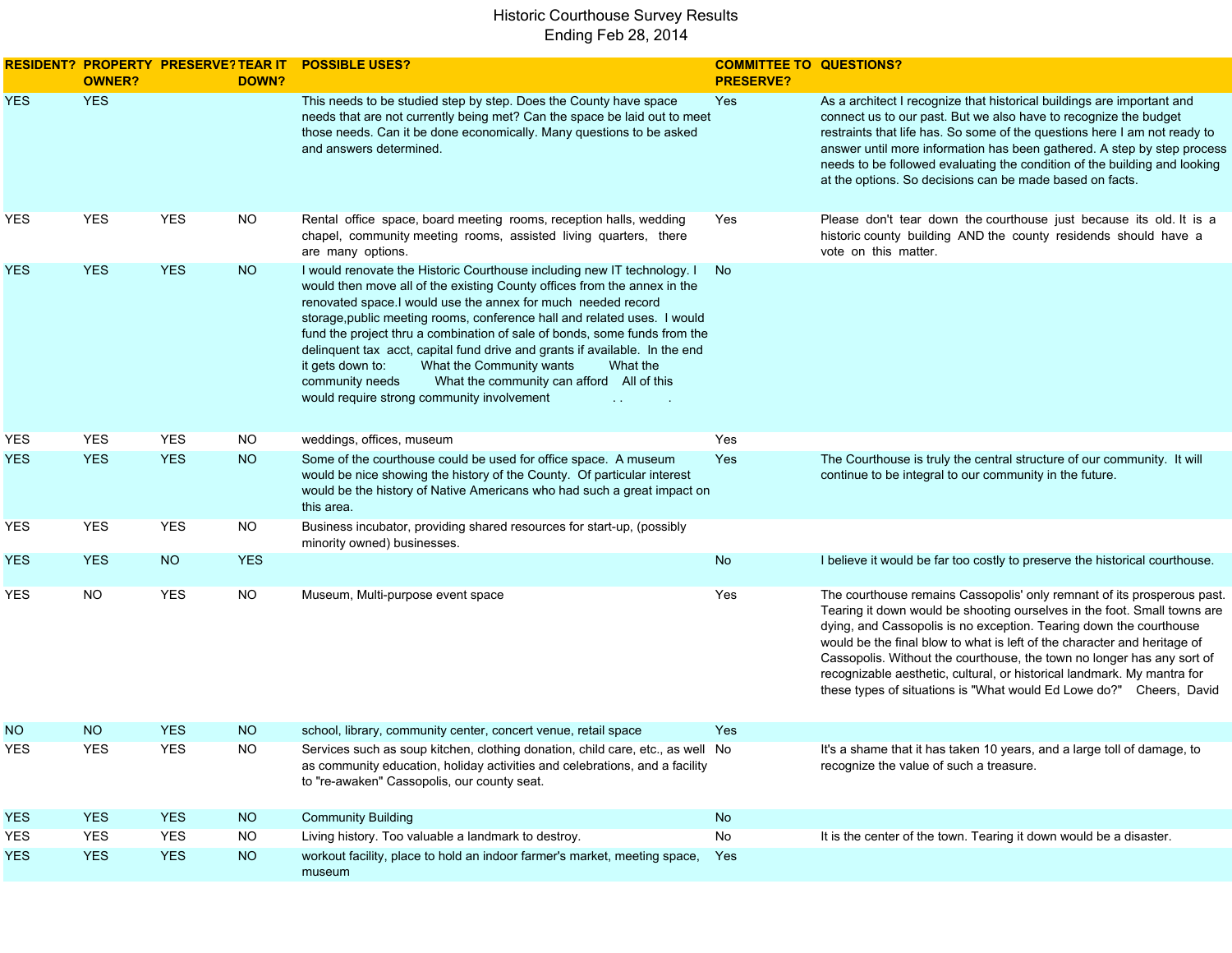|            | <b>OWNER?</b> | RESIDENT? PROPERTY PRESERVE?TEAR IT | <b>DOWN?</b> | <b>POSSIBLE USES?</b>                                                                                                                                                                                                                                                                                                                                                                                                                                                                                                                                                                                                                                                                                                                                                                                                                                                                                                                                                                                                                                                                                                                                                                                                                                                                                                   | <b>COMMITTEE TO QUESTIONS?</b><br><b>PRESERVE?</b> |                                                                                                                                                                        |
|------------|---------------|-------------------------------------|--------------|-------------------------------------------------------------------------------------------------------------------------------------------------------------------------------------------------------------------------------------------------------------------------------------------------------------------------------------------------------------------------------------------------------------------------------------------------------------------------------------------------------------------------------------------------------------------------------------------------------------------------------------------------------------------------------------------------------------------------------------------------------------------------------------------------------------------------------------------------------------------------------------------------------------------------------------------------------------------------------------------------------------------------------------------------------------------------------------------------------------------------------------------------------------------------------------------------------------------------------------------------------------------------------------------------------------------------|----------------------------------------------------|------------------------------------------------------------------------------------------------------------------------------------------------------------------------|
| YES        | <b>YES</b>    | <b>YES</b>                          | <b>NO</b>    | Community center                                                                                                                                                                                                                                                                                                                                                                                                                                                                                                                                                                                                                                                                                                                                                                                                                                                                                                                                                                                                                                                                                                                                                                                                                                                                                                        | Yes                                                |                                                                                                                                                                        |
| NO.        | <b>NO</b>     | <b>YES</b>                          | <b>NO</b>    |                                                                                                                                                                                                                                                                                                                                                                                                                                                                                                                                                                                                                                                                                                                                                                                                                                                                                                                                                                                                                                                                                                                                                                                                                                                                                                                         | <b>No</b>                                          |                                                                                                                                                                        |
| <b>YES</b> | <b>YES</b>    | <b>YES</b>                          | <b>NO</b>    | I have not seen the space or even aware of how many floors are in the<br>facility, so my comments are generic. Use open landscape design<br>concepts for maximum flexibility- do not build a bunch of small offices.<br>Space should be use for activities that relate to residents having to visit<br>the court house- this will allow the most positive image of our wonderful<br>county to the most people. Clerk's office, Treasures office to mention the<br>obvious. There may be an opportunity to combine the customer touch as<br>a single event with staff who can answer general question for all<br>departments. Detail issues can be directed to appropriate person in the<br>requested department. The actual storage of records associated with<br>these activities does not need to be in the same space. A "Great Hall"<br>may have value in not only holding BOC meetings, but available for<br>renting for weddings The key is flexibility in design that will allow quick<br>change. Since the Old Building will be a focal point for the County and<br>Visitors, a visitor center may also have value. This is an area with<br>information of the various positive aspects of the county. It is desirable<br>that this area would have a separate entrance to allow extended and<br>weekend hours. | No                                                 | Keep it honest is all aspects                                                                                                                                          |
| <b>NO</b>  | <b>NO</b>     | <b>YES</b>                          | <b>NO</b>    | offices, classes of some sort, anything.                                                                                                                                                                                                                                                                                                                                                                                                                                                                                                                                                                                                                                                                                                                                                                                                                                                                                                                                                                                                                                                                                                                                                                                                                                                                                | <b>Yes</b>                                         | I grew up in grew up in Cass. The courthouse building is a symbol of the<br>village and one of the most beautiful landmarks there. It still has a lot of<br>potential. |
| <b>YES</b> | <b>NO</b>     | <b>YES</b>                          | <b>NO</b>    | Museum                                                                                                                                                                                                                                                                                                                                                                                                                                                                                                                                                                                                                                                                                                                                                                                                                                                                                                                                                                                                                                                                                                                                                                                                                                                                                                                  | No                                                 |                                                                                                                                                                        |
| <b>YES</b> | <b>YES</b>    | <b>YES</b>                          | <b>NO</b>    | The history of Cass County and the townships therein. Meeting rooms for No<br>residents of Cass County. Educational purposes.                                                                                                                                                                                                                                                                                                                                                                                                                                                                                                                                                                                                                                                                                                                                                                                                                                                                                                                                                                                                                                                                                                                                                                                           |                                                    | Not physically able to assist at this time.                                                                                                                            |
| <b>YES</b> | <b>YES</b>    | <b>YES</b>                          | <b>NO</b>    | Meeting rooms, offices (law, etc), cass county historical monumental<br>building.                                                                                                                                                                                                                                                                                                                                                                                                                                                                                                                                                                                                                                                                                                                                                                                                                                                                                                                                                                                                                                                                                                                                                                                                                                       | Yes                                                | Why should we even consider tearing a beautiful structure as the<br>courthouse down? It is so much a part of Cass County History.                                      |
| <b>NO</b>  | <b>NO</b>     | <b>YES</b>                          | <b>NO</b>    | It could be used for many things. Put your heads together you will come No<br>up with something. The whole part does not have to be used just for one<br>thing. You could use different parts of the building for several different<br>reasons, occasions, oranizations, etc. Maybe even annexed room for<br>classes in the medical or juditial areas of study from the South Western<br>Michigan College ? The Ole Court House tis beautiful still, and can be<br>purposed for something. Hate to see her go anywhere. I love that building<br>!<3  Thank You, Mary (Waldo) Northern, former Cassopotalitan:)                                                                                                                                                                                                                                                                                                                                                                                                                                                                                                                                                                                                                                                                                                          |                                                    | She deserves another chance at life                                                                                                                                    |
| <b>NO</b>  | <b>YES</b>    | NO.                                 | <b>YES</b>   |                                                                                                                                                                                                                                                                                                                                                                                                                                                                                                                                                                                                                                                                                                                                                                                                                                                                                                                                                                                                                                                                                                                                                                                                                                                                                                                         | No                                                 |                                                                                                                                                                        |
| <b>NO</b>  | <b>NO</b>     | <b>YES</b>                          | <b>NO</b>    |                                                                                                                                                                                                                                                                                                                                                                                                                                                                                                                                                                                                                                                                                                                                                                                                                                                                                                                                                                                                                                                                                                                                                                                                                                                                                                                         | <b>No</b>                                          |                                                                                                                                                                        |
| YES        | <b>YES</b>    | <b>YES</b>                          | <b>NO</b>    | historical society, community center                                                                                                                                                                                                                                                                                                                                                                                                                                                                                                                                                                                                                                                                                                                                                                                                                                                                                                                                                                                                                                                                                                                                                                                                                                                                                    | Yes                                                |                                                                                                                                                                        |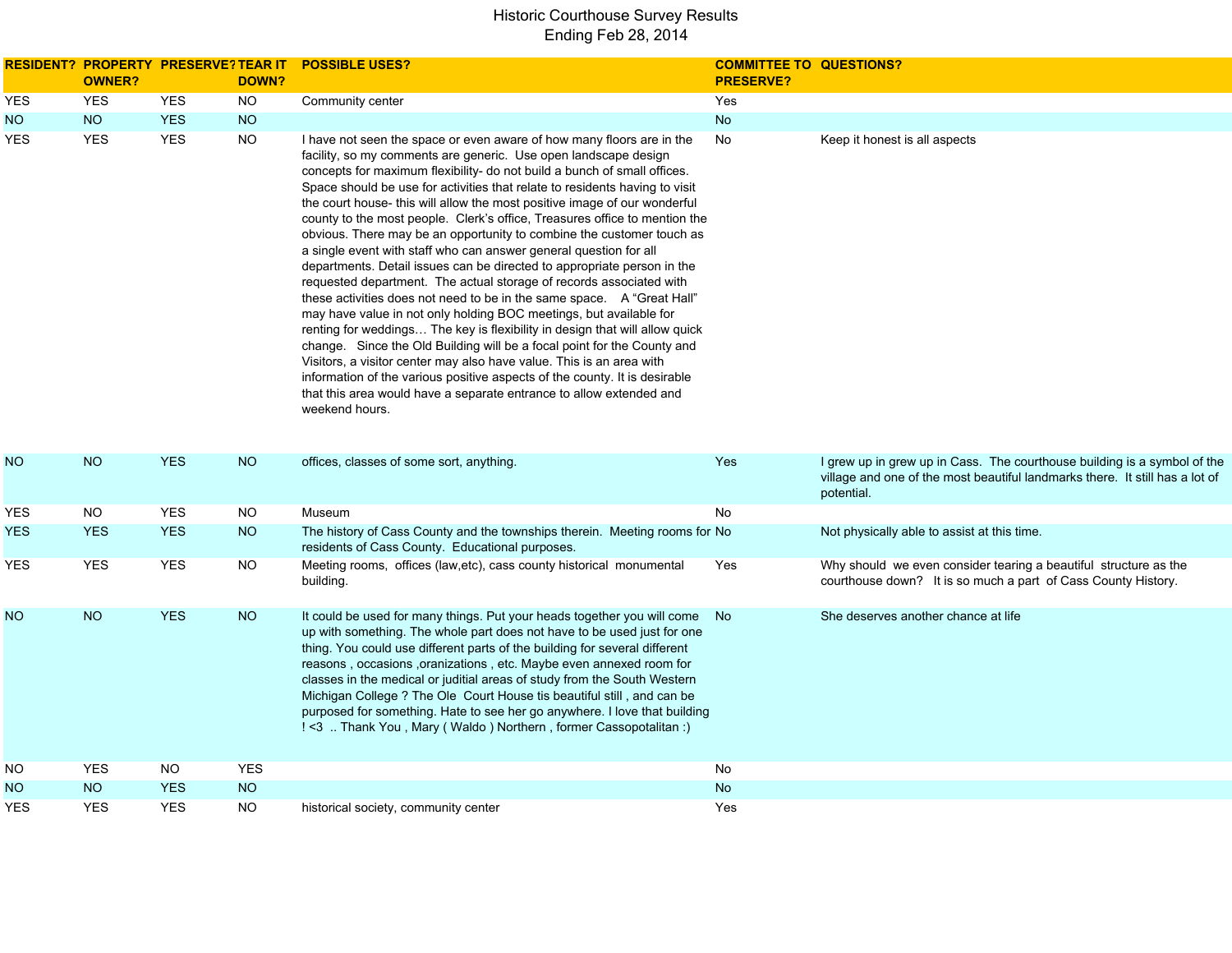|            | <b>OWNER?</b> | <b>RESIDENT? PROPERTY PRESERVE? TEAR IT</b> | DOWN?      | <b>POSSIBLE USES?</b>                                                                                                                                                                                                                                                                                                                                                                                                                                                                                              | <b>COMMITTEE TO QUESTIONS?</b><br><b>PRESERVE?</b> |                                                                                                                                                                                                                                                                                                                               |
|------------|---------------|---------------------------------------------|------------|--------------------------------------------------------------------------------------------------------------------------------------------------------------------------------------------------------------------------------------------------------------------------------------------------------------------------------------------------------------------------------------------------------------------------------------------------------------------------------------------------------------------|----------------------------------------------------|-------------------------------------------------------------------------------------------------------------------------------------------------------------------------------------------------------------------------------------------------------------------------------------------------------------------------------|
| <b>NO</b>  | <b>NO</b>     | <b>YES</b>                                  | <b>NO</b>  | A Cass county historical museum.                                                                                                                                                                                                                                                                                                                                                                                                                                                                                   | No                                                 | I wish I could serve on the committee, however, it would be difficult for<br>me to do it. I have such fond memories of growing up in Cass County<br>and going to the 4-H and Home Extension office in the courthouse. It<br>was such a wonderful place! I am the daughter of Marshall and Dorothe<br>Schug of rural Vandalia. |
| YES        | NO.           | <b>YES</b>                                  | <b>NO</b>  | Some of the space could be rented out as offices; part of it could be<br>turned into a museum or historical site. It would also be nice to see part<br>of it become a community activity center, where classes could be offered<br>(through SMC extension, MSU extension, etc.) with spaces for<br>classrooms or meeting rooms that could be rented, or where groups<br>could rent space for events-- community-wide rummage sales or swap-<br>meets, arts and crafts fairs, dances, reunions, get-togethers, etc. | Yes                                                |                                                                                                                                                                                                                                                                                                                               |
| YES        | <b>YES</b>    | <b>YES</b>                                  | <b>NO</b>  | Courthouse                                                                                                                                                                                                                                                                                                                                                                                                                                                                                                         | No                                                 | Historic buildings are an important part of our communities history. Any<br>new structure would never contain the craftsmanship that historic<br>structure have.                                                                                                                                                              |
| YES        | YES           | <b>YES</b>                                  | <b>NO</b>  | Meeting Hall, Public Forum, Historical Museum I think it would be neat Yes<br>to have trials there. Ingham County used to use two courthouses. The<br>old historic one in Mason where the Chief Judge presided and the<br>modern courthouse in downtown Lansing. I'm not sure if they still do.                                                                                                                                                                                                                    |                                                    |                                                                                                                                                                                                                                                                                                                               |
| NO.        | NO            | <b>YES</b>                                  | <b>NO</b>  | A place to rent out for events and classes                                                                                                                                                                                                                                                                                                                                                                                                                                                                         | Yes                                                |                                                                                                                                                                                                                                                                                                                               |
| YES        | <b>YES</b>    | <b>NO</b>                                   | <b>YES</b> | Recycle the limestone and turn the area into a village park.                                                                                                                                                                                                                                                                                                                                                                                                                                                       | No                                                 |                                                                                                                                                                                                                                                                                                                               |
| NO.        | <b>YES</b>    | <b>YES</b>                                  | NO         | The space should serve as a multipurpose facility to be used as a new<br>location for the historical society, perhaps rent out rooms for events or<br>even partner with Southwest Michigan college for class space.                                                                                                                                                                                                                                                                                                | Yes                                                | It would be a shame to lose such a iconic landmark that represents Cass<br>County so well.                                                                                                                                                                                                                                    |
| YES        | <b>YES</b>    | <b>YES</b>                                  | <b>NO</b>  | I guess id need to think about it.                                                                                                                                                                                                                                                                                                                                                                                                                                                                                 | Yes                                                |                                                                                                                                                                                                                                                                                                                               |
| <b>YES</b> | <b>NO</b>     | <b>YES</b>                                  | <b>NO</b>  | <b>Children's Museum</b>                                                                                                                                                                                                                                                                                                                                                                                                                                                                                           | Yes                                                |                                                                                                                                                                                                                                                                                                                               |
| NO.        | <b>YES</b>    | <b>YES</b>                                  | <b>NO</b>  | Museum                                                                                                                                                                                                                                                                                                                                                                                                                                                                                                             | Yes                                                |                                                                                                                                                                                                                                                                                                                               |
| NO.        | <b>NO</b>     | <b>YES</b>                                  | <b>NO</b>  | Courthouse                                                                                                                                                                                                                                                                                                                                                                                                                                                                                                         | No                                                 | My family has lived in Cass County for over 175 years. They came to the<br>historic courthouse on horseback from Marcellus and Mottville, Porter and<br>Penn, to file important documents for nearly two centuries. We out it to<br>our ancestors to preserve the historic courthouse for future generations.                 |
| NO.        | <b>NO</b>     | <b>YES</b>                                  | <b>NO</b>  | A county museum/senior housing.                                                                                                                                                                                                                                                                                                                                                                                                                                                                                    | No                                                 |                                                                                                                                                                                                                                                                                                                               |
| YES        | <b>NO</b>     | <b>YES</b>                                  | <b>NO</b>  | A place to show the history of Cass County. Maybe use some rooms for<br>businesses to set up shop.                                                                                                                                                                                                                                                                                                                                                                                                                 | No                                                 |                                                                                                                                                                                                                                                                                                                               |
| YES        | <b>YES</b>    | YES                                         | <b>NO</b>  | Youth center. Activity center. Small offices.                                                                                                                                                                                                                                                                                                                                                                                                                                                                      | No                                                 |                                                                                                                                                                                                                                                                                                                               |
| <b>YES</b> | <b>YES</b>    | <b>YES</b>                                  | <b>NO</b>  | Antique shops, eateries etc.                                                                                                                                                                                                                                                                                                                                                                                                                                                                                       | Yes                                                |                                                                                                                                                                                                                                                                                                                               |
| YES        | <b>YES</b>    | <b>YES</b>                                  | <b>NO</b>  | I would like to see it used as a museum. This village and Cass County<br>has a lot of history that our young children need to see and know about!                                                                                                                                                                                                                                                                                                                                                                  | Yes                                                | I think it will be sad to tear the building down. It will just be another empty<br>lot in the village!                                                                                                                                                                                                                        |
| <b>YES</b> | <b>YES</b>    | <b>YES</b>                                  | <b>NO</b>  | Museum                                                                                                                                                                                                                                                                                                                                                                                                                                                                                                             | No                                                 |                                                                                                                                                                                                                                                                                                                               |
| YES        | <b>YES</b>    | <b>YES</b>                                  | <b>NO</b>  | Museum. maybee joint with. smc.tear down the addition                                                                                                                                                                                                                                                                                                                                                                                                                                                              | Yes                                                |                                                                                                                                                                                                                                                                                                                               |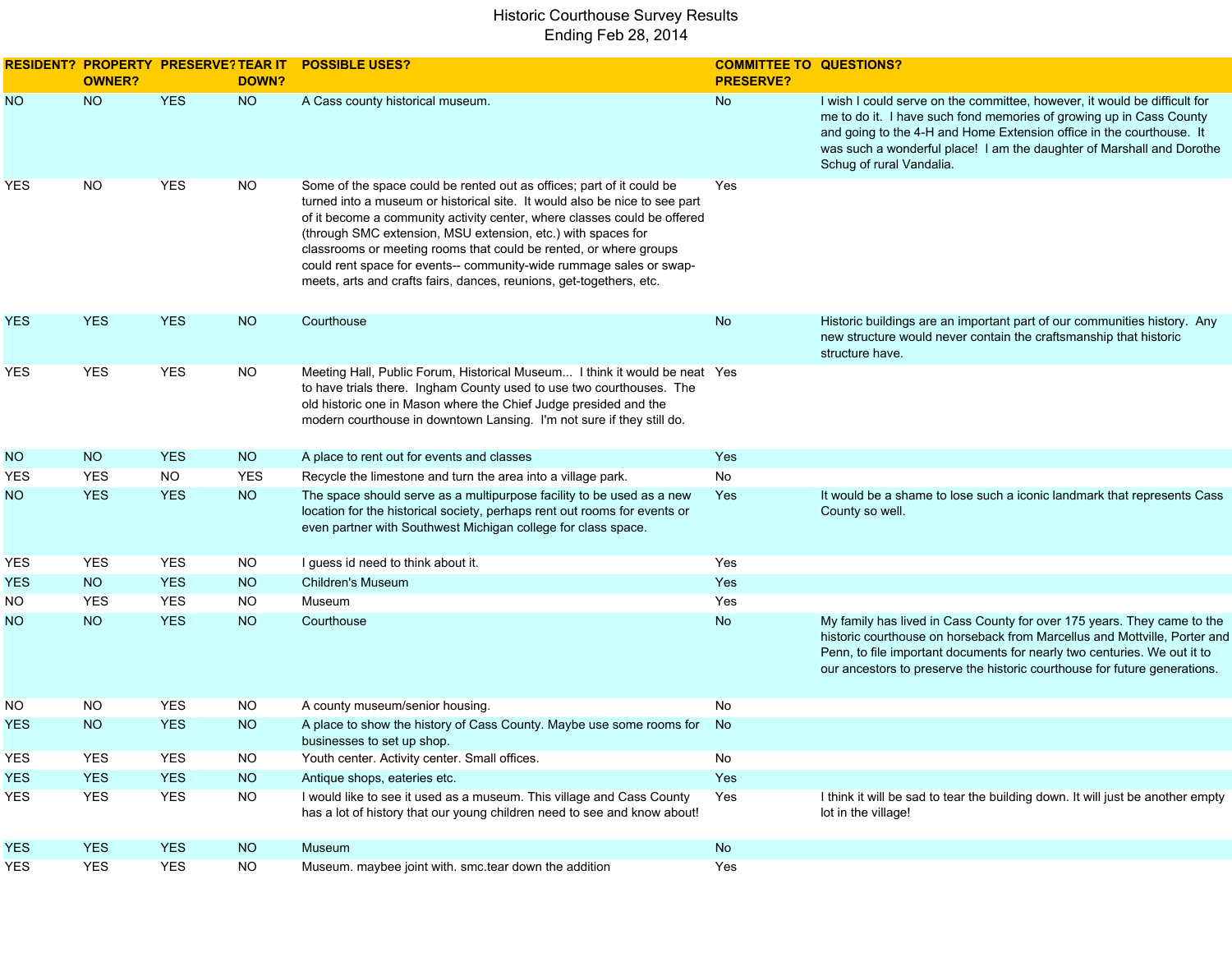|            | <b>RESIDENT? PROPERTY PRESERVE? TEAR IT</b><br><b>OWNER?</b> |            | DOWN?     | <b>POSSIBLE USES?</b>                                                                                                                                                                                                                                                                                                                                                                        | <b>COMMITTEE TO QUESTIONS?</b><br><b>PRESERVE?</b> |                                                                                                                                                                                                                                                                                                                                                                                                                                                                  |
|------------|--------------------------------------------------------------|------------|-----------|----------------------------------------------------------------------------------------------------------------------------------------------------------------------------------------------------------------------------------------------------------------------------------------------------------------------------------------------------------------------------------------------|----------------------------------------------------|------------------------------------------------------------------------------------------------------------------------------------------------------------------------------------------------------------------------------------------------------------------------------------------------------------------------------------------------------------------------------------------------------------------------------------------------------------------|
| <b>YES</b> | <b>NO</b>                                                    | <b>YES</b> | <b>NO</b> | Museum, community activities                                                                                                                                                                                                                                                                                                                                                                 | No                                                 |                                                                                                                                                                                                                                                                                                                                                                                                                                                                  |
| <b>YES</b> | <b>YES</b>                                                   | <b>YES</b> | <b>NO</b> | office space? museum?                                                                                                                                                                                                                                                                                                                                                                        | No                                                 | I do not want to see the structure torn down but I honestly do not know<br>what shape the structure is in. is it economically feasible to keep it?                                                                                                                                                                                                                                                                                                               |
| NO.        | <b>NO</b>                                                    | <b>YES</b> | <b>NO</b> | Could it house: Chamber of Commerce? Historical museum? Tourist<br>information portal? rent out meeting rooms? Are the court rooms still<br>intact w/ tall Judge's bench & witness stand? If so, maybe allow small<br>"theme" weddings to take place there All of the above????                                                                                                              | <b>No</b>                                          | I am a former resident who currently lives out of state-so participating on<br>a committee is not possible. All I can think of when I hear talk of<br>demolishing the courthouse is "remember when Dowagiac tore down the<br>Beckwith building (old opera house)"? IF that were still standing<br>Dowagiac's Dogwood Festival and other events would rival what Niles or<br>even South Bend puts on. REALLY think hard before trashing something<br>so historic. |
| NO.        | NO.                                                          | <b>YES</b> | NO.       | Offices                                                                                                                                                                                                                                                                                                                                                                                      | No                                                 |                                                                                                                                                                                                                                                                                                                                                                                                                                                                  |
| <b>YES</b> | <b>YES</b>                                                   | <b>YES</b> | <b>NO</b> | Retail, event rentals, business offices, museum?                                                                                                                                                                                                                                                                                                                                             | Yes                                                | Regardless of what it's used for, I would love to see it continue to stand.<br>Once a historic landmark is gone, it can never be recovered and it would<br>be a shame to forever change the feel of our main street.                                                                                                                                                                                                                                             |
| YES        | <b>YES</b>                                                   | <b>YES</b> | NO        | Possible museum. With improvements in the economy, I would think that<br>there would be some need for offices! Plus part of it is in use right now<br>and the commissioners and others meet there regularly!                                                                                                                                                                                 |                                                    | I'm very busy at this time, but might consider participation later.                                                                                                                                                                                                                                                                                                                                                                                              |
| YES        | <b>YES</b>                                                   | <b>YES</b> | <b>NO</b> | Tourist Information Center. Museum Pop-Up Stores                                                                                                                                                                                                                                                                                                                                             | No                                                 |                                                                                                                                                                                                                                                                                                                                                                                                                                                                  |
| YES        | <b>YES</b>                                                   | <b>YES</b> | NO        | Museum, community center, County office space,                                                                                                                                                                                                                                                                                                                                               | Yes                                                |                                                                                                                                                                                                                                                                                                                                                                                                                                                                  |
| YES        | <b>YES</b>                                                   | <b>YES</b> | <b>NO</b> |                                                                                                                                                                                                                                                                                                                                                                                              | Yes                                                |                                                                                                                                                                                                                                                                                                                                                                                                                                                                  |
| <b>YES</b> | <b>YES</b>                                                   | <b>YES</b> | <b>NO</b> |                                                                                                                                                                                                                                                                                                                                                                                              | Yes                                                |                                                                                                                                                                                                                                                                                                                                                                                                                                                                  |
| YES        | <b>YES</b>                                                   | <b>YES</b> | <b>NO</b> | Museum                                                                                                                                                                                                                                                                                                                                                                                       | Yes                                                |                                                                                                                                                                                                                                                                                                                                                                                                                                                                  |
| YES        | <b>YES</b>                                                   | <b>YES</b> | NO.       | museum shopping mall                                                                                                                                                                                                                                                                                                                                                                         | Yes                                                |                                                                                                                                                                                                                                                                                                                                                                                                                                                                  |
| YES        | <b>YES</b>                                                   | <b>YES</b> | <b>NO</b> |                                                                                                                                                                                                                                                                                                                                                                                              | Yes                                                |                                                                                                                                                                                                                                                                                                                                                                                                                                                                  |
| <b>YES</b> | <b>YES</b>                                                   | <b>YES</b> | <b>NO</b> | The current uses are good. It definitely needs some updating                                                                                                                                                                                                                                                                                                                                 | No                                                 |                                                                                                                                                                                                                                                                                                                                                                                                                                                                  |
| <b>YES</b> | <b>YES</b>                                                   | <b>YES</b> | <b>NO</b> | Government grows fast, so I'm sure some government agency can make Yes<br>use of part of it. Maybe Cassopolis could use part for a city hall. A<br>community center might be useful in part of it. And see if some<br>businesses would make a commercial use of part of it. Boy & Girls Club,<br>YMCA, YWCA, Have to know more about the building before I could be<br>sure of the many uses |                                                    | Do you have any reports on what needs to be done? Cost estimates.<br>What is timeline for decision making? (I AM GONE FOR MUCH OF THE<br>LATE FALL, WINTER AND EARLY SPRING.)                                                                                                                                                                                                                                                                                    |
| YES        | <b>YES</b>                                                   | <b>YES</b> | <b>NO</b> | Cass County Museum, Art Gallery, venue for different club meetings or<br>small social events (weddings, retirement parties, etc).                                                                                                                                                                                                                                                            | No                                                 | Is it possible for this to be put on a ballot for mileage or something so<br>there will be help with the funding?                                                                                                                                                                                                                                                                                                                                                |
| <b>YES</b> | <b>YES</b>                                                   | <b>YES</b> | <b>NO</b> | Community/business events, rent it out. Lease office space. Coffee shop. Yes                                                                                                                                                                                                                                                                                                                 |                                                    | Why are we thinking of getting rid of this beautiful building?                                                                                                                                                                                                                                                                                                                                                                                                   |
| YES        | NO.                                                          | <b>YES</b> | NO.       | Keep 4h extension there                                                                                                                                                                                                                                                                                                                                                                      | Yes                                                | Depends when it is I'm away at school                                                                                                                                                                                                                                                                                                                                                                                                                            |
| NO.        | <b>NO</b>                                                    | <b>YES</b> | <b>NO</b> | Community center, library                                                                                                                                                                                                                                                                                                                                                                    | <b>No</b>                                          |                                                                                                                                                                                                                                                                                                                                                                                                                                                                  |
| YES        | <b>YES</b>                                                   | <b>YES</b> | <b>NO</b> |                                                                                                                                                                                                                                                                                                                                                                                              | No                                                 |                                                                                                                                                                                                                                                                                                                                                                                                                                                                  |
| <b>YES</b> | <b>YES</b>                                                   | <b>YES</b> | <b>NO</b> | Various offices, meetings.                                                                                                                                                                                                                                                                                                                                                                   | Yes                                                |                                                                                                                                                                                                                                                                                                                                                                                                                                                                  |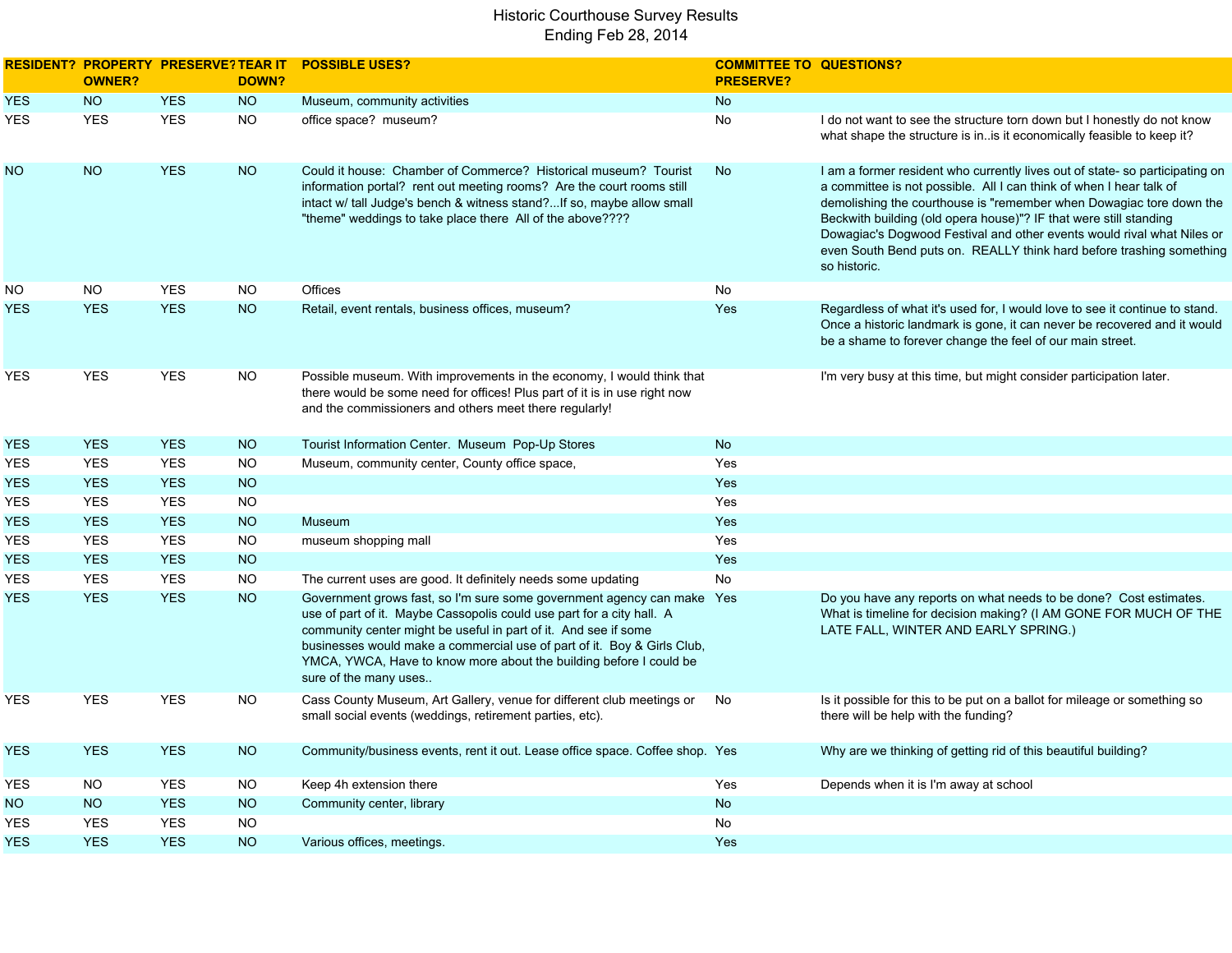|            | <b>OWNER?</b> | RESIDENT? PROPERTY PRESERVE?TEAR IT | DOWN?     | <b>POSSIBLE USES?</b>                                                                                                                                                                                                        | <b>COMMITTEE TO QUESTIONS?</b><br><b>PRESERVE?</b> |                                                                                                                                                                                                                                                                                                                  |
|------------|---------------|-------------------------------------|-----------|------------------------------------------------------------------------------------------------------------------------------------------------------------------------------------------------------------------------------|----------------------------------------------------|------------------------------------------------------------------------------------------------------------------------------------------------------------------------------------------------------------------------------------------------------------------------------------------------------------------|
| YES        | <b>YES</b>    | <b>YES</b>                          | <b>NO</b> | Have think about this .but this is landmark of cass county and cassopolis No<br>this what people see when going threw cassopolis .we must keep and<br>show young people our histroy. It the one thing we will alway have.    |                                                    |                                                                                                                                                                                                                                                                                                                  |
| <b>YES</b> | <b>YES</b>    | <b>YES</b>                          | <b>NO</b> | Business, maybe even a collection of little stores!                                                                                                                                                                          | <b>No</b>                                          |                                                                                                                                                                                                                                                                                                                  |
| YES        | <b>YES</b>    | <b>YES</b>                          | NO        | Mentoring center or classrooms for public education, (ie: CPR, first aid,<br>elder care, CERT)                                                                                                                               | Yes                                                |                                                                                                                                                                                                                                                                                                                  |
| <b>YES</b> | <b>YES</b>    | <b>YES</b>                          | <b>NO</b> | <b>Community Center</b>                                                                                                                                                                                                      | <b>No</b>                                          |                                                                                                                                                                                                                                                                                                                  |
| YES        | <b>YES</b>    | <b>YES</b>                          | NO        | Community groups could have offices -- ie 4-H, Scouts, Cass Can, etc.<br>Larger rooms could be used for after school activities -- mentoring<br>program, art & music program, dance program, junior business program,<br>etc | Yes                                                |                                                                                                                                                                                                                                                                                                                  |
| <b>YES</b> | <b>YES</b>    | <b>YES</b>                          | NO        | day care center; conference rooms; health care clinic or spa                                                                                                                                                                 | <b>No</b>                                          |                                                                                                                                                                                                                                                                                                                  |
| <b>YES</b> | <b>YES</b>    | <b>YES</b>                          | <b>NO</b> | museum                                                                                                                                                                                                                       | <b>No</b>                                          |                                                                                                                                                                                                                                                                                                                  |
| NO.        | <b>YES</b>    | <b>YES</b>                          | <b>NO</b> | Restaurant, art center-instruction could be offered-glass blowing,<br>weaving, ceramics etc. Retail. Hard to answer #3 & 4 without knowing<br>any cost and where money would come from to complete project.                  | <b>No</b>                                          | Currently live in Indianapolis, IN so would not be able to attend meetings.<br>Sorry                                                                                                                                                                                                                             |
| <b>YES</b> | <b>YES</b>    | <b>YES</b>                          | <b>NO</b> | 1. County Offices that are housed in the Annex at this time. Allowing the Yes<br>Annex to be used for badly needed storage. 2. Museum/Wedding<br>Chapel 3. Movie Theater 4. Apartments 5. Antique/Botique shops              |                                                    | The Historical/Vintage Courthouse is just that Historical and Vintage! It is<br>an icon. There are so many things that this beautiful building could be<br>used for. Possibilities are endless.                                                                                                                  |
| <b>NO</b>  | <b>NO</b>     | <b>YES</b>                          | NO        | Multi-Purpose facility/Community Center/Museum/Non profit community<br>offices/local gov offices.                                                                                                                            | No                                                 |                                                                                                                                                                                                                                                                                                                  |
| YES        | <b>YES</b>    | <b>YES</b>                          | NO        | Any thing. It would be the perfect place to put something for juveniles to<br>do.                                                                                                                                            | No                                                 |                                                                                                                                                                                                                                                                                                                  |
| <b>YES</b> | <b>NO</b>     | <b>YES</b>                          | <b>NO</b> | Museum or homeless shelter                                                                                                                                                                                                   | <b>Yes</b>                                         |                                                                                                                                                                                                                                                                                                                  |
| YES.       | <b>YES</b>    | <b>YES</b>                          | <b>NO</b> | I am sure the people who work in the court systems have better ideas<br>about what uses could serve the county best.                                                                                                         | Yes                                                | We may not have a plan for its use at this time but, we may regret tearing<br>it down later. Only to build some sort of new structure. As I recall, the<br>voters said no to a new structure several years ago but we got one<br>anyway. I just think historic buildings such as this should never be<br>wasted. |
| <b>YES</b> | <b>YES</b>    | <b>YES</b>                          | <b>NO</b> | Community Center or various community projects.                                                                                                                                                                              | <b>No</b>                                          |                                                                                                                                                                                                                                                                                                                  |
| <b>YES</b> | <b>NO</b>     | <b>YES</b>                          | NO        | Weddings, events, etc. office space to bring new businesses to town;<br>maybe a young teen and teen place to give the kids in town somewhere<br>safe to be off of the streets                                                |                                                    |                                                                                                                                                                                                                                                                                                                  |
| YES.       | <b>YES</b>    | <b>YES</b>                          | <b>NO</b> | community center                                                                                                                                                                                                             | Yes                                                |                                                                                                                                                                                                                                                                                                                  |
| <b>YES</b> | <b>YES</b>    | <b>YES</b>                          |           | Uh, a courthouse.                                                                                                                                                                                                            | Yes                                                | Get rid of the current system, and go back to the system they had about<br>15 years ago. Because all I see now is new government buildings poping                                                                                                                                                                |

 up in Cass with no other businesses coming in. Meanwhile all your doing is creating a drive-up window to pay for any violation instead of any path for justice it's more of a collection agency. Your not trying to prevent crime anymore, just get payed for it. Your worth nothing to me and I'll never trust or vote yes for anything that comes across my table involving you fucking crooks.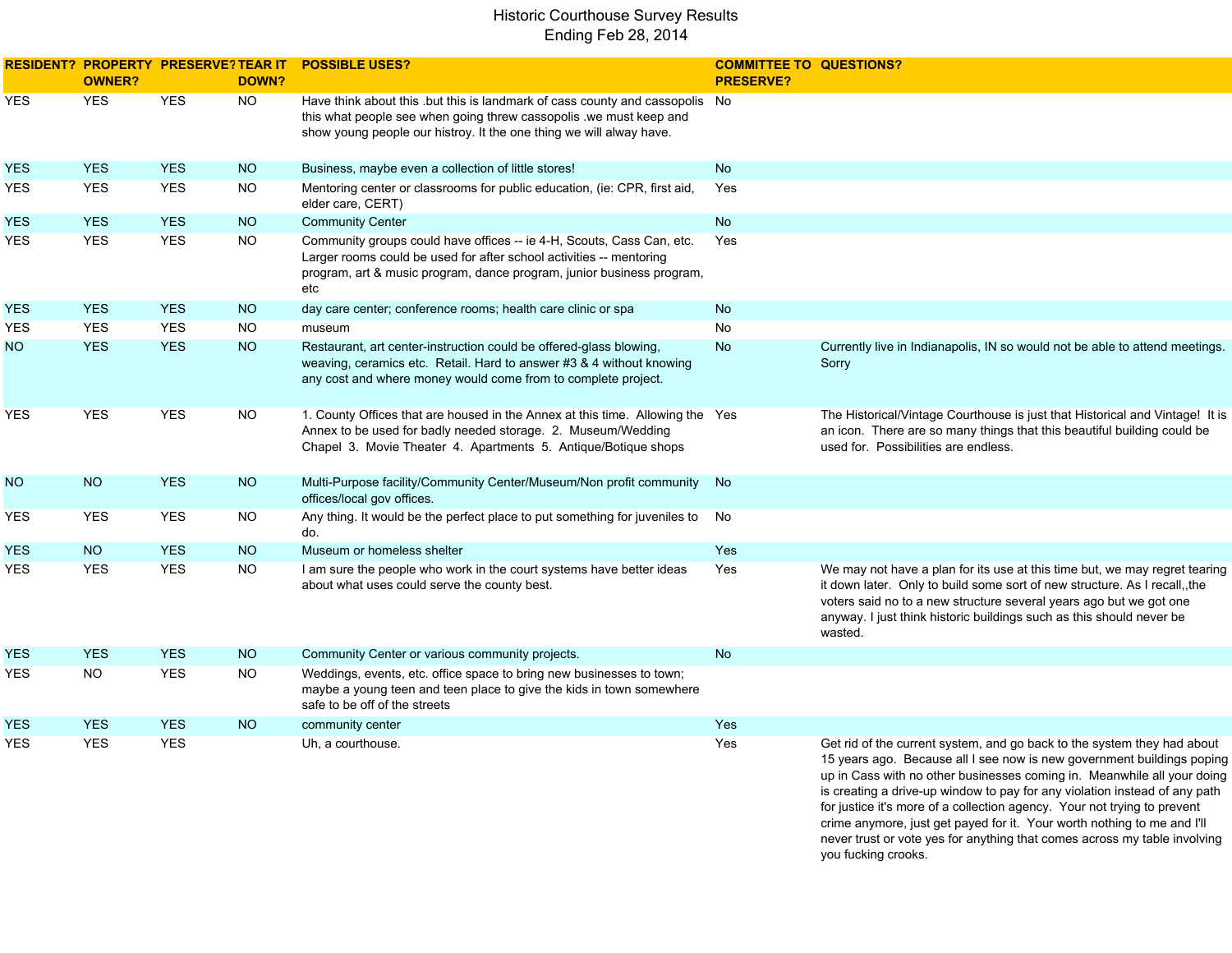|            | <b>OWNER?</b> | <b>RESIDENT? PROPERTY PRESERVE? TEAR IT</b> | <b>DOWN?</b> | <b>POSSIBLE USES?</b>                                                                                                                                                                                                                                                                                                                                                                                                                                                                                                                                                                                                                                                                                                                                                                                             | <b>COMMITTEE TO QUESTIONS?</b><br><b>PRESERVE?</b> |                                                                                                                                                                                                |
|------------|---------------|---------------------------------------------|--------------|-------------------------------------------------------------------------------------------------------------------------------------------------------------------------------------------------------------------------------------------------------------------------------------------------------------------------------------------------------------------------------------------------------------------------------------------------------------------------------------------------------------------------------------------------------------------------------------------------------------------------------------------------------------------------------------------------------------------------------------------------------------------------------------------------------------------|----------------------------------------------------|------------------------------------------------------------------------------------------------------------------------------------------------------------------------------------------------|
| <b>YES</b> | <b>YES</b>    | <b>YES</b>                                  | <b>NO</b>    | I'd like to see the building restored back to it's former look- including<br>removing the floors that were added which are now blocking the view of<br>the main ceiling/dome. It needs to be all opened back up like it was<br>originally. Space in the building could be leased out for things like a café,<br>office space, etc. I'd also like to see a local history museum in place.                                                                                                                                                                                                                                                                                                                                                                                                                          | No                                                 |                                                                                                                                                                                                |
| YES        | YES           | <b>YES</b>                                  | <b>NO</b>    | A) Move the offices currently located in the Annex into the Historic<br>Courthouse. The Annex could be used as storage space. B) Remodel<br>building to accommodate stores, reception hall, after school center<br>(check out the website for the Old Bag Factory in Goshen, IN<br>www.oldbagfactory.com)                                                                                                                                                                                                                                                                                                                                                                                                                                                                                                         | No                                                 | I feel that it is very important to restore the historic courthouse rather than<br>demolish it. It's a beautiful building and I'm sure it can be re-purposed<br>somehow.                       |
| <b>YES</b> | <b>YES</b>    | <b>YES</b>                                  | <b>NO</b>    | It probably depends on how badly its been chopped up over the years.<br>Without seeing the inside, it would be difficult to speculate.                                                                                                                                                                                                                                                                                                                                                                                                                                                                                                                                                                                                                                                                            | Yes                                                |                                                                                                                                                                                                |
| YES        | YES           | <b>YES</b>                                  | $NO$         | museum                                                                                                                                                                                                                                                                                                                                                                                                                                                                                                                                                                                                                                                                                                                                                                                                            | No                                                 |                                                                                                                                                                                                |
| <b>YES</b> | <b>YES</b>    | <b>YES</b>                                  | <b>NO</b>    | Offices in 1970's County Building structure moved to historic structure as Yes<br>promised when courts moved.                                                                                                                                                                                                                                                                                                                                                                                                                                                                                                                                                                                                                                                                                                     |                                                    |                                                                                                                                                                                                |
| YES        | YES           | <b>YES</b>                                  | <b>NO</b>    | Museum, weddings, classes, CASA, reception center, lots of possibilities. No                                                                                                                                                                                                                                                                                                                                                                                                                                                                                                                                                                                                                                                                                                                                      |                                                    |                                                                                                                                                                                                |
| <b>YES</b> | <b>YES</b>    | <b>YES</b>                                  | <b>NO</b>    | School. Offices. County offices and village offices                                                                                                                                                                                                                                                                                                                                                                                                                                                                                                                                                                                                                                                                                                                                                               | Yes                                                |                                                                                                                                                                                                |
| YES        | <b>YES</b>    | <b>YES</b>                                  | <b>NO</b>    | Office rentals, historic tours,                                                                                                                                                                                                                                                                                                                                                                                                                                                                                                                                                                                                                                                                                                                                                                                   | No                                                 |                                                                                                                                                                                                |
| <b>YES</b> | <b>YES</b>    | <b>YES</b>                                  | NO           | Museum/reception hall                                                                                                                                                                                                                                                                                                                                                                                                                                                                                                                                                                                                                                                                                                                                                                                             | Yes                                                |                                                                                                                                                                                                |
| YES        | <b>YES</b>    | NO                                          | <b>YES</b>   | Keep shell of building. Build metal storage building for file storage. Too<br>much to restore or year down the building.                                                                                                                                                                                                                                                                                                                                                                                                                                                                                                                                                                                                                                                                                          | No                                                 | I don't believe that people would support a mileage to restore the old<br>court house. The rental of the space would not justify the cost. Why not<br>build onto the new courthouse if needed? |
| <b>YES</b> | <b>YES</b>    | <b>YES</b>                                  | NO           | While I am not sure on what would be a great use, there are many<br>options to look at, the courthouse is a piece of history and a beautiful<br>building. Tearing down the courthouse would be a travesty to history and<br>the town.                                                                                                                                                                                                                                                                                                                                                                                                                                                                                                                                                                             | Yes                                                |                                                                                                                                                                                                |
| YES        | YES           | <b>YES</b>                                  | $NO$         | Art gallery and museum to apply for State and Fed. funds and to sublet<br>additional space for offices, and other County organizations.                                                                                                                                                                                                                                                                                                                                                                                                                                                                                                                                                                                                                                                                           | Yes                                                | I would like to tour the courthouse and would be willing to wear a mask,<br>etc. if necessary. The courthouse should be classed as a historic<br>structure.                                    |
| <b>NO</b>  | <b>NO</b>     | <b>YES</b>                                  | <b>NO</b>    |                                                                                                                                                                                                                                                                                                                                                                                                                                                                                                                                                                                                                                                                                                                                                                                                                   | No                                                 |                                                                                                                                                                                                |
| YES        | <b>YES</b>    | <b>YES</b>                                  | <b>NO</b>    | -Museum -Field trips or walk through on how things work in a court<br>house and they can actually play through (have them in small groups and<br>file paperwork that needs to go through the courthouse and they can see<br>the process) -Friend of the court meeting place, small meetings with<br>parents, or supervised visits, etc -Classrooms for special subjects<br>(keyboarding, parenting, etc.), internships for city programs (if any), for<br>new programs for the city (volunteer work, meetings to better or clean/fix<br>up, etc.), have meetings for the city (different ages making plans on what<br>they can do for their city/village), volunteer work (meeting place for<br>volunteer work discussions on what can be done, for different ages and<br>things to do and what could help, etc.) | No                                                 |                                                                                                                                                                                                |
| <b>YES</b> | <b>YES</b>    | <b>NO</b>                                   | <b>YES</b>   |                                                                                                                                                                                                                                                                                                                                                                                                                                                                                                                                                                                                                                                                                                                                                                                                                   | No                                                 | Why preserve it when a Brand New Court House was built ? We don't<br>need 2                                                                                                                    |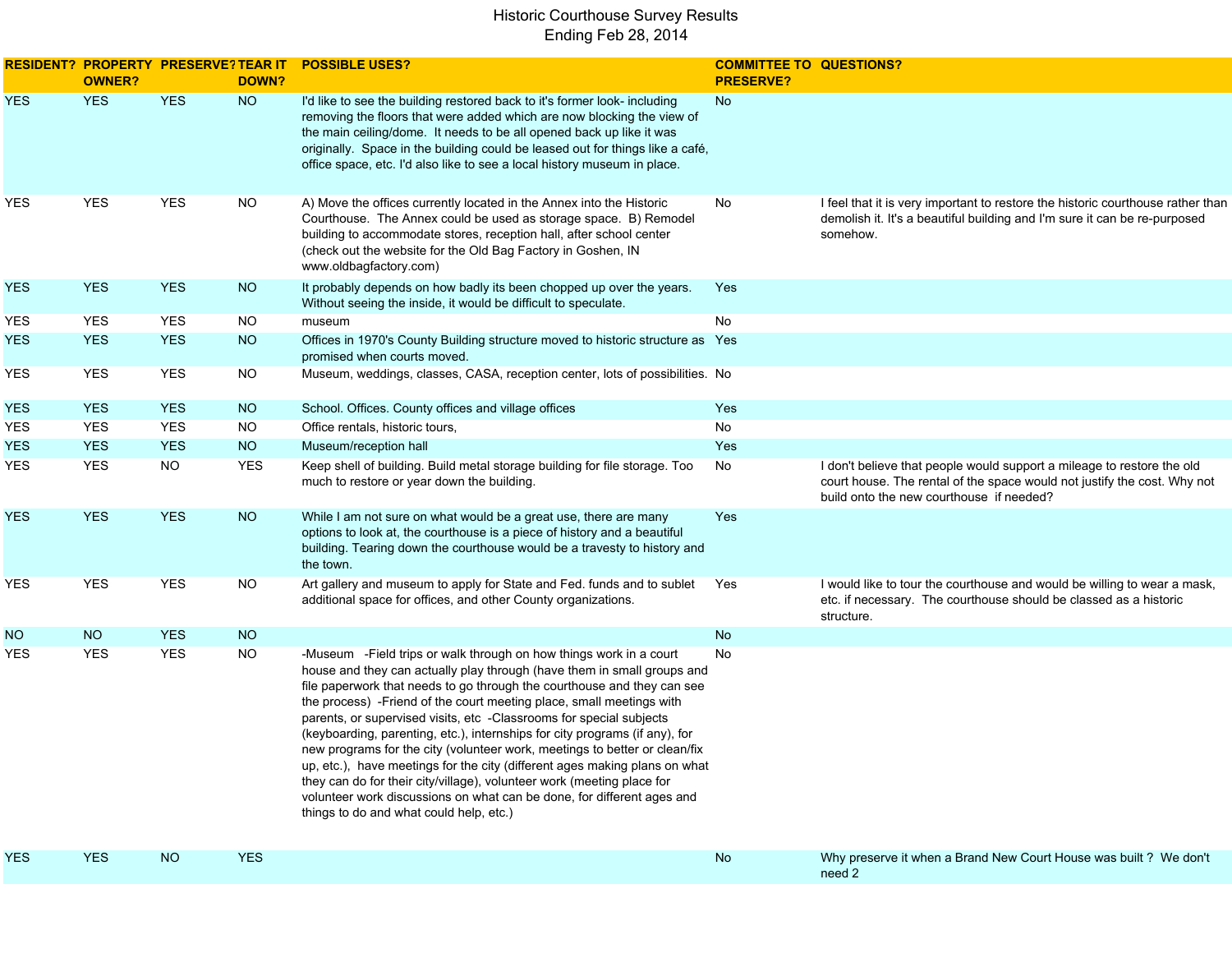|            | <b>RESIDENT? PROPERTY PRESERVE? TEAR IT</b><br><b>OWNER?</b> |            | DOWN?     | <b>POSSIBLE USES?</b>                                                                                                                                                                                                      | <b>COMMITTEE TO QUESTIONS?</b><br><b>PRESERVE?</b> |                                                                                                                                                                                                                                                                                                                                                                         |
|------------|--------------------------------------------------------------|------------|-----------|----------------------------------------------------------------------------------------------------------------------------------------------------------------------------------------------------------------------------|----------------------------------------------------|-------------------------------------------------------------------------------------------------------------------------------------------------------------------------------------------------------------------------------------------------------------------------------------------------------------------------------------------------------------------------|
| YES        | <b>YES</b>                                                   | <b>YES</b> | <b>NO</b> | historic theater, preserve historic documents                                                                                                                                                                              | No                                                 |                                                                                                                                                                                                                                                                                                                                                                         |
| YES        | <b>YES</b>                                                   | <b>YES</b> | $NO$      | Youth center, community center                                                                                                                                                                                             | Yes                                                |                                                                                                                                                                                                                                                                                                                                                                         |
| YES        | <b>YES</b>                                                   | <b>YES</b> | <b>NO</b> | community center, rent rooms out for baby showers, bridal show stuff like Yes<br>that. Music rooms. anything that the community could use it for. Big craft<br>shows.                                                      |                                                    |                                                                                                                                                                                                                                                                                                                                                                         |
| NO.        | <b>YES</b>                                                   | <b>YES</b> | <b>NO</b> | mixed use cultural center both commercial and noncommercial                                                                                                                                                                | Yes                                                |                                                                                                                                                                                                                                                                                                                                                                         |
| YES        | <b>YES</b>                                                   | <b>YES</b> | NO.       | Cass County history museum Business offices for lease Youth center                                                                                                                                                         | Yes                                                |                                                                                                                                                                                                                                                                                                                                                                         |
| <b>YES</b> | <b>YES</b>                                                   | <b>YES</b> | <b>NO</b> | Rented out for professional businesses/start-ups/incubators.                                                                                                                                                               | Yes                                                | I confess to not being fully informed about the "Save/demolish the<br>Courthouse" issues. But rather, generally, stand on the side of<br>preservation as opposed to demolition. Once all options for preservation<br>have been exhausted, then demolition should be considered in an effort<br>to preserve our brief history.                                           |
| YES        | <b>YES</b>                                                   | <b>YES</b> | NO.       | Museum                                                                                                                                                                                                                     | No                                                 | Mold should have been taken care of.                                                                                                                                                                                                                                                                                                                                    |
| <b>YES</b> | <b>YES</b>                                                   | <b>YES</b> | <b>NO</b> | museum, etc                                                                                                                                                                                                                | Yes                                                |                                                                                                                                                                                                                                                                                                                                                                         |
| NO.        | <b>NO</b>                                                    | <b>YES</b> | <b>NO</b> | Allow the Cass County Historical Society to help preserve and maintain<br>this beautiful structure. Allow residents to 'rent' the building for events,<br>weddings, showers, meetings, tea parties in period clothing, etc | Yes                                                | I would be willing but do not live in the area. I have family there, and know<br>people who would be upset if the building was torn down. We must<br>always try to preserve our history for the future.                                                                                                                                                                 |
| YES        | <b>YES</b>                                                   | <b>YES</b> | <b>NO</b> |                                                                                                                                                                                                                            | <b>No</b>                                          |                                                                                                                                                                                                                                                                                                                                                                         |
| YES        | <b>YES</b>                                                   | <b>YES</b> | <b>NO</b> |                                                                                                                                                                                                                            | No                                                 |                                                                                                                                                                                                                                                                                                                                                                         |
| YES        | <b>YES</b>                                                   | <b>YES</b> | <b>NO</b> | Museum, community center, cultural center, senior center, children's<br>center, event venue                                                                                                                                | Yes                                                | You know, other communities tore everything down in the 1970's and now<br>they regret it. Gone is gone. We cannot reconstruct buildings like this.<br>The county seat, without this building, is NOTHING. And shame on us<br>for disrespecting the citizens who built this with PRIDE in this community.                                                                |
| YES        | <b>YES</b>                                                   | <b>YES</b> | NO.       | library repurpose current library, museum community center                                                                                                                                                                 | Yes                                                | Since my business views the courthouse the thought of an empty space<br>there, I would be affected greatly. I as a private entrepreneur repurposed<br>my 120+ year old building into a dental office. The structure of my<br>building was compromised but I chose to put 100K into it to shore it up.                                                                   |
| NO.        | <b>YES</b>                                                   |            |           | cultural uses including music, graphic arts and theater                                                                                                                                                                    |                                                    | I have previously sent a long letter regarding the choices. Much of the<br>decision depends on what is financially possible. Of course, preservation<br>of the whole building would be the best choice. However, if resources are<br>too limited then saving the clock tower would be choice. I would<br>volunteer to help where I can. Thanks for pursuing this issue. |
| YES        | <b>YES</b>                                                   | <b>YES</b> | NO.       | remodeled and rented for office space, banquet facilities, etc. Could<br>house what will be left of DHS since many employees are being<br>terminated.                                                                      | Yes                                                | Take the ugly 911 call center off the building, relandscape around it<br>making it a nice park with benches for sitting. Once it is gone, it is just<br>another hole in the town that will sit as a sign of failure for years to come.                                                                                                                                  |
| YES        | <b>YES</b>                                                   | <b>YES</b> | <b>NO</b> |                                                                                                                                                                                                                            |                                                    |                                                                                                                                                                                                                                                                                                                                                                         |
| YES        | <b>YES</b>                                                   | <b>YES</b> | NO.       | Art center                                                                                                                                                                                                                 | Yes                                                |                                                                                                                                                                                                                                                                                                                                                                         |
| <b>YES</b> | <b>YES</b>                                                   | <b>YES</b> | <b>NO</b> | Office space. Farmers market. Museum.                                                                                                                                                                                      | <b>No</b>                                          |                                                                                                                                                                                                                                                                                                                                                                         |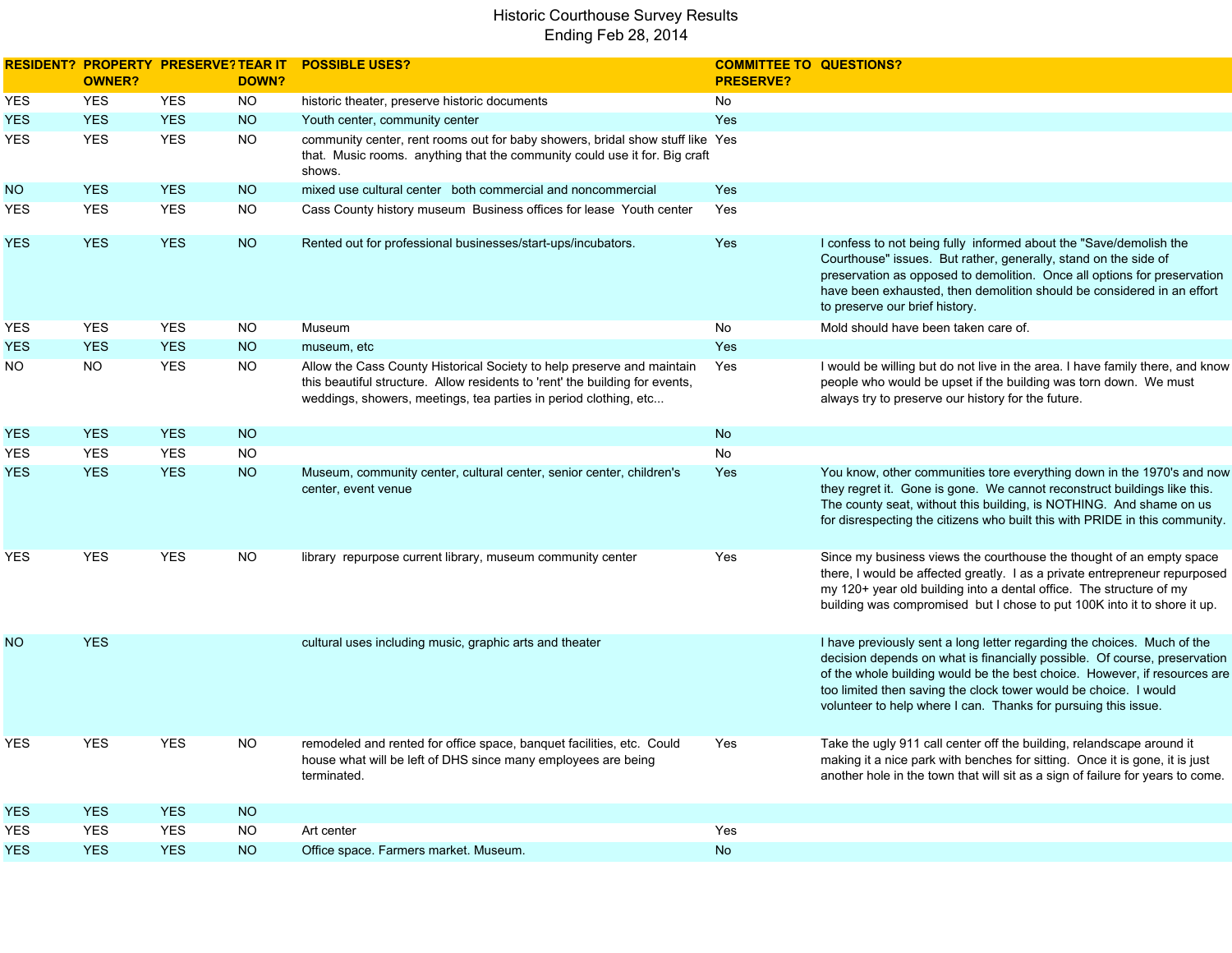|            | <b>RESIDENT? PROPERTY PRESERVE? TEAR IT</b><br><b>OWNER?</b> |            | DOWN?           | <b>POSSIBLE USES?</b>                                                                                                                                                                                                                                                                                                                                                   | <b>COMMITTEE TO QUESTIONS?</b><br><b>PRESERVE?</b> |                                                                                                                                                                                                  |
|------------|--------------------------------------------------------------|------------|-----------------|-------------------------------------------------------------------------------------------------------------------------------------------------------------------------------------------------------------------------------------------------------------------------------------------------------------------------------------------------------------------------|----------------------------------------------------|--------------------------------------------------------------------------------------------------------------------------------------------------------------------------------------------------|
| <b>YES</b> | <b>YES</b>                                                   | <b>YES</b> | NO.             | I would like to see the Village Offices and the Commissioner, Treasurer,<br>Clerk/Register, Computer Dept, Co-op Ext., and others now in the<br>addition built on the Historical Courthouse; put their offices in the historic<br>courthouse. Revamp/gut the addition put in large overhead door for use<br>by Village DPW. That addition is so impractical as offices! | Yes                                                | You have to think of what is the need for the county and village and the<br>importance of this building!                                                                                         |
| <b>YES</b> | <b>YES</b>                                                   | <b>YES</b> | <b>NO</b>       | Museum of Cass county                                                                                                                                                                                                                                                                                                                                                   | Yes                                                |                                                                                                                                                                                                  |
| <b>YES</b> | <b>YES</b>                                                   | <b>YES</b> | <b>NO</b>       | Multi-purpose building: 1--. County Museum with rooms dedicated to<br>Pioneer LIfe, Agriculture, Lakes, Potawatami, Underground Railroad,<br>Industry, Civil War and other Wars etc. 2-- Wedding Chapel and small<br>reception area 3--Ceremonial chambers for Commission Meetings 4--<br>Chamber of Commerce--tourist information, staffed by Chamber<br>members       | Yes                                                | None--great questionnaire : )                                                                                                                                                                    |
| <b>YES</b> | <b>YES</b>                                                   | <b>YES</b> | <b>NO</b>       | museum, craft cooperative shop                                                                                                                                                                                                                                                                                                                                          | <b>No</b>                                          | The building is unique; an important part of our history and should be<br>preserved.                                                                                                             |
| <b>YES</b> | <b>YES</b>                                                   | <b>YES</b> | <b>NO</b>       | Multi-Use Building. Shops, Museum, Gallery, Office, Etc. I think keeping<br>the process organic allows for public input to suggest best use(s) and as<br>Main Street Program helps revitalize the downtown, this structure is<br>extremely important to have available for use and visually it is the<br>cornerstone of the Village.                                    | Yes                                                | I truly thank each and everyone of the Commissioners and advocates that<br>are no longer turning a blind eye to the building but taking action to turn it<br>to an asset instead of a liability. |
| <b>YES</b> | <b>YES</b>                                                   | <b>YES</b> | NO <sub>1</sub> | Rent to law offices and related businesses.                                                                                                                                                                                                                                                                                                                             | <b>No</b>                                          |                                                                                                                                                                                                  |
| <b>YES</b> | <b>NO</b>                                                    | <b>YES</b> | <b>NO</b>       | wedding receptions, meetings, community center                                                                                                                                                                                                                                                                                                                          | No                                                 | cost is a factor, and condition of the building, if it would cost millions of<br>dollars to restore, with foundation problems, structural problems, then<br>probably not worth keeping           |
| <b>YES</b> | <b>YES</b>                                                   | <b>YES</b> | <b>NO</b>       | Courthouse, public library, public offices, etc. I think it's ridiculous how<br>quickly we tend to tear down buildings in this country. Europeans use<br>buildings for centuries. We use them for decades.                                                                                                                                                              | Yes                                                |                                                                                                                                                                                                  |
| <b>YES</b> | <b>YES</b>                                                   | <b>YES</b> | <b>NO</b>       | muesun                                                                                                                                                                                                                                                                                                                                                                  | <b>No</b>                                          |                                                                                                                                                                                                  |
| <b>YES</b> | <b>YES</b>                                                   | <b>YES</b> | <b>NO</b>       | Apartments and/or condos Small business offices and shops                                                                                                                                                                                                                                                                                                               | Yes                                                |                                                                                                                                                                                                  |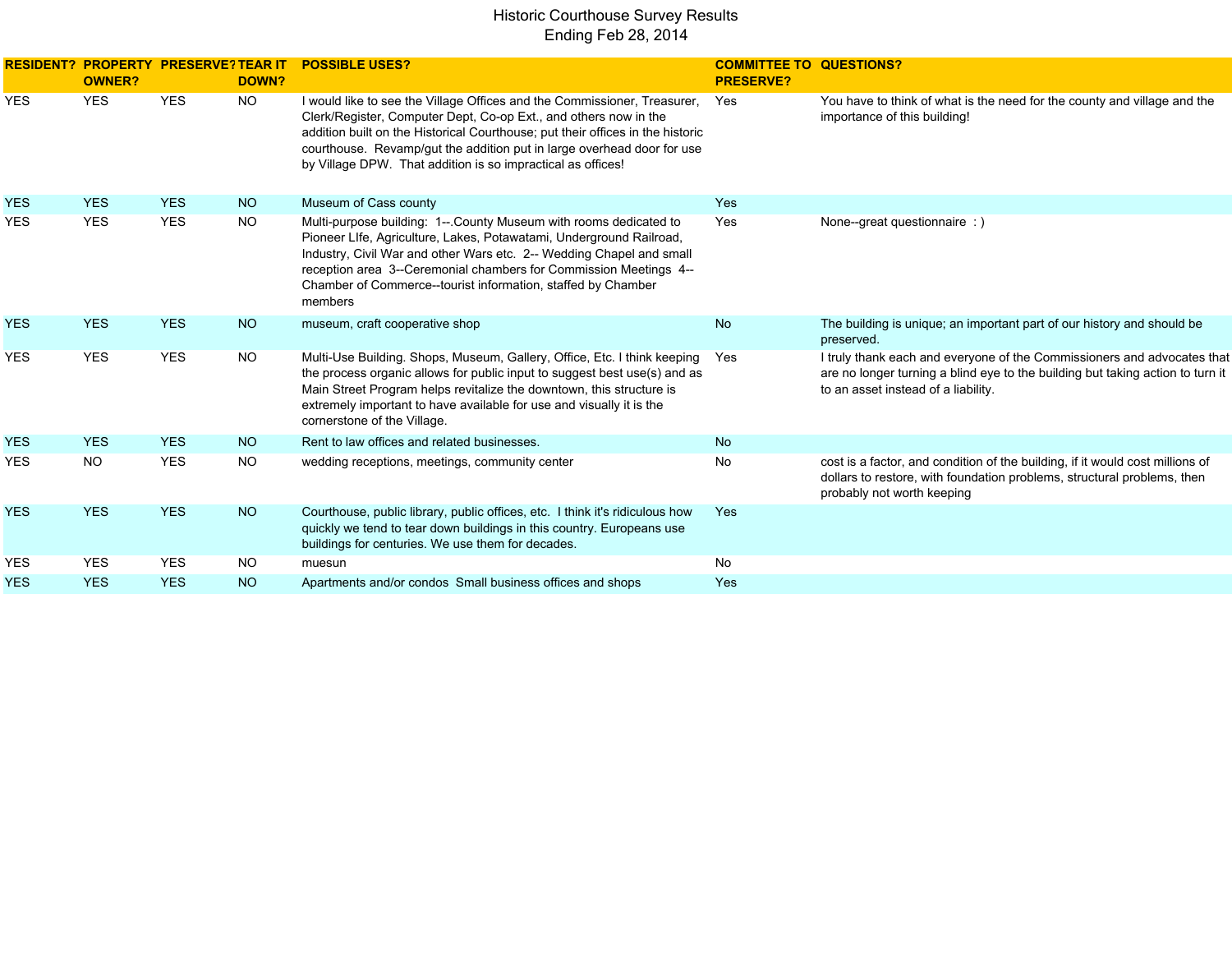|            | <b>OWNER?</b> |            | DOWN?     | RESIDENT? PROPERTY PRESERVE?TEAR IT POSSIBLE USES?                                                                                                                                                                                                                                                                                                                                                                                                                                                                                                                                                                                                                                                                                                                                                                                                                                                                                                                                                                                                                                                                                                                                                                                                                                                                                                                                                                                                                                                                                                                                                                                                                                                                                                                                                                                                                                                                                                                                                                                                                                                         | <b>COMMITTEE TO QUESTIONS?</b><br><b>PRESERVE?</b> |                                                                                                                                                                                                                                                                                                                                                                                                                                                                                                                                                                                                    |
|------------|---------------|------------|-----------|------------------------------------------------------------------------------------------------------------------------------------------------------------------------------------------------------------------------------------------------------------------------------------------------------------------------------------------------------------------------------------------------------------------------------------------------------------------------------------------------------------------------------------------------------------------------------------------------------------------------------------------------------------------------------------------------------------------------------------------------------------------------------------------------------------------------------------------------------------------------------------------------------------------------------------------------------------------------------------------------------------------------------------------------------------------------------------------------------------------------------------------------------------------------------------------------------------------------------------------------------------------------------------------------------------------------------------------------------------------------------------------------------------------------------------------------------------------------------------------------------------------------------------------------------------------------------------------------------------------------------------------------------------------------------------------------------------------------------------------------------------------------------------------------------------------------------------------------------------------------------------------------------------------------------------------------------------------------------------------------------------------------------------------------------------------------------------------------------------|----------------------------------------------------|----------------------------------------------------------------------------------------------------------------------------------------------------------------------------------------------------------------------------------------------------------------------------------------------------------------------------------------------------------------------------------------------------------------------------------------------------------------------------------------------------------------------------------------------------------------------------------------------------|
| <b>YES</b> | <b>YES</b>    | <b>YES</b> | <b>NO</b> | I have no idea what the inside structure / floorplan of the courthouse is,<br>but if there would be any way to utilize it for some kind of safe teen<br>activities for after school or early evening I think that would be a<br>wonderful addition for the community. I grew up in Marcellus and some<br>of my most fond memories was being able to "hang out" at the school<br>afterwards, and when it was opened up in the summertime with what I<br>think was a county funded program called YSB - Youth Services<br>Bureau.(?) Granted, those we simpler times when kids still had fun doing<br>art project, puzzles, cards/board gamesbut, we really had nothing to do<br>in Marcellus, and I suspect this is similar in Cassopolis. They also did<br>really great things for us like camping trips, dances, and movies in the<br>gym at night. Kids these days really need someone to just be there for<br>them, and give them opportunities to "be kids" in safety with their friends.<br>The leaders were some of the nicest people too, a husband and wife - I<br>have often wanted to see if I could reconnect with them but can only<br>remember that his first name was Tony. The program also had a few<br>snacks for us, nothing big, just something to drink and maybe some pizza<br>- what teenager wouldn't like that! They helped us by just being a positive<br>adult that we could talk to and have fun with and all the while I'm sure<br>keeping us out of trouble! ha ha Another nice thing about this idea could<br>be making it into a "safe house" for kids that maybe are in a difficult or<br>unsafe home situation. I'm sure there are all kinds of hoops to jump<br>through for something like that, but, when there's a need and a will, there<br>is a way. Perhaps the renovation could bring job opportunity for kids in<br>the area too. Of course they'd need to be teamed up with skill<br>professionals, but kids/teens could learn to paint, put up drywall, lay<br>flooringand this would help them gain experience and perhaps interest<br>in construction/design. | No                                                 | I marked no for committee merely because of time constraints BUT<br>willing to help I realize that there are costs involved in which ever<br>direction is decided, but if it is possible to preserve a beautiful piece of<br>architecture such as the courthouse, I think it could also be a wonderful<br>teaching opportunity for the young people of the community. It is<br>important to learn that caring for things is very important and that in a<br>"throw away" society, the lesson of respecting property and history<br>actually transfers to relationships with people on many levels. |
| NO.        | <b>YES</b>    |            | <b>NO</b> | Some Public / Community Activities, possibly beyond Cass Co, st of<br>Mich, ND, WMU, MSU                                                                                                                                                                                                                                                                                                                                                                                                                                                                                                                                                                                                                                                                                                                                                                                                                                                                                                                                                                                                                                                                                                                                                                                                                                                                                                                                                                                                                                                                                                                                                                                                                                                                                                                                                                                                                                                                                                                                                                                                                   | No                                                 | I am out of area 6 mos of year,                                                                                                                                                                                                                                                                                                                                                                                                                                                                                                                                                                    |
| YES        | <b>YES</b>    | <b>YES</b> | <b>NO</b> | Museum, Meeting Rooms, Dinners                                                                                                                                                                                                                                                                                                                                                                                                                                                                                                                                                                                                                                                                                                                                                                                                                                                                                                                                                                                                                                                                                                                                                                                                                                                                                                                                                                                                                                                                                                                                                                                                                                                                                                                                                                                                                                                                                                                                                                                                                                                                             | Yes                                                |                                                                                                                                                                                                                                                                                                                                                                                                                                                                                                                                                                                                    |
| NO.        | <b>NO</b>     | <b>YES</b> | <b>NO</b> | venue for weddings, receptions, events.                                                                                                                                                                                                                                                                                                                                                                                                                                                                                                                                                                                                                                                                                                                                                                                                                                                                                                                                                                                                                                                                                                                                                                                                                                                                                                                                                                                                                                                                                                                                                                                                                                                                                                                                                                                                                                                                                                                                                                                                                                                                    | No                                                 |                                                                                                                                                                                                                                                                                                                                                                                                                                                                                                                                                                                                    |
| NO.        | NO.           | <b>YES</b> | <b>NO</b> | County History museum or African American history museum.                                                                                                                                                                                                                                                                                                                                                                                                                                                                                                                                                                                                                                                                                                                                                                                                                                                                                                                                                                                                                                                                                                                                                                                                                                                                                                                                                                                                                                                                                                                                                                                                                                                                                                                                                                                                                                                                                                                                                                                                                                                  | Yes                                                | Since it will be less expensive to preserve than tear down, I would<br>strongly recommend keeping it from a financial perspective.                                                                                                                                                                                                                                                                                                                                                                                                                                                                 |
| NO.        | <b>YES</b>    | <b>YES</b> | <b>NO</b> | I know people who live in the county who will have wonderful practical<br>ideas for its use.                                                                                                                                                                                                                                                                                                                                                                                                                                                                                                                                                                                                                                                                                                                                                                                                                                                                                                                                                                                                                                                                                                                                                                                                                                                                                                                                                                                                                                                                                                                                                                                                                                                                                                                                                                                                                                                                                                                                                                                                               | No                                                 | I worked in the courthouse for about 13 years & would love to see the<br>bldg. preserved & put to use. Perhaps the addition (that used to be Soc.<br>Serv.) could be used or torn down, but the original courthouse structure<br>should be preserved.                                                                                                                                                                                                                                                                                                                                              |
| YES        | <b>YES</b>    | <b>YES</b> | <b>NO</b> |                                                                                                                                                                                                                                                                                                                                                                                                                                                                                                                                                                                                                                                                                                                                                                                                                                                                                                                                                                                                                                                                                                                                                                                                                                                                                                                                                                                                                                                                                                                                                                                                                                                                                                                                                                                                                                                                                                                                                                                                                                                                                                            | No                                                 |                                                                                                                                                                                                                                                                                                                                                                                                                                                                                                                                                                                                    |
| <b>YES</b> | <b>YES</b>    | <b>YES</b> | NO        |                                                                                                                                                                                                                                                                                                                                                                                                                                                                                                                                                                                                                                                                                                                                                                                                                                                                                                                                                                                                                                                                                                                                                                                                                                                                                                                                                                                                                                                                                                                                                                                                                                                                                                                                                                                                                                                                                                                                                                                                                                                                                                            | Yes                                                | Look back at the building everywhere that we now wish we had. SAVE<br>this part of history.                                                                                                                                                                                                                                                                                                                                                                                                                                                                                                        |
| YES        | YES           | <b>YES</b> | <b>NO</b> | museum, law offices, probation offices, law library                                                                                                                                                                                                                                                                                                                                                                                                                                                                                                                                                                                                                                                                                                                                                                                                                                                                                                                                                                                                                                                                                                                                                                                                                                                                                                                                                                                                                                                                                                                                                                                                                                                                                                                                                                                                                                                                                                                                                                                                                                                        | Yes                                                |                                                                                                                                                                                                                                                                                                                                                                                                                                                                                                                                                                                                    |
| <b>YES</b> | <b>YES</b>    | <b>YES</b> | NO        | museum, cultural center, wedding chapel, BOC chambers, offices,<br>document storage                                                                                                                                                                                                                                                                                                                                                                                                                                                                                                                                                                                                                                                                                                                                                                                                                                                                                                                                                                                                                                                                                                                                                                                                                                                                                                                                                                                                                                                                                                                                                                                                                                                                                                                                                                                                                                                                                                                                                                                                                        | Yes                                                | Everything has a price tag. Just because money is not spent does not<br>mean it does not cost. Demolition is a cost we cannot afford.                                                                                                                                                                                                                                                                                                                                                                                                                                                              |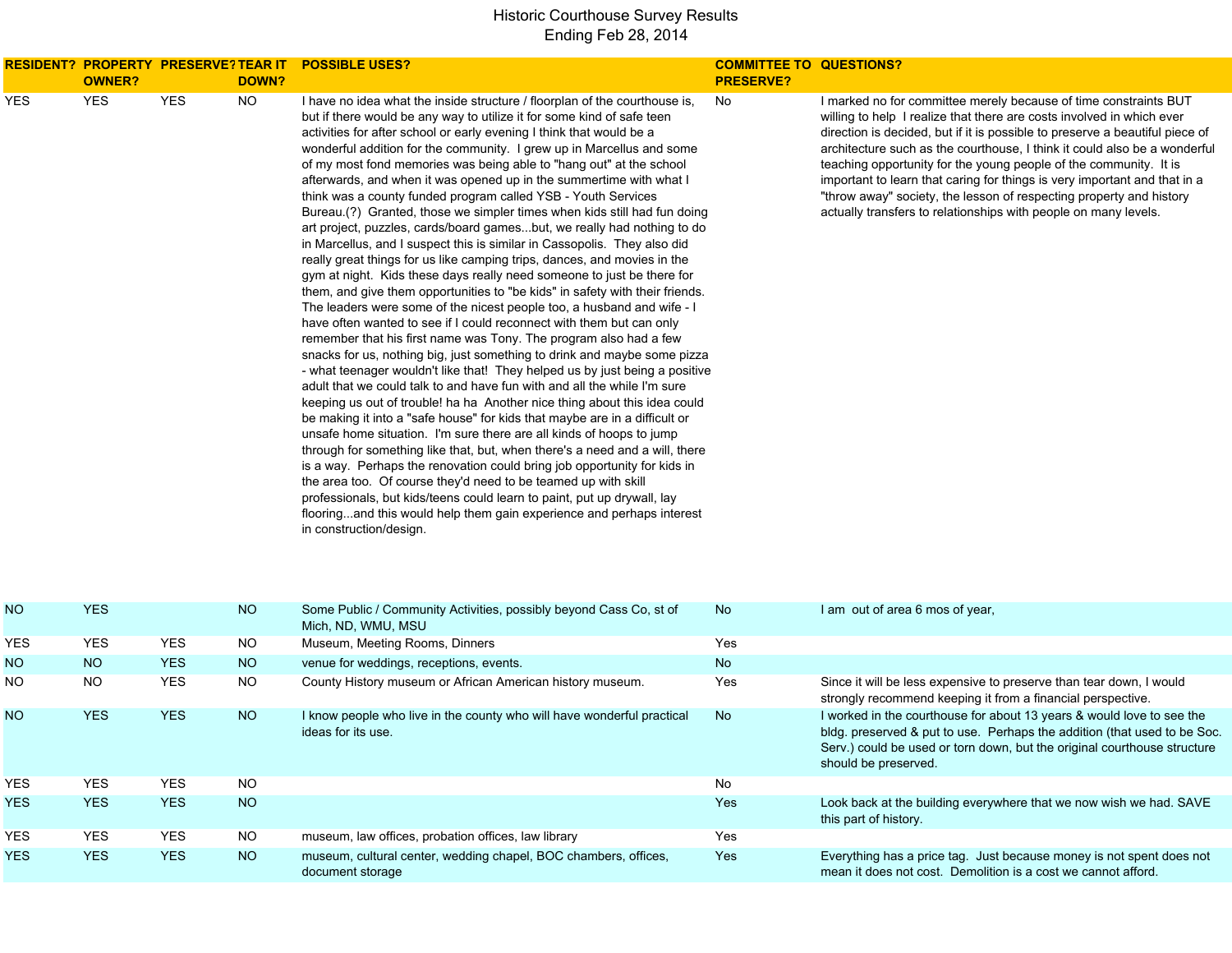|            | RESIDENT? PROPERTY PRESERVE?TEAR IT<br><b>OWNER?</b> |            | DOWN?      | <b>POSSIBLE USES?</b>                                                                                                                                                                                                                          | <b>COMMITTEE TO QUESTIONS?</b><br><b>PRESERVE?</b> |                                                                                                                               |
|------------|------------------------------------------------------|------------|------------|------------------------------------------------------------------------------------------------------------------------------------------------------------------------------------------------------------------------------------------------|----------------------------------------------------|-------------------------------------------------------------------------------------------------------------------------------|
| YES        | <b>YES</b>                                           | <b>YES</b> | <b>NO</b>  | Split Use between County and Public space - i.e. 3rd floor - County<br>offices/BOC - 2nd (main floor) Wedding/Banquet room (courtroom),<br>County Museum - 1st floor (basement) specialty shops - art/local<br>crafts/classes?                 | Yes                                                | No questions                                                                                                                  |
| <b>YES</b> | <b>YES</b>                                           | <b>YES</b> | <b>NO</b>  | Apartment upstairs, police department part of it, movie theate or live<br>music in courtroom, sandwich and soup café, one room with things and<br>pictures, pictures and history of the county, don't take it down. Willing to<br>donate \$100 | yes                                                |                                                                                                                               |
| YES        | <b>YES</b>                                           | <b>YES</b> | <b>NO</b>  | Historic storage                                                                                                                                                                                                                               | Yes                                                |                                                                                                                               |
| YES.       | <b>YES</b>                                           | <b>YES</b> | <b>NO</b>  | Village office, county office boy scouts, little league, state office, dmv                                                                                                                                                                     |                                                    |                                                                                                                               |
| YES        | <b>YES</b>                                           | <b>YES</b> | <b>NO</b>  | MUSEUM OF CASS COUNTY, OFFICES FOR PRIVATE BUSINESSES, YES<br><b>APARTMENTS</b>                                                                                                                                                                |                                                    |                                                                                                                               |
| YES.       | <b>YES</b>                                           | <b>YES</b> | <b>NO</b>  | <b>HISTORIC</b>                                                                                                                                                                                                                                |                                                    |                                                                                                                               |
| YES        | YES                                                  | <b>YES</b> | <b>NO</b>  | SOMETHING THAT WOULD COVER COST TO OPERATE                                                                                                                                                                                                     | <b>NO</b>                                          | <b>INFORMATION -</b>                                                                                                          |
| <b>YES</b> | <b>YES</b>                                           | <b>YES</b> | <b>NO</b>  | HISTORICAL MUSEUM, ART MUSEUM AND GALLERY, CONTINUING YES<br><b>EDUCATION CLASSES,</b>                                                                                                                                                         |                                                    |                                                                                                                               |
| YES        | <b>YES</b>                                           | <b>YES</b> | <b>NO</b>  | OFFICES OR STORAGE OF HISTORIC                                                                                                                                                                                                                 | <b>NO</b>                                          |                                                                                                                               |
| YES.       | <b>YES</b>                                           |            |            | SOLD TO PRIVATE ENTERPRISE TO KEEP AS PRIVATE BUILDING.<br>USE AS MUSEUM OR OFFICE                                                                                                                                                             |                                                    | WITHOUT RAISING TAXES HOW DO WE PAY FOR KEEPING THIS<br><b>STRUCTURE</b>                                                      |
| YES        | YES                                                  | <b>YES</b> |            | TURN INTO OFFICES, BEAUTIFUL TO LOOK AT AND WHY NOT USE<br>IT                                                                                                                                                                                  |                                                    |                                                                                                                               |
| YES.       | <b>YES</b>                                           | <b>YES</b> |            | <b>HISTORIC</b>                                                                                                                                                                                                                                | <b>NO</b>                                          |                                                                                                                               |
| NO.        | <b>YES</b>                                           | <b>YES</b> |            | <b>MUSEUM</b>                                                                                                                                                                                                                                  |                                                    | PRESERVE THE BUILDING WHATEVER THE USE MAY BE.<br>PRESERVE FOR CHILDREN, GREATER IN FUTURE                                    |
| YES.       | <b>YES</b>                                           | <b>YES</b> |            | SENIOR ACTIVITIES, COMMUNITY GROUPS, OFF-SITE CAMPUS<br>FOR COLLEGE, HOBBY CLASSES - KNITTING, POTTERY,<br>SCRAPBOOKING, SEWING, QUILTING                                                                                                      | <b>NO</b>                                          |                                                                                                                               |
| YES        | <b>NO</b>                                            | <b>YES</b> |            | POSSIBLE MOVE OF HISTORY LIBRARY OVER TO COURTHOUSE<br>WITH OLD BOOKS AND VAULT, VOTING POLL, CITY/COUNTY<br>OFFICES, COURTROOM - JR. HIGH CLASSES/HIGH SCHOOL<br><b>CLASSES</b>                                                               |                                                    | I HAVE HISTORY HERE WITH FAMILY SOUTH OF STONE LAKE -<br>POSTS THAT WE ARE TEARING DOWN TOO MUCH OF OUR<br><b>HISTORY</b>     |
| <b>YES</b> | <b>YES</b>                                           | <b>YES</b> | <b>NO</b>  | MULTI-USE, SENIOR APARTMENTS WITH REC. AREA, SMALL<br>COFFEE SHOP, GRANDPARENT TUTORING, DAYCARE, BEAUTY<br>SHOP, RESTAURANT                                                                                                                   | <b>YES</b>                                         |                                                                                                                               |
| YES        | <b>YES</b>                                           |            |            | SAVE THE TOWER IF POSSIBLE - LIKE THE CONCEPT OF USE FOR NO<br>SHOWS, ETC. BUT NO NEW TAXES PLEASE                                                                                                                                             |                                                    |                                                                                                                               |
| <b>YES</b> | <b>YES</b>                                           | <b>YES</b> |            |                                                                                                                                                                                                                                                |                                                    |                                                                                                                               |
| YES        | <b>YES</b>                                           | NO.        | <b>YES</b> | TEAR DOWN, MANY DOLLARS HAVE BEEN SPENT ALREADY.<br>READ OVER THOSE STUDIES HAVE A BIG PARTY AND MOVE ON.                                                                                                                                      | NO.                                                |                                                                                                                               |
| <b>YES</b> | <b>YES</b>                                           | <b>YES</b> |            | POSSIBLE USES - YOUTH CENTER AND COA LOCATION                                                                                                                                                                                                  |                                                    |                                                                                                                               |
| YES.       | YES                                                  | <b>YES</b> | <b>NO</b>  | TEAR DOWN THE UGLY ADDITION, MOVE THOSE OFFICES BACK<br>WHERE THEY BELONG.                                                                                                                                                                     | YES                                                | I THINK YOU WILL FIND THAT YOU ALREADY HAVE MORE<br>SUPPORT THAN YOU NEED. NO ONE BUT AN IDIOT WOULD WANT<br>TO TEAR IT DOWN. |
| YES.       | NO <sub>1</sub>                                      | <b>YES</b> | <b>NO</b>  |                                                                                                                                                                                                                                                | <b>YES</b>                                         |                                                                                                                               |
|            |                                                      |            |            |                                                                                                                                                                                                                                                |                                                    |                                                                                                                               |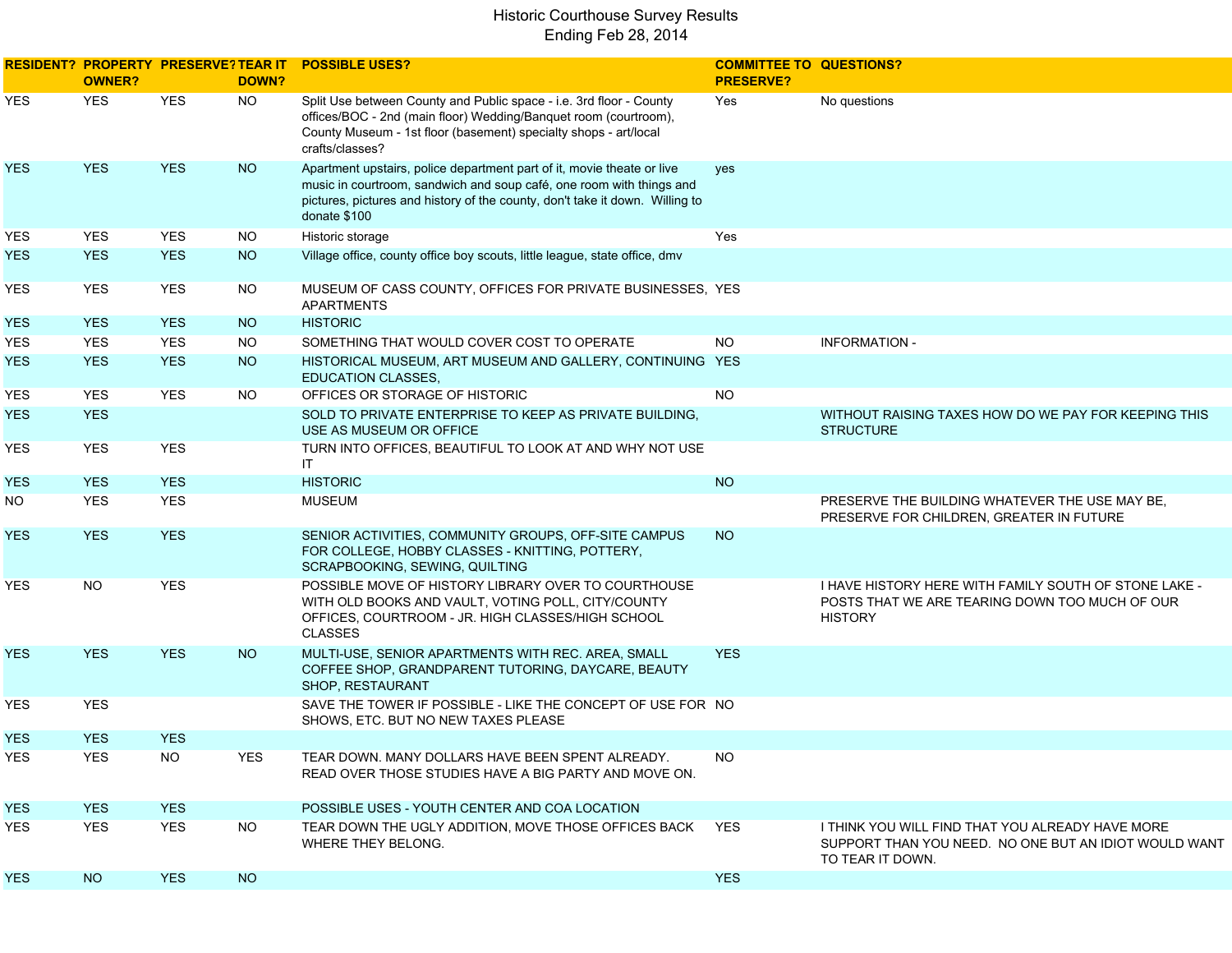|            | <b>OWNER?</b> |            | DOWN?      | <b>RESIDENT? PROPERTY PRESERVE?TEAR IT POSSIBLE USES?</b>                                                                                                                                                                                                                                                                    | <b>COMMITTEE TO QUESTIONS?</b><br><b>PRESERVE?</b> |                                                                                                                                                                                                                                                       |
|------------|---------------|------------|------------|------------------------------------------------------------------------------------------------------------------------------------------------------------------------------------------------------------------------------------------------------------------------------------------------------------------------------|----------------------------------------------------|-------------------------------------------------------------------------------------------------------------------------------------------------------------------------------------------------------------------------------------------------------|
| YES        | <b>YES</b>    | <b>YES</b> | <b>NO</b>  | HISTORICAL INFORMATION                                                                                                                                                                                                                                                                                                       |                                                    |                                                                                                                                                                                                                                                       |
| YES.       | <b>YES</b>    | <b>YES</b> | <b>NO</b>  | VISITOR'S BEUREAU MUSEUM WITH UNDERGROUND RAILROAD.<br>COORDINATION OF SERVICES, CLEARING HOUSE FOR WHOLE<br><b>COUNTY, COMMUNITY CENTER</b>                                                                                                                                                                                 | <b>YES</b>                                         |                                                                                                                                                                                                                                                       |
| YES        | NO.           | <b>YES</b> | NO.        | DO NOT TEAR IT DOWN                                                                                                                                                                                                                                                                                                          | <b>NO</b>                                          |                                                                                                                                                                                                                                                       |
| YES.       | <b>YES</b>    | <b>YES</b> | <b>NO</b>  | OFFICES, MUSEUM                                                                                                                                                                                                                                                                                                              | <b>NO</b>                                          |                                                                                                                                                                                                                                                       |
| NO.        | NO.           | <b>YES</b> | <b>NO</b>  | ART CENTER, COMMUNITY BANQUET HALL                                                                                                                                                                                                                                                                                           |                                                    |                                                                                                                                                                                                                                                       |
| YES.       | NO            | <b>YES</b> | <b>NO</b>  |                                                                                                                                                                                                                                                                                                                              | <b>NO</b>                                          |                                                                                                                                                                                                                                                       |
| NO.        | <b>NO</b>     | <b>YES</b> | <b>NO</b>  | MUSEUM, HISTORICAL BUILDING, HEALTHY ECONOMIC<br><b>DEVELOPMENT</b>                                                                                                                                                                                                                                                          | <b>YES</b>                                         |                                                                                                                                                                                                                                                       |
| NO.        | <b>NO</b>     | <b>YES</b> | NO         | *WORKS IN CASS COUNTY - LIBRARY OR ART CENTER                                                                                                                                                                                                                                                                                |                                                    |                                                                                                                                                                                                                                                       |
| YES        | NO.           | <b>YES</b> | <b>NO</b>  |                                                                                                                                                                                                                                                                                                                              | <b>NO</b>                                          |                                                                                                                                                                                                                                                       |
| <b>YES</b> | <b>YES</b>    | <b>YES</b> | <b>NO</b>  | PRIVATE FOR NON-PROFIT ORGANIZATION OFFICES                                                                                                                                                                                                                                                                                  | <b>NO</b>                                          | *WILL VOTE FOR SMALL MILLAGE TO RESTORE                                                                                                                                                                                                               |
| YES.       | <b>YES</b>    | <b>YES</b> | <b>NO</b>  | *NEVER TEAR IT DOWN* CONFERENCE ROOMS, BUSINESS<br>OFFICES, TOUR OF BUILDING, PLAYS (COURTROOM), CLUB<br>MEETING, COFFEE SHOP (SMALL), BARBER (HAIRDRESSER),<br>PUBLIC INFORMATION OFFICE (FREE - ANY INFORMATION)<br>MUSEUM - CITY HISTORY ONLY                                                                             | <b>NO</b>                                          | NO SIGNS ON OR NEAR THE BUILDING. MAYBE A SIGN OF<br><b>BUSINESS NEAR THE STREET.</b>                                                                                                                                                                 |
| YES.       | <b>YES</b>    | <b>YES</b> | NO         | COUNTY AND BUSINESS OFFICES, FACILITIES FOR COMMUNITY<br><b>ACTIVITIES</b>                                                                                                                                                                                                                                                   | <b>YES</b>                                         |                                                                                                                                                                                                                                                       |
| YES        | <b>YES</b>    | <b>YES</b> | <b>NO</b>  | SAVE PART OF IT AS A PUBLIC PAVILION FOR PUBLIC VENUES -<br>LIKE IN NILES PARK, LEASE OUT OFFICE SPACE, MOVE D.O.C.,<br>LUNCHROOM - 1ST FLOOR WITH VENDING MACHINES, TABLES,<br>ETC.                                                                                                                                         | <b>YES</b>                                         | SAD THAT THE COUNTY OFFICIEALS ALLOWED THIS BUILDING TO<br>DETERIORATE OVER 11 YEARS, NOT A WISE MOVE. NOW THE<br>COSTS ARE GREATER. HOPEFULLY IT CAN BE RESTORED.                                                                                    |
| NO.        | <b>YES</b>    | <b>YES</b> | <b>NO</b>  | 1ST FLOOR - MUSEUM OF CASSOPOLIS HISTORY, OTHER ROOMS NO<br>AS OFFICES FOR BUSINESS. KEEP USING AS GOVERNMENT<br><b>OFFICES</b>                                                                                                                                                                                              |                                                    |                                                                                                                                                                                                                                                       |
| YES        | <b>YES</b>    | <b>NO</b>  | <b>YES</b> |                                                                                                                                                                                                                                                                                                                              | <b>NO</b>                                          |                                                                                                                                                                                                                                                       |
| YES.       | <b>YES</b>    | <b>YES</b> | <b>NO</b>  | MULTI-USE, RESTORED AS A RESTAURANT DESTINATION,<br>CHAPEL FOR WEDDINGS, WHATEVER MAKES ENOUGH MONEY TO<br><b>MAINTAIN</b>                                                                                                                                                                                                   | <b>NO</b>                                          |                                                                                                                                                                                                                                                       |
| NO.        | <b>YES</b>    | <b>YES</b> | NO.        | CONTINUE TO USE FOR GOVERNMENT OFFICES                                                                                                                                                                                                                                                                                       | <b>NO</b>                                          |                                                                                                                                                                                                                                                       |
| YES.       | <b>YES</b>    | <b>YES</b> | <b>NO</b>  | COMBINATION - CASS HISTORY, MOVIES ON FRIDAY<br>NIGHT/SAT/SUNDAY AFTERNOON, CHAMBER, CATERED FOOD,<br><b>MEETING ROOM</b>                                                                                                                                                                                                    | <b>NO</b>                                          |                                                                                                                                                                                                                                                       |
| YES        | <b>YES</b>    | <b>YES</b> | NO.        | WEDDINGS, RECEPTIONS, FUND-RAISERS, BIRTHDAY PARTIES<br>AND OTHER FUNCTIONS. MEETINGS OF ALL KINDS, POLITICAL<br>DEBATES, OFFICES FOR COUNTY COMMISSIONERS                                                                                                                                                                   | <b>YES</b>                                         | THIS IS AN HISTORIC BUILDING AND SHOULD BE PRESERVED FOR<br>US AND FOR FUTURE GENERATIONS. TEARING DOWN IS<br>SENSELESS. THOSE WHO WISH TO TEAR DOWN HAVE NO SENSE<br>OF PAST. BEAUTIFUL BUILDING AND SHOULD BECOME USEFUL<br>TO RESIDENTS ONCE MORE. |
| YES.       | <b>YES</b>    | <b>YES</b> | <b>NO</b>  | MOVE THE MEETING ROOM, IT IS WAY TOO SMALL. MOVE<br>COMMISSIONERS OFFICES THERE. LOOK FOR OTHER COUNTY<br>AGENCIES NOT THERE AND MOVE THERE. LOOK FOR STATE<br>AGENCIES THAT ARE WILLING TO MOVE THERE (THEY WOULD<br>PAY RENT). LOOK FOR LOCAL AND FEDERAL AGENCIES SUCH AS<br>FSA THAT WOULD BE WILLING TO RELOCATE THERE. | <b>YES</b>                                         | COMPLETE COST-BENEFIT ANALYSIS NEEDS TO BE DONE                                                                                                                                                                                                       |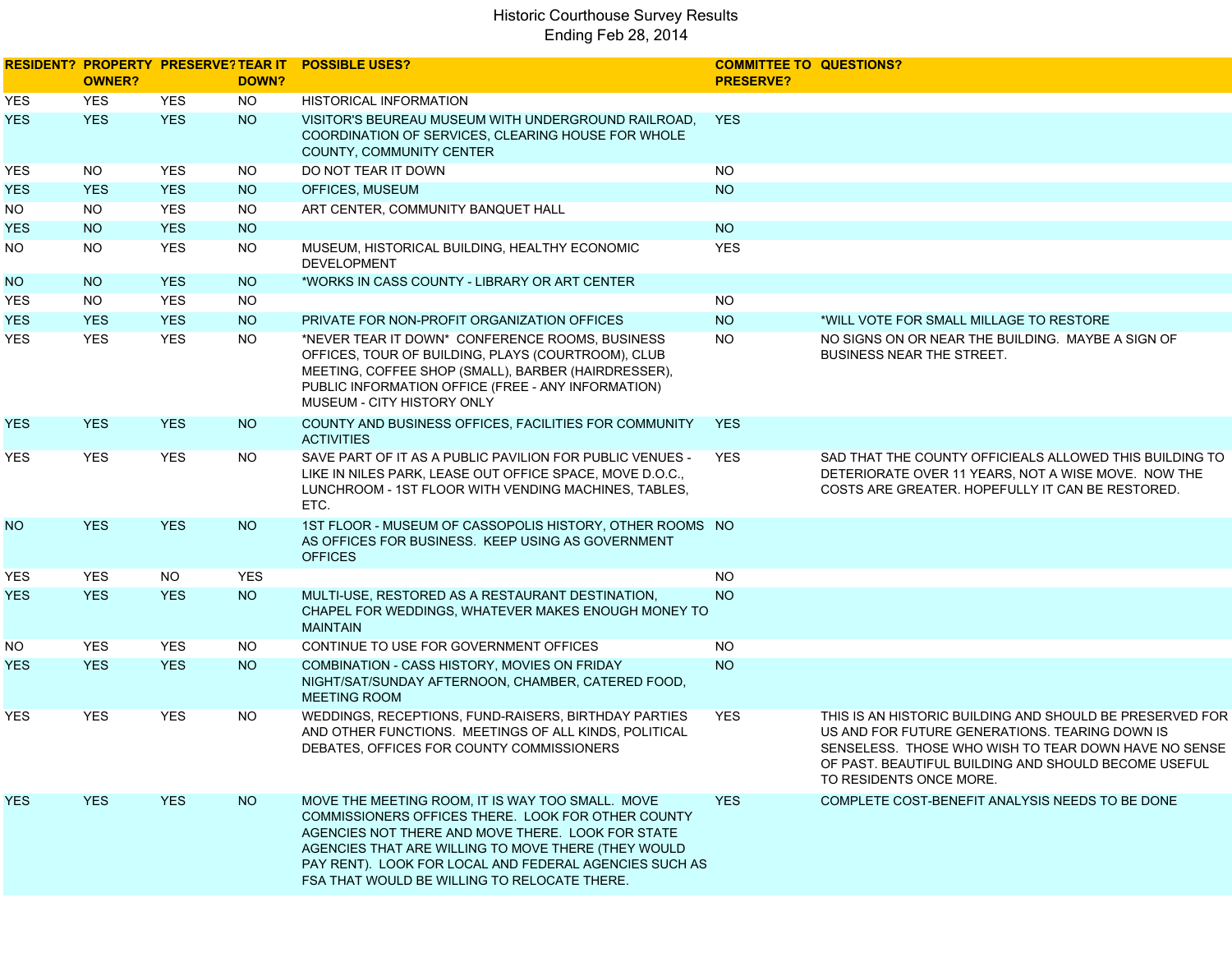|            | <b>OWNER?</b> |            | DOWN?      | <b>RESIDENT? PROPERTY PRESERVE? TEAR IT POSSIBLE USES?</b>                                                                                                                                                                                                    | <b>COMMITTEE TO QUESTIONS?</b><br><b>PRESERVE?</b> |                                                                                                                                                                                             |
|------------|---------------|------------|------------|---------------------------------------------------------------------------------------------------------------------------------------------------------------------------------------------------------------------------------------------------------------|----------------------------------------------------|---------------------------------------------------------------------------------------------------------------------------------------------------------------------------------------------|
| NO.        | <b>NO</b>     | <b>YES</b> | <b>NO</b>  | BORN IN DOWAGIAC. LIVED 32 YEARS THERE. LAW OFFICES.<br>SHOPS, HISTORICAL ITEMS AND SCHOOLS.                                                                                                                                                                  | <b>YES</b>                                         | LIVE IN CALIFORNIA.                                                                                                                                                                         |
| YES.       | <b>NO</b>     | <b>NO</b>  | <b>YES</b> |                                                                                                                                                                                                                                                               | <b>NO</b>                                          |                                                                                                                                                                                             |
| YES.       | <b>YES</b>    | <b>YES</b> | <b>NO</b>  |                                                                                                                                                                                                                                                               | <b>YES</b>                                         | A LITTLE BIT OF DOLLARS                                                                                                                                                                     |
| YES.       | <b>NO</b>     | <b>YES</b> | <b>NO</b>  | GIVE SOME OFFICES MORE SPACE, CONFERENCE ROOMS,<br>COMMUNITY ROOM, CASS COUNTY MUSEUM                                                                                                                                                                         | <b>NO</b>                                          |                                                                                                                                                                                             |
| YES.       | <b>YES</b>    | <b>YES</b> | NO.        | OFFICE SPACE, RENT OUT FOR MEETINGS AND FUNCTIONS.<br>AFTER SCHOOL FACILITY FOR CHILDREN, COLLEGE CLASSES                                                                                                                                                     | <b>YES</b>                                         | IN FAILING HEALTH BUT WANTS TO HELP                                                                                                                                                         |
| <b>YES</b> | <b>NO</b>     | <b>YES</b> | <b>NO</b>  | STILL USE IT TO VOTE AT INSTEAD OF THE LIBRARY.                                                                                                                                                                                                               | <b>NO</b>                                          | <b>COULD BE A HISTORICAL LANDMARK</b>                                                                                                                                                       |
| YES.       | <b>YES</b>    | <b>NO</b>  | <b>YES</b> | ALL CURRENT USES, EMERGENCY SHELTER, COMMUNITY ROOM, NO<br>TRAINING CLASSROOM FOR COMPUTER USE, ASSISTANCE SIGN-<br>UP TO PROGRAMS, WORK-PREP CLASSES, BASIC FINANCE                                                                                          |                                                    | I'M VERY CONCERNED AT HOW A NEW STRUCTURE WOULD BE<br>BUILT. POLE BARN WOULD BE AN ATROCITY. SOLAR IS MORE<br>ACCEPTABLE, UNIQUE AND INTERESTING.                                           |
| <b>YES</b> | <b>YES</b>    | <b>YES</b> | <b>NO</b>  | MANY USES - COUNTY MUSEUM OR USE AS A PARTY HALL.<br>DIFFERENT FUINCTIONS - OFFICES FOR LAWYERS, LEGAL<br>CONSULTANTS OR BUSINESSMENT. LIST IS ENDLESS                                                                                                        |                                                    | TEARING THIS BUILDING DOWN WOULD BE A TOTAL DISREGARD<br>OF OUR PAST LEADERS AND OUR HISTORY. THINK OF THE<br>HISTORY THAT HAS HAPPENED IN THAT BUILDING. SHAMEFUL TO<br><b>DESTROY IT.</b> |
| YES.       | <b>NO</b>     | <b>YES</b> | <b>NO</b>  | <b>MUSEUM</b>                                                                                                                                                                                                                                                 | <b>NO</b>                                          | S                                                                                                                                                                                           |
| YES.       | <b>YES</b>    | <b>YES</b> | NO         | MUSEUM, MARIAGE ROOM, RENT ROOM FOR PARTIES                                                                                                                                                                                                                   | <b>YES</b>                                         |                                                                                                                                                                                             |
| NO.        | NO.           | <b>YES</b> | <b>NO</b>  | WEDDINGS ARE A GREAT IDEA. LOCATION FOR VOLUNTEERS<br>ASSOCIATIONS TO MEET - BOYSCOUTS, COA, CIVIC GROUPS.<br>INTEREST MOVIE PEOPLE TO USE TO SHOOT SCENES. CENTER<br>FOR ALL THE VALUABLE VOLUNTEER ORGANIZATIONS. KIND OF A<br>ONE STOP SHOP TYPE FACILITY. | <b>NO</b>                                          |                                                                                                                                                                                             |
| YES.       | <b>YES</b>    | <b>YES</b> |            | TEAR DOWN THE ANNEX. KEEP ORIGINAL STRUCTURE. MEETING YES<br>PLACE, NON-PROFIT ORGANIZATIONS. COUNTY OFFICE SPACE.<br>SMALL BUSINESS ASSISTANCE CENTER.                                                                                                       |                                                    |                                                                                                                                                                                             |
| <b>YES</b> | <b>YES</b>    | <b>YES</b> | NO.        | HISTORY MUSEUM, LIBRARY AND SCHOOL.                                                                                                                                                                                                                           | <b>NO</b>                                          |                                                                                                                                                                                             |
| <b>YES</b> | <b>YES</b>    | <b>YES</b> | <b>NO</b>  | I SUPPORT THE SUGGESTIONS FOR USE AS WEDDING LOCATION, NO<br>EXTRA SPACE FOR COMMISSIONERS TO WORK/MEET WITH<br>COMMITTEES, STORAGE, ANY CHANCE FOR AN SMC EXTENSION<br>FOR CLASSROOMS.                                                                       |                                                    |                                                                                                                                                                                             |
| YES        | <b>YES</b>    | <b>YES</b> | <b>NO</b>  | USE AS INTENDED FOR THE PURSUIT OF JUSTICE AND OVERALL YES<br>BUSINESS OF CASS COUNTY. THE NEW COURTHOUSE - GIVE IT<br>TO DOWAGIAC.                                                                                                                           |                                                    |                                                                                                                                                                                             |
| YES.       | <b>YES</b>    | <b>YES</b> | <b>NO</b>  | USE AS SENIOR HOUSING, YOUTH CENTER, SELL FOR \$1 TO<br>QUALIFIED 501C3, ANYONE THAT CAN DEMONSTRATE<br>CONTINUED BENEFIT TO THE COMMUNITY                                                                                                                    | <b>YES</b>                                         |                                                                                                                                                                                             |
| YES.       | <b>YES</b>    | YES.       | NO.        | RECORD STORAGE, PRIVATE PARTIES,                                                                                                                                                                                                                              | <b>NO</b>                                          |                                                                                                                                                                                             |
| <b>YES</b> | <b>YES</b>    | <b>YES</b> | <b>NO</b>  |                                                                                                                                                                                                                                                               | <b>NO</b>                                          |                                                                                                                                                                                             |
| YES        | <b>YES</b>    | <b>YES</b> | <b>NO</b>  | LOCAL HISTORY MUSEUM, TOURIST INFORMATION FOR CASS<br>COUNTY, LEASE OUT OFFICE SPACE                                                                                                                                                                          | <b>YES</b>                                         | WHAT OF RECENT ???? TO BEAUTY DOWNTOWN COULD BE<br>USED.                                                                                                                                    |
| YES.       | <b>YES</b>    | <b>YES</b> | <b>NO</b>  | MEETINGS, RECEPTIONS, STUDENT MOCK-TRIALS, MOVIES,<br>APPLY FOR HISTORIC PRESERVATION, MAKING OF THE MOVIE<br>THE KENTUCKY RAID                                                                                                                               | <b>NO</b>                                          |                                                                                                                                                                                             |
| <b>YES</b> | <b>YES</b>    | YES        | <b>NO</b>  | CENTER FOR THE ARTS, LOCAL BUSINESS, EDUCATION CENTER, YES<br>RESTAURANT, COMMUNITY CENTER                                                                                                                                                                    |                                                    | WE AS AMERICANS SEEM TO TEAR DOWN.                                                                                                                                                          |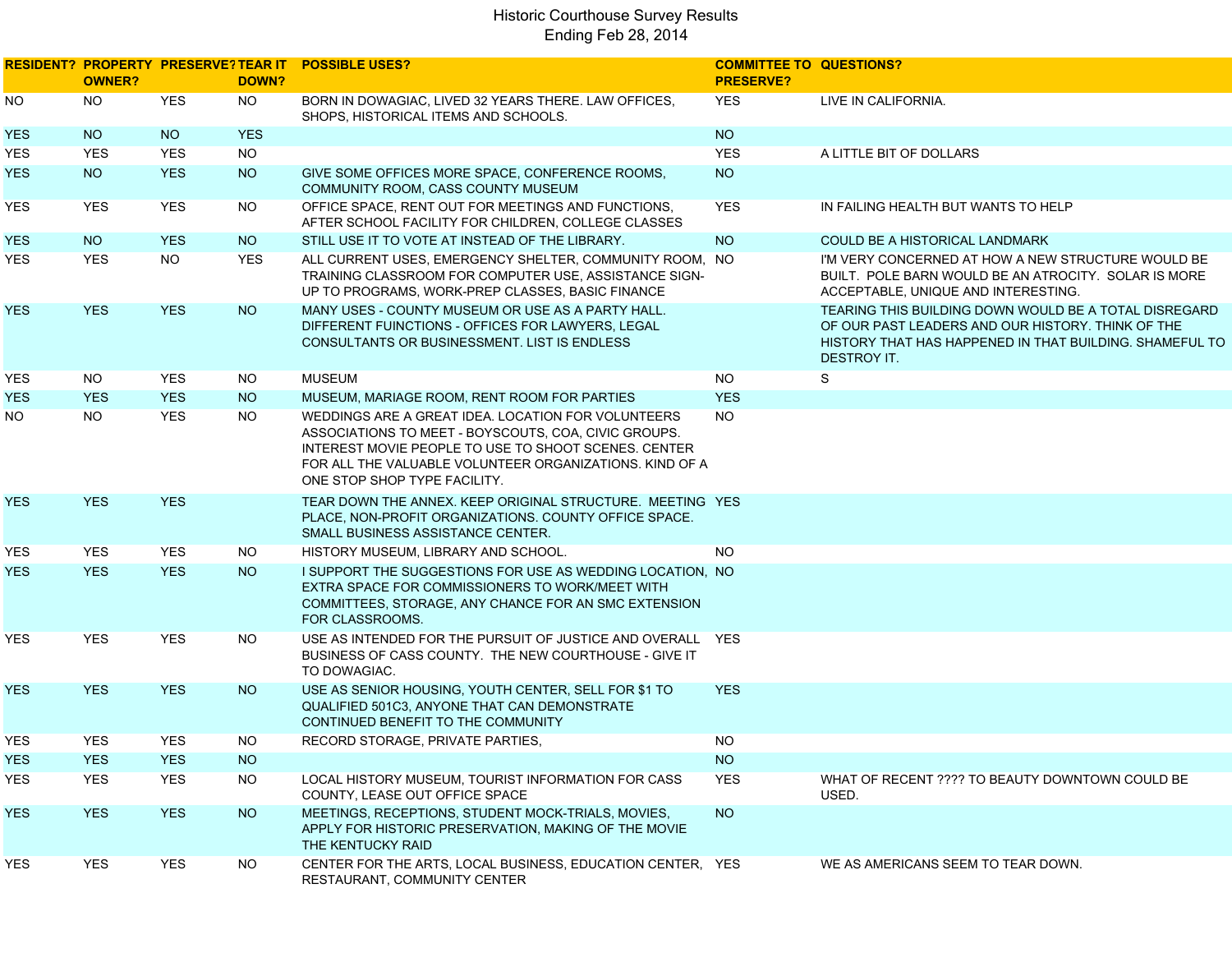|            | <b>OWNER?</b> |            | DOWN?      | <b>RESIDENT? PROPERTY PRESERVE? TEAR IT POSSIBLE USES?</b>                                                                                                                                   | <b>COMMITTEE TO QUESTIONS?</b><br><b>PRESERVE?</b> |                                                                                                                                                   |
|------------|---------------|------------|------------|----------------------------------------------------------------------------------------------------------------------------------------------------------------------------------------------|----------------------------------------------------|---------------------------------------------------------------------------------------------------------------------------------------------------|
| <b>YES</b> | <b>YES</b>    | <b>YES</b> | <b>NO</b>  | COMMUNITY SPACE, WEDDINGS, MUSEUM                                                                                                                                                            | <b>NO</b>                                          |                                                                                                                                                   |
| YES        | <b>YES</b>    | <b>YES</b> | <b>NO</b>  | OFFICES, BOUTIQUES AND CAFÉ'S,                                                                                                                                                               | $\overline{?}$                                     | WE NEED TO PRESERVE SOME OF OUR HISTORY                                                                                                           |
| <b>YES</b> | <b>YES</b>    | <b>YES</b> | <b>NO</b>  | CENTER FOR THE ARTS, COUNTY OFFICES, YOUTH FACILITY,<br>HISTORY ANNEX, ARTS AND EDUCATION                                                                                                    | <b>YES</b>                                         | WE COULD BECOME A HISTORY BASED TOWN, AND A<br><b>DESTINATION FOR VISITORS AND TOURISTS</b>                                                       |
| YES        | NO.           | <b>YES</b> | <b>NO</b>  | COMMUNITY SOUP KITCHEN, TEMPORARY HOUSING FOR<br>HOMELESS/RECENTLY RELEASED EX-FELONS                                                                                                        |                                                    |                                                                                                                                                   |
| YES.       | <b>YES</b>    | <b>YES</b> | <b>NO</b>  | MULTI-USE. APARTMENTS (TOP) / MUSEUM OR GALLERY /<br>APARTMENTS FOR SELF-SUSTAINTMENT / GALLERY TO MAKE A<br><b>DESTINATION FOR TOURISTS - ALSO FOR GRANTS</b>                               | <b>YES</b>                                         |                                                                                                                                                   |
| YES.       | <b>YES</b>    | <b>YES</b> | <b>NO</b>  |                                                                                                                                                                                              | <b>NO</b>                                          |                                                                                                                                                   |
|            |               | <b>YES</b> |            |                                                                                                                                                                                              |                                                    | THANK YOU FOR REACHING OUT TO THE PUBLIC. PLEASE<br>UPDATE WITH COSTS FOR PRESERVATION AND RESTRUCTURE<br>AS FOLKS NEED TO KNOW TO BASE DECISIONS |
| YES        | <b>YES</b>    | <b>YES</b> | <b>NO</b>  | <b>MUSEUM</b>                                                                                                                                                                                | <b>NO</b>                                          |                                                                                                                                                   |
| YES.       | <b>YES</b>    |            |            | COST TO PRESERVE??? COST TO TEAR DOWN??? CAN'T MAKE<br>AN INFORMED DECISION WITHOUT COSTS.                                                                                                   |                                                    | HAS THERE BEEN A STUDY AS TO WHAT OUR COMMUNITY<br>NEEDS. COURTHOUSE IS HISTORIC AND COULD BE PRESERVED<br>FOR FUTURE GENERATIONS                 |
| YES.       | <b>YES</b>    | <b>YES</b> | <b>NO</b>  | DEPENDS ON NEED OF THE COUNTY OR CENSUS USE.                                                                                                                                                 | <b>YES</b>                                         |                                                                                                                                                   |
| YES.       | <b>YES</b>    | <b>YES</b> | <b>NO</b>  | AUXILLIARY ADDITION OF COURTROOMS, SMC BRANCH CAMPUS, YES<br>SPECIAL SHOPS. BUSINESSES/SERVICES ON FIRST TWO FLOORS<br>TO INCREASE FOOT-TRAFFIC, AUDIO VISUAL SERVICES AND<br><b>THEATER</b> |                                                    |                                                                                                                                                   |
| YES        | YES           | <b>YES</b> | <b>NO</b>  | COULD BE USED FOR MUSEUM FOR THE FUTURE OF CASS                                                                                                                                              | <b>YES</b>                                         |                                                                                                                                                   |
| YES.       | <b>YES</b>    | <b>YES</b> | <b>NO</b>  | BUT MAYBE PRESERVE THE CLOCKTOWER. PARK FOR<br>HISTORICAL DEMONSTRATION. REPLACE WITH UPGRADED<br>OFFICE FACILITIES.                                                                         |                                                    |                                                                                                                                                   |
| YES        | <b>YES</b>    | <b>YES</b> | NO.        | TRANSFER SOME OF THE EXISTING COUNTY OFFICES BACK INTO YES<br>THE BUILDING. RENT OUT SPACE.                                                                                                  |                                                    |                                                                                                                                                   |
| NO.        | <b>NO</b>     | <b>YES</b> | <b>NO</b>  | OFFICES, CONDOS, APARTMENTS (WORKS IN CASS)                                                                                                                                                  | <b>YES</b>                                         | HISTORIC LANDMARK SHOULD BE SAVED                                                                                                                 |
| YES        | <b>YES</b>    | <b>YES</b> | <b>NO</b>  | MUSEUM FOR PART OF IT. COULD CHARGE A SMALL FEE TO<br>VISIT.                                                                                                                                 |                                                    |                                                                                                                                                   |
| <b>YES</b> | <b>YES</b>    | <b>NO</b>  | <b>YES</b> | COST TO REHAB PROBABLY PROHIBITIVE                                                                                                                                                           | <b>NO</b>                                          |                                                                                                                                                   |
| YES        | <b>YES</b>    | <b>YES</b> | <b>NO</b>  | <b>COMMUNITY CENTER</b>                                                                                                                                                                      | <b>YES</b>                                         |                                                                                                                                                   |
| YES.       | <b>YES</b>    | <b>YES</b> | <b>NO</b>  | MUSEUM OR SMALL WEDDING CHAPEL                                                                                                                                                               | <b>NO</b>                                          |                                                                                                                                                   |
| YES        | <b>YES</b>    | <b>YES</b> | <b>NO</b>  | OFFICES, PUBLIC GATHERINGS                                                                                                                                                                   |                                                    |                                                                                                                                                   |
| <b>YES</b> | <b>YES</b>    | <b>YES</b> | <b>NO</b>  | MIXED USE / GOVERNMENT - RETAIL BUSINESS / COMMUNITY<br>SATELLITE LOCATION / ALTERNATIVE LOCATION - VIRTUAL BLEND<br>LEARNING SOLUTIONS                                                      | <b>MAYBE</b>                                       |                                                                                                                                                   |
| YES        | YES           | <b>YES</b> | <b>NO</b>  |                                                                                                                                                                                              | <b>YES</b>                                         |                                                                                                                                                   |
| <b>YES</b> | <b>YES</b>    | <b>YES</b> | NO         | RENT OUT OFFICES, MAKE THE MAIN LEVEL AN AREA THAT CAN<br>BE RENTED FOR EVENTS, MOVIE THEATER, DAYCARE CENTER,<br><b>EXERCISE/GYM PROGRAMS</b>                                               | <b>NO</b>                                          |                                                                                                                                                   |
| NO.        | <b>NO</b>     | YES        | <b>NO</b>  | PREVIOUS RESIDENT - GOVERNMENT/COMMUNITY OFFICE<br>SPACE/MUSEUM/ALTERNATIVE LEARNING FACILITY/NON-PROFIT<br>ORGANIZATIONS FACILITY/MIXED USE                                                 | <b>NO</b>                                          |                                                                                                                                                   |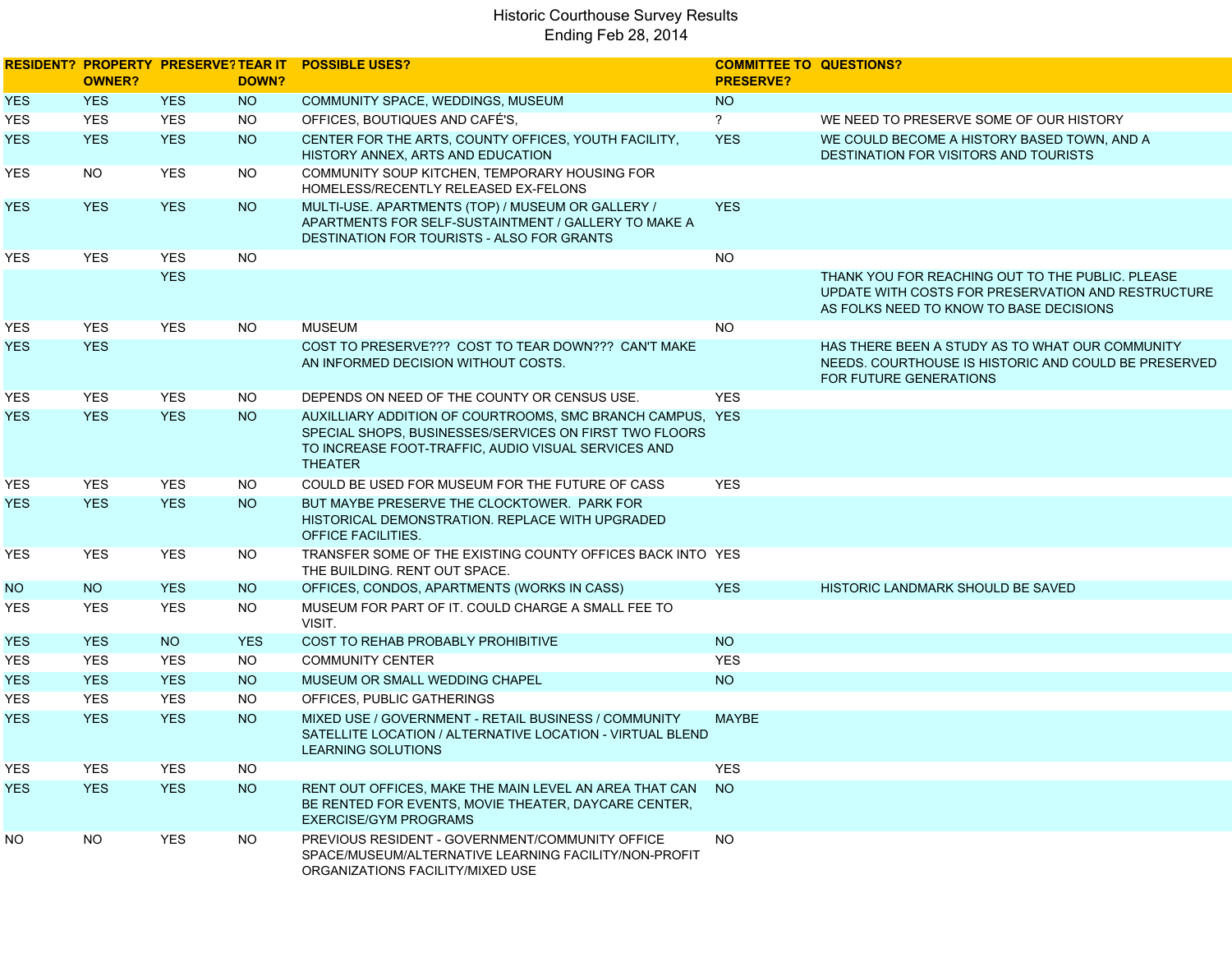|            | <b>OWNER?</b> |            | DOWN?     | <b>RESIDENT? PROPERTY PRESERVE? TEAR IT POSSIBLE USES?</b>                                                                                                                                                                                                                                                                                     | <b>COMMITTEE TO QUESTIONS?</b><br><b>PRESERVE?</b> |                                                                                                                                      |
|------------|---------------|------------|-----------|------------------------------------------------------------------------------------------------------------------------------------------------------------------------------------------------------------------------------------------------------------------------------------------------------------------------------------------------|----------------------------------------------------|--------------------------------------------------------------------------------------------------------------------------------------|
| <b>YES</b> | <b>YES</b>    | <b>YES</b> | <b>NO</b> | <b>MUSEUM</b>                                                                                                                                                                                                                                                                                                                                  |                                                    |                                                                                                                                      |
| <b>YES</b> | <b>YES</b>    | <b>YES</b> | <b>NO</b> | *MOST DEFINITELY* - I BELIEVE IT SHOULD BE USED AS A<br>GATHERING PLACE FOR WEDDING RECEPTIONS. FAMILY<br>PARTIES. RECEPTION HALL FOR FUNERAL HOME. WE MUST NOT<br>TEAR DOWN THIS LOVELY LANDMARK. SHAME ON US IF WE DO!!<br>ALWAYS MARVEL AT OLD STRUCTURES. OWE IT TO FUTURE<br>GENERATIONS TO KEEP. CASS DOESN'T HAVE MUCH LEFT<br>ANYMORE. |                                                    |                                                                                                                                      |
| YES        | <b>YES</b>    | <b>YES</b> | <b>NO</b> |                                                                                                                                                                                                                                                                                                                                                | <b>NO</b>                                          |                                                                                                                                      |
| YES.       | <b>YES</b>    | <b>YES</b> | <b>NO</b> | Museum.                                                                                                                                                                                                                                                                                                                                        | <b>NO</b>                                          |                                                                                                                                      |
| YES.       | <b>YES</b>    | <b>YES</b> | <b>NO</b> | REC CENTER WITH A SMALL CAFÉ, COMPUTERS WITH INTERNET<br>ACCESS, BASKETBALL COURT, THIS TOWN NEEDS<br>ENTERTAINMENT FOR KIDS - KEEP THEM OUT OF TROUBLE.<br>ANOTHER TOWN IN CAROLINA MADE THEIRS A THEATER. MAYBE<br>A SMALL CINEMA. DOWAGIAC IS PUTTING IN A CINEMA (4)<br>SCREENS) HELP WITH REVENUE AND JOB OPPORTUNITIES.                  |                                                    | MY FATHER AND GRANDFATHER (JAMES ROUSH) ARE<br>PASSIONATE ABOUT THIS. MY GRANDFATHER RAISED CHILDREN<br>HERE AND HAD GROCERY STORES. |
| YES        | <b>YES</b>    | <b>YES</b> | NO.       | OFFICES FOR ATTORNEYS, MEDICAL. BUSINESS OFFICES - NON YES<br>PHYSICIAN. SCHOOL - PRIVATE OR PUBLIC.                                                                                                                                                                                                                                           |                                                    |                                                                                                                                      |
| NO.        | <b>YES</b>    | <b>YES</b> | <b>NO</b> | COUNTY OFFICES. WHERE ARE THE ONES THAT ARE THERE<br>GOING? HOPE YOU HAVE VIABLE IDEAS.                                                                                                                                                                                                                                                        | <b>NO</b>                                          | ONCE IT'S GONE, IT'S GONE. HAPPENS TOO OFTEN.                                                                                        |
| YES        | <b>YES</b>    | <b>YES</b> | <b>NO</b> | HISTORIC MUSEUM OR NON-PROFIT                                                                                                                                                                                                                                                                                                                  | <b>YES</b>                                         |                                                                                                                                      |
| YES        | <b>YES</b>    | <b>YES</b> | <b>NO</b> |                                                                                                                                                                                                                                                                                                                                                | <b>NO</b>                                          |                                                                                                                                      |
| YES        | <b>YES</b>    | <b>YES</b> | <b>NO</b> |                                                                                                                                                                                                                                                                                                                                                | <b>NO</b>                                          |                                                                                                                                      |
| <b>YES</b> | <b>NO</b>     | <b>YES</b> | <b>NO</b> | MUSEUM, GIFT SHOP, PRIVATE SHOPS AND OFFICES                                                                                                                                                                                                                                                                                                   | <b>NO</b>                                          |                                                                                                                                      |
| YES        | <b>YES</b>    | <b>YES</b> | <b>NO</b> | STILL THINKING OF USES                                                                                                                                                                                                                                                                                                                         | <b>NO</b>                                          |                                                                                                                                      |
| <b>YES</b> | <b>YES</b>    | <b>YES</b> | <b>NO</b> | MUSEUM, DON'T DESTROY ARCHITECTURE. INDOOR FLEA<br>MARKET / FOOD COURT                                                                                                                                                                                                                                                                         | <b>YES</b>                                         |                                                                                                                                      |
| YES        | <b>YES</b>    | <b>YES</b> |           | NONONO All of the things that are missing from the area.                                                                                                                                                                                                                                                                                       | <b>NO</b>                                          |                                                                                                                                      |
| <b>YES</b> | <b>YES</b>    | <b>YES</b> | <b>NO</b> | School. Offices. County offices and village offices                                                                                                                                                                                                                                                                                            |                                                    |                                                                                                                                      |
| <b>YES</b> | <b>YES</b>    | <b>YES</b> | <b>NO</b> | COUNTY OFFICES, COUNTY MUSEUM                                                                                                                                                                                                                                                                                                                  | MAYBE                                              |                                                                                                                                      |
| <b>YES</b> | <b>YES</b>    | <b>YES</b> | <b>NO</b> |                                                                                                                                                                                                                                                                                                                                                | <b>NO</b>                                          |                                                                                                                                      |
| YES        | <b>YES</b>    | <b>YES</b> | <b>NO</b> |                                                                                                                                                                                                                                                                                                                                                | <b>YES</b>                                         |                                                                                                                                      |
| <b>YES</b> | <b>YES</b>    | <b>YES</b> | <b>NO</b> | <b>MUSEUM</b>                                                                                                                                                                                                                                                                                                                                  | <b>NO</b>                                          |                                                                                                                                      |
| <b>YES</b> | <b>YES</b>    | <b>YES</b> | NO.       | #1 USE IT AS A COURTHOUSE / #2 OFFICES / #3 MUSEUM                                                                                                                                                                                                                                                                                             | <b>YES</b>                                         |                                                                                                                                      |
| <b>YES</b> | <b>YES</b>    | <b>YES</b> | <b>NO</b> | <b>WEDDINGS, MEETING HALL</b>                                                                                                                                                                                                                                                                                                                  | <b>NO</b>                                          |                                                                                                                                      |
| YES        | <b>YES</b>    | <b>YES</b> | NO        | OFFICES, APARTMENTS, PARTIES - WEDDINGS, ETC (WITH<br>WEDDING CHAPEL), RESTAURANTE (LIKE HACIENDA), CLINIC FOR<br><b>HEALTH</b>                                                                                                                                                                                                                | <b>NO</b>                                          |                                                                                                                                      |
| YES        | <b>YES</b>    | <b>YES</b> | <b>NO</b> |                                                                                                                                                                                                                                                                                                                                                | <b>NO</b>                                          |                                                                                                                                      |
| YES        | <b>YES</b>    | <b>YES</b> | <b>NO</b> | GOVERNMENT OFFICES, MISCELLANEOUS COMMERCIAL OFFICE YES<br>SPACE, BOC CHAMBERS, WEDDING CHAPEL, COFFEE<br>HOUSE/SMALL BISTRO RESTAURANT, APARMENTS OR CONDOS,<br>MUSEUM - ART/HISTORY                                                                                                                                                          |                                                    |                                                                                                                                      |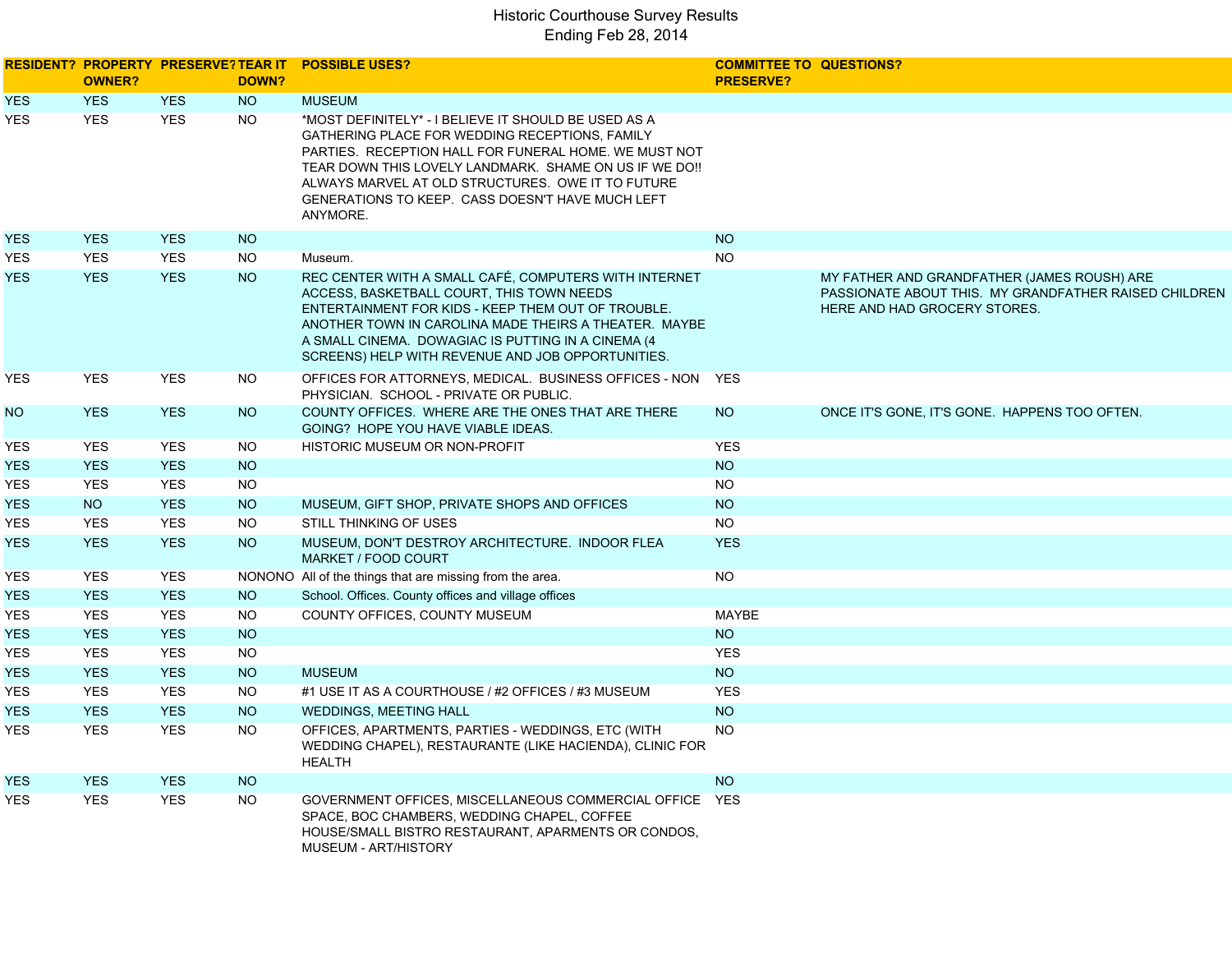|            | <b>OWNER?</b> |            | DOWN?      | <b>RESIDENT? PROPERTY PRESERVE? TEAR IT POSSIBLE USES?</b>                                                                                                                                                                                                                                                                                                     | <b>COMMITTEE TO QUESTIONS?</b><br><b>PRESERVE?</b> |                                                                  |
|------------|---------------|------------|------------|----------------------------------------------------------------------------------------------------------------------------------------------------------------------------------------------------------------------------------------------------------------------------------------------------------------------------------------------------------------|----------------------------------------------------|------------------------------------------------------------------|
| <b>YES</b> | <b>YES</b>    | <b>YES</b> | NO         | COMMERCIAL KITCHEN, GOVERNMENT OFFICES, TRAINING<br>ROOMS, CULINARY SCHOOL, CHAPEL, BOC CHAMBERS,<br>RESTAURANT, WINE-TASTING, CHAMBER OF COMMERCE,<br>COMMERCIAL OFFICE SPACE, BINGO HALL, RECEPTION HALL,<br>GAME ROOM, POKER TOURNAMENTS, FIRING RANGE,<br>THEATER/AUDITORIUM, FLEA MARKET, FARMER'S MARKET,<br>VARIOUS TYPES OF MUSEUMS                    | <b>YES</b>                                         |                                                                  |
| YES.       | <b>YES</b>    | <b>YES</b> | <b>NO</b>  |                                                                                                                                                                                                                                                                                                                                                                | <b>NO</b>                                          |                                                                  |
| YES.       | <b>YES</b>    | <b>YES</b> | NO.        | SUCH A BEAUTIFUL BUILDING. IT WOULD BE A SHAME TO TEAR IT NO<br>DOWN.                                                                                                                                                                                                                                                                                          |                                                    |                                                                  |
| YES.       | <b>YES</b>    | <b>YES</b> | NO.        | DEPENDS ON COST                                                                                                                                                                                                                                                                                                                                                |                                                    |                                                                  |
| YES.       | <b>YES</b>    | <b>YES</b> | <b>NO</b>  | HOMELESS SHELTER, BATTERED WOMEN'S SHELTER,<br>FOOD/SOUP KITCHEN, PET REFUGE FACIITY                                                                                                                                                                                                                                                                           |                                                    | UTILIZE WHAT WE HAVE                                             |
| YES        | <b>NO</b>     | <b>YES</b> | <b>NO</b>  | HOMELESS SHELTER, RECREATION HALL/YOUTH CENTER FOR<br>KIDS, APARTMENTS                                                                                                                                                                                                                                                                                         | <b>NO</b>                                          | <b>NO</b>                                                        |
| YES.       | <b>YES</b>    | <b>YES</b> | <b>NO</b>  | A VISITOR'S CENTER                                                                                                                                                                                                                                                                                                                                             | <b>APARTMENTS</b>                                  | <b>HOMELESS SHELTER</b>                                          |
| NO.        | NO.           | <b>NO</b>  | <b>YES</b> | HOMELESS SHELTER. RECREATION CENTER FOR KIDS                                                                                                                                                                                                                                                                                                                   | <b>NO</b>                                          | <b>YES</b>                                                       |
| YES.       | <b>NO</b>     | <b>YES</b> | <b>NO</b>  |                                                                                                                                                                                                                                                                                                                                                                | <b>NO</b>                                          |                                                                  |
| YES        | <b>YES</b>    | <b>YES</b> | <b>NO</b>  | <b>COUNTY OFFICES</b>                                                                                                                                                                                                                                                                                                                                          |                                                    | CONTINUE TO MOVE FORWARD, BUILDING HAS SAT LONG<br><b>ENOUGH</b> |
| YES.       | <b>YES</b>    | <b>YES</b> | <b>NO</b>  | UNSURE AT THIS TIME, JUST FEEL THIS BUILDING IS A LANDMARK YES<br>AND SHOULD BE PRESERVED AND UTILIZED                                                                                                                                                                                                                                                         |                                                    |                                                                  |
| <b>YES</b> | YES           | <b>YES</b> | <b>NO</b>  | MANY REPURPOSE OPTIONS -- MUSEUM, ART GALLERY (TO<br>LOCAL ARTISTS), RESTAURANT ON 1 FLOOR/REC CENTER,<br>BOWLING ALLEY - SPECIALTY SHOPS, PUT SMCAA INSIDE ALONG<br>WITH OTHER AGENCIES THAT ARE HARD TO FIND IN OUR<br>COMMUNITY.                                                                                                                            | <b>YES</b>                                         | WHY WOULD OUR COMMUNITY EVER WANT TO TEAR IT DOWN!<br>GOOD LORD! |
| YES.       | <b>YES</b>    | <b>YES</b> | <b>NO</b>  | HISTORICAL SOCIETY, MUSEUM, STORAGE OF GENEOLOGICAL<br>RECORDS, ETC.                                                                                                                                                                                                                                                                                           | <b>YES</b>                                         |                                                                  |
| YES        | <b>YES</b>    |            |            | I DON'T CARE AS LONG AS MY TAXES DON'T GO UP. I SEE<br><b>COMMISSIONERS GIVE THEMSELVES A RAISE I HAVE TO PAY</b><br>FOR. LET THEM TAKE THEIR PAYCHECKS AND DONATE TO THIS<br>PROJECT. ASK ROGER PECINA OR LOWE FOUNDATION FOR<br>DONATIONS AND IDEAS. HOW ABOUT RAISE TAXES ON THE RICH<br>(CHICAGO) PEOPLE THAT LIVE ON DIAMOND LAKE. THEY CAN<br>AFFORD IT. | <b>NO</b>                                          |                                                                  |
| YES.       | <b>YES</b>    | <b>YES</b> | NO.        | MUSEUM, MEETING ROOMS                                                                                                                                                                                                                                                                                                                                          | <b>YES</b>                                         |                                                                  |
| <b>YES</b> | <b>YES</b>    | <b>YES</b> | NO.        | COMMUNITY CENTER, DAY CARE                                                                                                                                                                                                                                                                                                                                     | <b>YES</b>                                         |                                                                  |
| <b>YES</b> | <b>YES</b>    | <b>YES</b> | <b>NO</b>  | OFFICES, CASSOPOLIS TEARS EVERYTHING DOWN AND BUILDS<br>SOMEPLACE ELSE. NOW YOU HAVE A HISTORIC THAT WORKS<br>AND I HAVE NO IDEA WHAT TO USE IT FOR NOW.                                                                                                                                                                                                       | - NO                                               |                                                                  |
| YES        | YES           | <b>YES</b> | <b>NO</b>  | A MUSEUM                                                                                                                                                                                                                                                                                                                                                       |                                                    |                                                                  |
| YES.       | <b>YES</b>    | <b>YES</b> | <b>NO</b>  | OFFICES, RENTAL SPACE, COFFEE SHOP                                                                                                                                                                                                                                                                                                                             |                                                    |                                                                  |
| YES        | <b>YES</b>    | <b>YES</b> | <b>NO</b>  |                                                                                                                                                                                                                                                                                                                                                                |                                                    |                                                                  |
| YES.       | <b>YES</b>    | <b>YES</b> | <b>NO</b>  |                                                                                                                                                                                                                                                                                                                                                                |                                                    |                                                                  |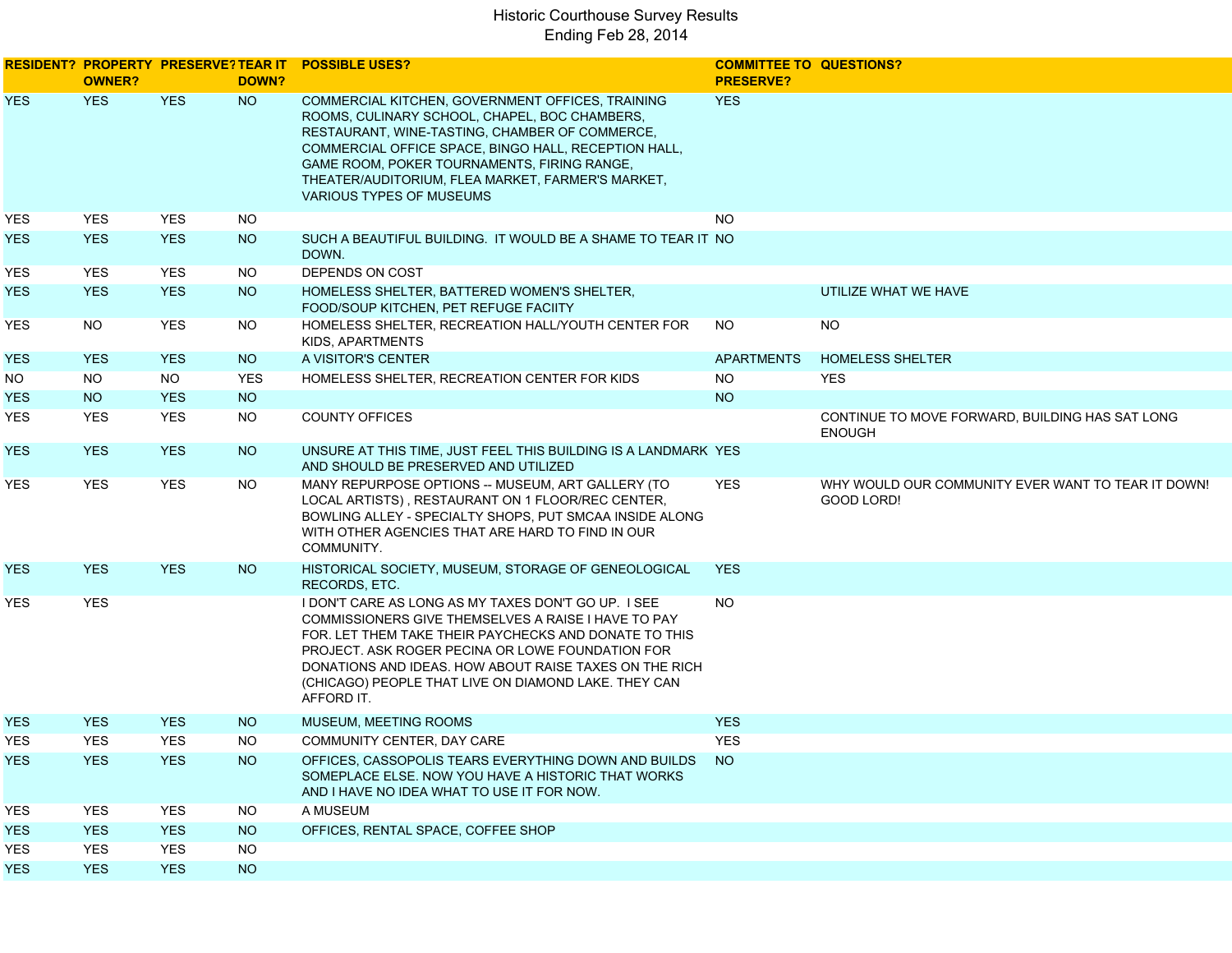|            | <b>OWNER?</b> |            | DOWN?     | <b>RESIDENT? PROPERTY PRESERVE?TEAR IT POSSIBLE USES?</b>                                                                                                                                                                                        | <b>COMMITTEE TO QUESTIONS?</b><br><b>PRESERVE?</b> |                                                                                                            |
|------------|---------------|------------|-----------|--------------------------------------------------------------------------------------------------------------------------------------------------------------------------------------------------------------------------------------------------|----------------------------------------------------|------------------------------------------------------------------------------------------------------------|
| YES        | <b>YES</b>    | <b>YES</b> | <b>NO</b> | OFFICES, SHOPS, A MUSEUM                                                                                                                                                                                                                         | <b>YES</b>                                         |                                                                                                            |
| <b>YES</b> | <b>YES</b>    | <b>YES</b> | <b>NO</b> | MUSEUM, SHOPS, ART SHOWS, ANTIQUE SHOWS, COMMUNITY<br><b>MEETINGS</b>                                                                                                                                                                            | <b>NO</b>                                          |                                                                                                            |
| YES        | YES           | <b>YES</b> | <b>NO</b> |                                                                                                                                                                                                                                                  |                                                    |                                                                                                            |
| YES.       | <b>YES</b>    | <b>YES</b> | NO        |                                                                                                                                                                                                                                                  | <b>YES</b>                                         |                                                                                                            |
| <b>YES</b> | <b>YES</b>    | <b>YES</b> | <b>NO</b> | YOUTH RECREATION CENTER                                                                                                                                                                                                                          |                                                    |                                                                                                            |
| YES.       | <b>YES</b>    | <b>YES</b> | <b>NO</b> | THEATRE, MOVE HISTORY LIBRARY, SHOPS, OFFICES, GET<br>GRANT FROM STATE TO HELP WITH RESTORATION OR FEDS.<br>SOME UPSCALE APPARTMENTS. DOES NOT HAVE TO BE JUST<br>ONE THING. ANYTHING BUT LOSING HISTORY. CITY OFFICES AND<br>POLICE DEPARTMENT. | <b>NO</b>                                          | DON'T DO WHAT DOWAGIAC DID WITH THE BECKWITH THEATRE.<br>WHAT A WASTE. IT'S OUR CORNERSTONE OF OUR COUNTY. |
| YES        | <b>YES</b>    | <b>YES</b> | <b>NO</b> | COURTHOUSE BUSINESS, RELATED BUSINESSES<br>(ATTORNEYS/COURT NON-PROFITS), YOUTH<br>COUNCIL/ADDITIONAL SCHOOL OFFICES, EXTENSION OFFICE,<br>DEPARTMENT OF HEALTH, HISTORIC DOCUMENTS, HISTORY OF<br>COURTHOUSE AND KENTUCKY RAID TRIAL.           | NO.                                                |                                                                                                            |
| YES.       | NO.           | <b>YES</b> | <b>NO</b> | CHILDCARE, TUTORING SITE, ACTIVITY CENTER                                                                                                                                                                                                        | <b>YES</b>                                         |                                                                                                            |
| <b>YES</b> | <b>YES</b>    | <b>YES</b> | <b>NO</b> | LIBRARY, MEETING PLACE, COUNTY OFFICES, LAW OFFICES                                                                                                                                                                                              | <b>YES</b>                                         |                                                                                                            |
| <b>YES</b> | <b>NO</b>     | <b>YES</b> | <b>NO</b> | CIVIC USES, BRING THE DIFFERENT CULTURES TOGETHER,<br>LIBRARY IS A COOL MEETING PLACE.                                                                                                                                                           |                                                    |                                                                                                            |
| YES        | <b>YES</b>    | <b>YES</b> | <b>NO</b> |                                                                                                                                                                                                                                                  | MAYBE                                              |                                                                                                            |
| YES.       | <b>YES</b>    | <b>YES</b> | <b>NO</b> | <b>RENT FOR OFFICES</b>                                                                                                                                                                                                                          | <b>YES</b>                                         |                                                                                                            |
| YES        | <b>YES</b>    |            |           | SAVE THE EXPENSE INVOLVED AND LET WHAT WE NEED BE THE NO<br>FOCUS.                                                                                                                                                                               |                                                    |                                                                                                            |
| <b>YES</b> | <b>YES</b>    | <b>YES</b> | <b>NO</b> | MUSEUM, RENTAL HALL, OFFICE SPACE RENTAL                                                                                                                                                                                                         | <b>YES</b>                                         |                                                                                                            |
| NO.        | NO.           | <b>YES</b> | NO.       | COUNTY COURT HOUSE, SAVE AND RE-USE                                                                                                                                                                                                              | <b>NO</b>                                          |                                                                                                            |
| <b>YES</b> | <b>YES</b>    | <b>YES</b> | <b>NO</b> | EVERYTHING DEPENDS ON THE COST VS THE USAGE                                                                                                                                                                                                      |                                                    |                                                                                                            |
| YES        | <b>YES</b>    | <b>YES</b> | <b>NO</b> |                                                                                                                                                                                                                                                  | <b>NO</b>                                          |                                                                                                            |
| YES.       |               | <b>YES</b> | <b>NO</b> | COMMUNITY FELLOWSHIP, CHARACTER DEVELOPMENT TRAINING YES<br>COURSE, CHILDREN'S CREATIVITY DEVELOPMENT CLASS,<br>VOLUNTEER-LEAD CHILDCARE FOR MOTHERS, (IDEA CENTERED<br>MEETINGS ON IDEA PROMOTION AND IMPLEMENTATION)                           |                                                    |                                                                                                            |
| YES        | YES           | <b>YES</b> | <b>NO</b> | TOURS, BED & BREAKFAST INN                                                                                                                                                                                                                       | <b>NO</b>                                          |                                                                                                            |
| <b>YES</b> | <b>YES</b>    | <b>YES</b> | <b>NO</b> | WEDDINGS, STORAGE, WORK STATIONS, DISPLAYS OF COUNTY<br><b>HISTORY</b>                                                                                                                                                                           |                                                    |                                                                                                            |
| YES.       | <b>YES</b>    | <b>YES</b> | NO.       | NOT SURE, BUT TEARING IT DOWN SHOULD NOT BE AN OPTION. YES                                                                                                                                                                                       |                                                    |                                                                                                            |
| <b>YES</b> | <b>YES</b>    | <b>YES</b> | <b>NO</b> |                                                                                                                                                                                                                                                  | <b>NO</b>                                          |                                                                                                            |
| YES        | <b>YES</b>    | <b>YES</b> | <b>NO</b> | KEEP SHELL, RENOVATE INTERIOR FOR INCOME SPACES TO GET<br>BACK COST AND MAKE SELF-SUSTAINING INCOME, ALSO CHECK<br><b>INTO GRANTS!</b>                                                                                                           |                                                    |                                                                                                            |
| <b>YES</b> | <b>YES</b>    | <b>YES</b> | <b>NO</b> | MUSEUM - HISTORIC PRESERVATION                                                                                                                                                                                                                   | <b>NO</b>                                          |                                                                                                            |
| YES        | <b>NO</b>     | <b>YES</b> | <b>NO</b> |                                                                                                                                                                                                                                                  | <b>NO</b>                                          |                                                                                                            |
| NO.        | <b>YES</b>    | <b>YES</b> | <b>NO</b> | SOME TYPE OF COUNTY BUSINESS? ANYTHING BUT DEMOLISH<br>IT!                                                                                                                                                                                       | NO <sub>1</sub>                                    |                                                                                                            |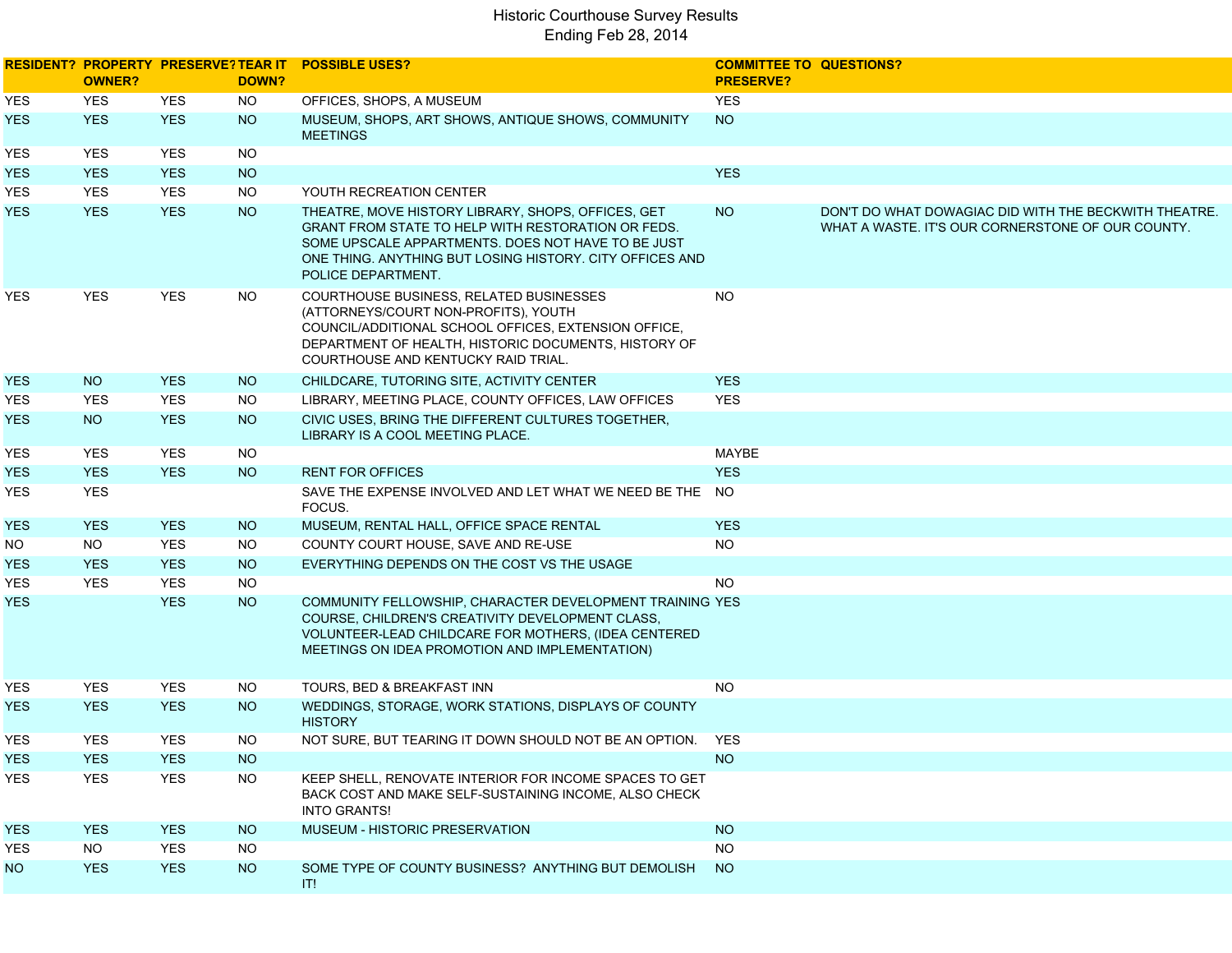|            | <b>OWNER?</b> |            | DOWN?      | RESIDENT? PROPERTY PRESERVE? TEAR IT POSSIBLE USES?                                                                                                                                                                                                                                                                                                                                         | <b>COMMITTEE TO QUESTIONS?</b><br><b>PRESERVE?</b> |                                                                                                                                                                                                                                                                       |
|------------|---------------|------------|------------|---------------------------------------------------------------------------------------------------------------------------------------------------------------------------------------------------------------------------------------------------------------------------------------------------------------------------------------------------------------------------------------------|----------------------------------------------------|-----------------------------------------------------------------------------------------------------------------------------------------------------------------------------------------------------------------------------------------------------------------------|
|            |               |            |            |                                                                                                                                                                                                                                                                                                                                                                                             |                                                    |                                                                                                                                                                                                                                                                       |
| YES        | <b>YES</b>    | <b>YES</b> | <b>NO</b>  | HAVE TOURS FOR SCHOOL CHILDREN TO SEE THE HISTORIC<br>SIGNIFICANCE, RENT IT FOR MEETINGS                                                                                                                                                                                                                                                                                                    | <b>NO</b>                                          |                                                                                                                                                                                                                                                                       |
| <b>YES</b> | <b>YES</b>    | <b>YES</b> | <b>NO</b>  | MEETING PLACE FOR VARIOUS GROUPS, GROUP TOURS FOR<br><b>SCHOOL GROUPS</b>                                                                                                                                                                                                                                                                                                                   | <b>YES</b>                                         |                                                                                                                                                                                                                                                                       |
| YES        | <b>YES</b>    |            |            |                                                                                                                                                                                                                                                                                                                                                                                             | <b>NO</b>                                          | I'D LIKE TO HAVE MORE INFORMATION ON VIABILITY AND/OR<br>FEASIBILITY OF SAVING THE BUILDING                                                                                                                                                                           |
| <b>YES</b> | <b>YES</b>    | <b>YES</b> | $NO*$      | (Note: "Don't even think about it.") What are ideas from Commissioners? YES                                                                                                                                                                                                                                                                                                                 |                                                    | WHOSE IDEATO EVEN CONSIDER TEARING IT DOWN? A LOT OF<br>HISTORY IN THAT BUILDING.                                                                                                                                                                                     |
| YES        | <b>YES</b>    | <b>YES</b> | <b>NO</b>  | OFFICE SPACE, MEETING ROOMS, LEASE OFFICES TO<br>ATTORNEY'S, MUSEUM                                                                                                                                                                                                                                                                                                                         | <b>NO</b>                                          |                                                                                                                                                                                                                                                                       |
| <b>YES</b> | <b>YES</b>    | <b>YES</b> | <b>NO</b>  |                                                                                                                                                                                                                                                                                                                                                                                             | <b>YES</b>                                         |                                                                                                                                                                                                                                                                       |
| YES        | <b>YES</b>    | <b>YES</b> | <b>NO</b>  | HISTORICAL SOCIETY AND VISTOR'S AREA, RENT OUT AREAS<br>FOR: RESTAURANT, SMALL SHOPS, MEETING ROOMS, REALTORS<br>OFFICES OR OTHER OFFICES, COFFEE SHOP. IT'S THE COUNTY<br>SEATLET'S MAKE IT GROW!                                                                                                                                                                                          | <b>YES</b>                                         |                                                                                                                                                                                                                                                                       |
| <b>YES</b> | <b>YES</b>    | <b>YES</b> | <b>NO</b>  | <b>COMMUNITY CENTER</b>                                                                                                                                                                                                                                                                                                                                                                     | <b>NO</b>                                          |                                                                                                                                                                                                                                                                       |
| YES        | <b>YES</b>    | <b>YES</b> | <b>NO</b>  | <b>FITNESS CENTER</b>                                                                                                                                                                                                                                                                                                                                                                       |                                                    |                                                                                                                                                                                                                                                                       |
| YES.       | <b>YES</b>    | <b>YES</b> | <b>NO</b>  |                                                                                                                                                                                                                                                                                                                                                                                             | <b>NO</b>                                          |                                                                                                                                                                                                                                                                       |
| YES        | <b>YES</b>    | <b>YES</b> | <b>NO</b>  |                                                                                                                                                                                                                                                                                                                                                                                             |                                                    |                                                                                                                                                                                                                                                                       |
| NO.        | <b>NO</b>     | <b>NO</b>  | <b>YES</b> | MUSEUM, RESTAURANT, OFFICE SPACE RENTAL                                                                                                                                                                                                                                                                                                                                                     | <b>NO</b>                                          |                                                                                                                                                                                                                                                                       |
| YES.       | <b>YES</b>    | <b>YES</b> | <b>NO</b>  | SOME KIND OF MUSEUM WITH OFFICES OR SOMETHING                                                                                                                                                                                                                                                                                                                                               | <b>NO</b>                                          |                                                                                                                                                                                                                                                                       |
| <b>YES</b> | <b>YES</b>    | <b>YES</b> | <b>NO</b>  | REMOVE BUILDING ATTACHED AND USE COURTHOUSE FOR<br>COUNTY EVENTS - SAVE THE TOWER AT LEAST                                                                                                                                                                                                                                                                                                  | <b>NO</b>                                          |                                                                                                                                                                                                                                                                       |
| YES        | <b>YES</b>    | <b>YES</b> | <b>NO</b>  |                                                                                                                                                                                                                                                                                                                                                                                             | <b>NO</b>                                          |                                                                                                                                                                                                                                                                       |
| YES.       | <b>NO</b>     | YES!       | <b>NO</b>  | ART GALLERY, PERFORMING ARTS, LOCAL ARTIST DISPLAY AND<br>SELL THEIR ITEMS, CENTER FOR HISTORY OF THE COUNTY AND<br>MUSEUM, BANQUET HALL WITH DANCING FLOOR FOR WEDDINGS.<br>SMALL ROOMS COULD BE USED FOR NICE GIFT SHOPS. BRING IN<br>BUSINESS TO TOWN. LEAVE ONLY THE ORIGINAL BUILDING. TAKE<br>OFF THE ADDED ON BUILDING. MAKE A GARDEN/PARK AND<br>PARKING LOT FOR HISTORIC BUILDING. |                                                    | HOW MANY ROOMS IN THE COURTHOUSE? HOW BIG ARE<br>ROOMS. THIS WILL ALSO NEED TO BE KNOWN. OTHER CITIES<br>HAVE TORN DOWN HISTORIC BUILDINGS AND HAVE REGRETED IT<br>LATER. NEED TO KEEP HISTORY ALIVE. THIS IS THE ONLY LARGE<br>HISTORIC BUILDING IN THE COUNTY LEFT. |
| YES        | <b>YES</b>    | <b>YES</b> | <b>NO</b>  | GET GRANT, ANYTHING IS BETTER THAN TEARING IT DOWN.                                                                                                                                                                                                                                                                                                                                         | <b>NO</b>                                          |                                                                                                                                                                                                                                                                       |
| <b>YES</b> | <b>YES</b>    | <b>YES</b> | <b>NO</b>  |                                                                                                                                                                                                                                                                                                                                                                                             | <b>NO</b>                                          |                                                                                                                                                                                                                                                                       |
| <b>YES</b> | <b>YES</b>    | <b>YES</b> | <b>NO</b>  | OFFICES AND SHOPS                                                                                                                                                                                                                                                                                                                                                                           | <b>NO</b>                                          |                                                                                                                                                                                                                                                                       |
|            |               |            |            | WHY SPEND EXTRA MONEY. MOVE THE DAM COURTHOUSE BACK.                                                                                                                                                                                                                                                                                                                                        |                                                    |                                                                                                                                                                                                                                                                       |
| YES.       | NO.           | <b>YES</b> | NO.        | MUSEUM, MINI-MALL FOR CRAFTERS, ARTISTS - EITHER WITH<br>BOOTH SPACE OR CONSIGNMENT                                                                                                                                                                                                                                                                                                         | NO.                                                |                                                                                                                                                                                                                                                                       |
| <b>YES</b> | <b>YES</b>    | <b>YES</b> | <b>NO</b>  |                                                                                                                                                                                                                                                                                                                                                                                             | <b>NO</b>                                          |                                                                                                                                                                                                                                                                       |
| ΝO         | <b>NO</b>     | NO.        | <b>YES</b> |                                                                                                                                                                                                                                                                                                                                                                                             | <b>NO</b>                                          |                                                                                                                                                                                                                                                                       |
| <b>YES</b> | <b>YES</b>    | <b>YES</b> | <b>NO</b>  | LEASE OUT OFFICE SPACE                                                                                                                                                                                                                                                                                                                                                                      |                                                    |                                                                                                                                                                                                                                                                       |
| ΝO         | <b>YES</b>    | <b>YES</b> | <b>NO</b>  | <b>MUSEUM</b>                                                                                                                                                                                                                                                                                                                                                                               | <b>NO</b>                                          |                                                                                                                                                                                                                                                                       |
| <b>YES</b> | <b>YES</b>    | <b>YES</b> | <b>NO</b>  |                                                                                                                                                                                                                                                                                                                                                                                             | <b>NO</b>                                          |                                                                                                                                                                                                                                                                       |
| NO.        | <b>NO</b>     | <b>YES</b> | <b>NO</b>  | SECURE HOME FOR WOMEN, OFFICES, ART CENTER                                                                                                                                                                                                                                                                                                                                                  | <b>NO</b>                                          | I DON'T LIVE HERE                                                                                                                                                                                                                                                     |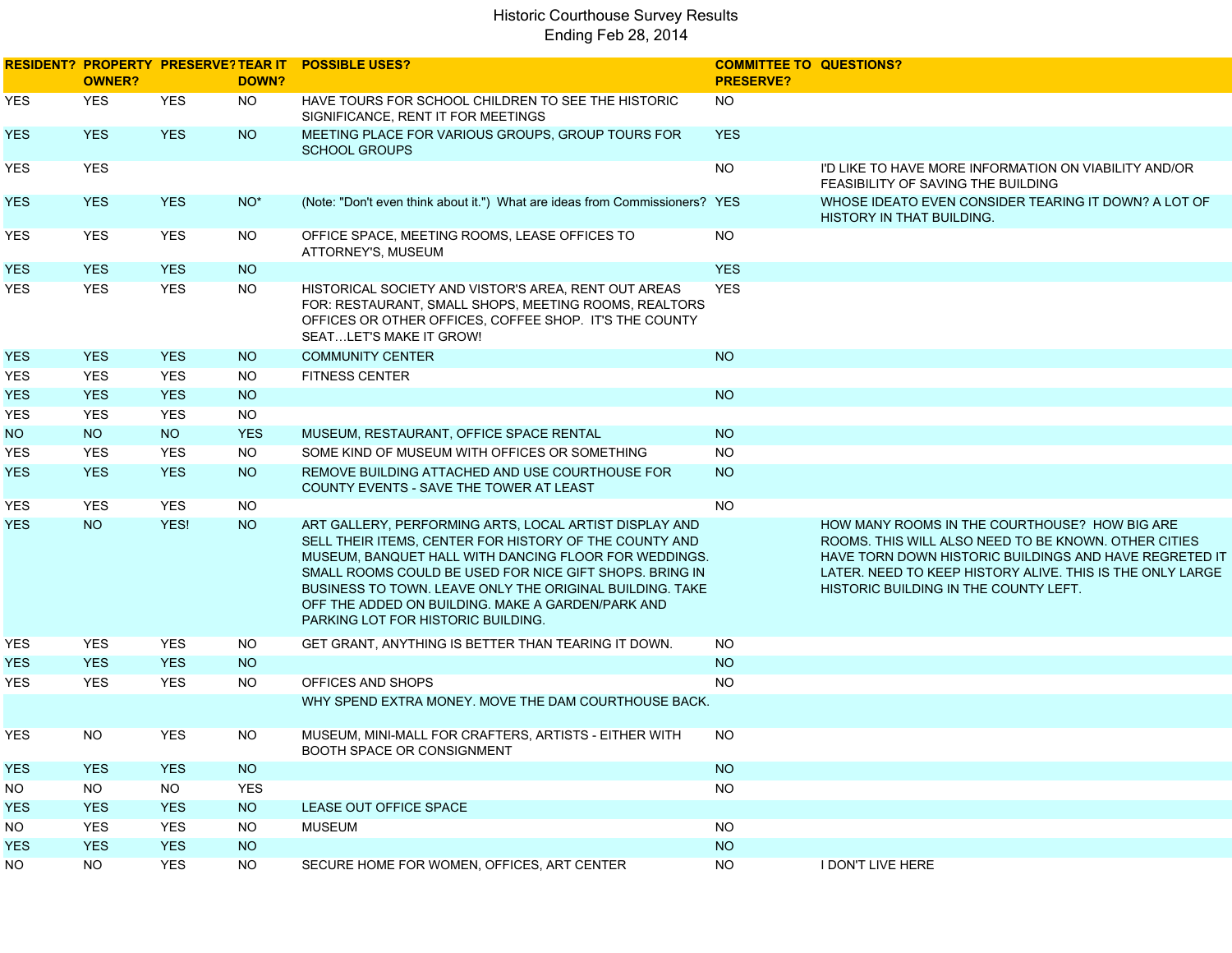|            | <b>OWNER?</b>   |                | DOWN?           | <b>RESIDENT? PROPERTY PRESERVE? TEAR IT POSSIBLE USES?</b>                                                                                                                                                                                                 | <b>COMMITTEE TO QUESTIONS?</b><br><b>PRESERVE?</b> |                                                                                                                                              |
|------------|-----------------|----------------|-----------------|------------------------------------------------------------------------------------------------------------------------------------------------------------------------------------------------------------------------------------------------------------|----------------------------------------------------|----------------------------------------------------------------------------------------------------------------------------------------------|
| YES.       | <b>YES</b>      | <b>YES</b>     | <b>NO</b>       | HOME FOR BATTERED WOMEN, OFFICE AS IT IS AND OTHERS,<br>LEASE OFFICE SPACE TO LAWYERS                                                                                                                                                                      | NO <sub>1</sub>                                    |                                                                                                                                              |
| YES        | <b>YES</b>      | <b>YES</b>     |                 |                                                                                                                                                                                                                                                            |                                                    |                                                                                                                                              |
| YES.       | <b>YES</b>      | <b>YES</b>     |                 |                                                                                                                                                                                                                                                            |                                                    |                                                                                                                                              |
| NO.        | <b>NO</b>       | <b>YES</b>     | <b>NO</b>       | MOVE OFFICE THAT GETS THE MOST TRAFFIC TO LOWER LEVEL NO<br>SO PUBLIC CAN WALK RIGHT IN, USE SPACE IN ANNEX FOR<br>STORAGE/MEETING ROOMS                                                                                                                   |                                                    |                                                                                                                                              |
| <b>YES</b> | <b>YES</b>      | <b>YES</b>     |                 |                                                                                                                                                                                                                                                            | <b>NO</b>                                          |                                                                                                                                              |
| YES        | <b>YES</b>      | <b>YES</b>     | <b>NO</b>       |                                                                                                                                                                                                                                                            | <b>NO</b>                                          |                                                                                                                                              |
| YES.       | <b>YES</b>      | <b>YES</b>     | NO <sub>1</sub> | HISTORICAL DOCUMENTS AND MAKE THE HISTORICAL A LARGER NO<br><b>COLLECTION</b>                                                                                                                                                                              |                                                    |                                                                                                                                              |
| YES        | <b>YES</b>      | <b>YES</b>     | <b>NO</b>       |                                                                                                                                                                                                                                                            |                                                    |                                                                                                                                              |
| <b>YES</b> | <b>NO</b>       | <b>YES</b>     | <b>NO</b>       | <b>MUSEUM</b>                                                                                                                                                                                                                                              | <b>YES</b>                                         |                                                                                                                                              |
| YES        | <b>NO</b>       | <b>YES</b>     | <b>NO</b>       | <b>TOURISM</b>                                                                                                                                                                                                                                             | <b>YES</b>                                         |                                                                                                                                              |
| <b>YES</b> | <b>YES</b>      | <b>NO</b>      | <b>YES</b>      | WHAT IS COST OF RENOVATION? WHAT ABOUT SAVING / MOVING NO<br><b>CLOCK TOWER?</b>                                                                                                                                                                           |                                                    |                                                                                                                                              |
| YES        | <b>YES</b>      | NO.            | <b>YES</b>      |                                                                                                                                                                                                                                                            | <b>NO</b>                                          |                                                                                                                                              |
| YES.       | <b>YES</b>      | <b>NO</b>      | <b>YES</b>      |                                                                                                                                                                                                                                                            | <b>NO</b>                                          |                                                                                                                                              |
| YES.       | <b>NO</b>       | <b>YES</b>     | <b>NO</b>       | CREATE A MULTI-USE BUILDING FOR THE OFFICES THERE.<br>MONEY CAN BE MADE BY CREATING A LARGE SOCIAL HALL AND<br>RENTING IT OUT. ALSO, IF THERE IS ROOM TO MAKE A SOLAR<br>GREENHOUSE AREA FOR THE SCHOOL CHILDREN TO LEARN<br>ABOUT PLANTS AND ELECTRICITY. | <b>NO</b>                                          |                                                                                                                                              |
| <b>YES</b> | <b>YES</b>      | <b>NO</b>      | <b>YES</b>      |                                                                                                                                                                                                                                                            | <b>YES</b>                                         |                                                                                                                                              |
| YES        | <b>YES</b>      | <b>YES</b>     | <b>NO</b>       |                                                                                                                                                                                                                                                            | <b>NO</b>                                          |                                                                                                                                              |
| NO.        | <b>NO</b>       | <b>YES</b>     | <b>NO</b>       | A HISTORICAL PLACE AND MUSEUM                                                                                                                                                                                                                              | <b>NO</b>                                          |                                                                                                                                              |
| YES        | <b>YES</b>      | <b>YES</b>     | <b>NO</b>       | WHY MAKE ANOTHER PARKING LOT? IT'S AN ANCHOR (OLD) ONE<br>FOR DOWNTOWN.                                                                                                                                                                                    |                                                    |                                                                                                                                              |
| YES.       | <b>YES</b>      | <b>YES</b>     | NO <sub>1</sub> | A MUSEUM FOR LOCAL OR COUNTY HISTORY AND TOURIST<br><b>ATTRACTION</b>                                                                                                                                                                                      | <b>NO</b>                                          |                                                                                                                                              |
| YES.       | <b>YES</b>      | $\overline{?}$ | $\overline{?}$  | IF YOU ARE GOING TO PRESERVE IT THEN THE CURRENT<br>COUNTY OFFICES NEED TO BE HOUSED THERE. IF YOU USE<br>COUNTY MONEY TO PRESERVE IT AND PUT SOMETHING ELSE IN<br>THERE, THEN TEAR IT DOWN.                                                               | <b>NO</b>                                          |                                                                                                                                              |
| NO.        | NO <sub>1</sub> | <b>YES</b>     | <b>NO</b>       | WAIT FOR ???                                                                                                                                                                                                                                               | <b>NO</b>                                          |                                                                                                                                              |
| YES        | <b>YES</b>      | <b>YES</b>     | NO.             | RESTORE IT TO COUNTY OFFICES, MUSEUM, OFFICE SPACE TO<br>LEASE, IT HAS BEEN THE CASSOPOLIS LANDMARK FOR OVER 100<br>YEARS. IT WOULD BE A LOSS OF A LOCAL TREASURE.                                                                                         | <b>NO</b>                                          |                                                                                                                                              |
| <b>YES</b> | <b>YES</b>      | <b>YES</b>     | <b>NO</b>       | TURN IT INTO A MUSEUM                                                                                                                                                                                                                                      | <b>YES</b>                                         |                                                                                                                                              |
| YES        | <b>YES</b>      | <b>YES</b>     | <b>NO</b>       | OFFICES, HOMELESS SERVICES                                                                                                                                                                                                                                 | <b>NO</b>                                          | THERE IS A LOT OF HISTORY AND LIFE WENT THROUGH THIS<br>BUILDING. WOULD YOU JUST THROW OUT YOUR PARENTS?<br>WHEN YOU ARE DONE WITH THEM? NO. |
| <b>YES</b> | <b>YES</b>      | <b>YES</b>     | <b>NO</b>       | <b>MUSEUM</b>                                                                                                                                                                                                                                              | <b>NO</b>                                          |                                                                                                                                              |
| <b>YES</b> | <b>YES</b>      | YES            | <b>NO</b>       | RENT SOME OF THE NICE OFFICES                                                                                                                                                                                                                              |                                                    |                                                                                                                                              |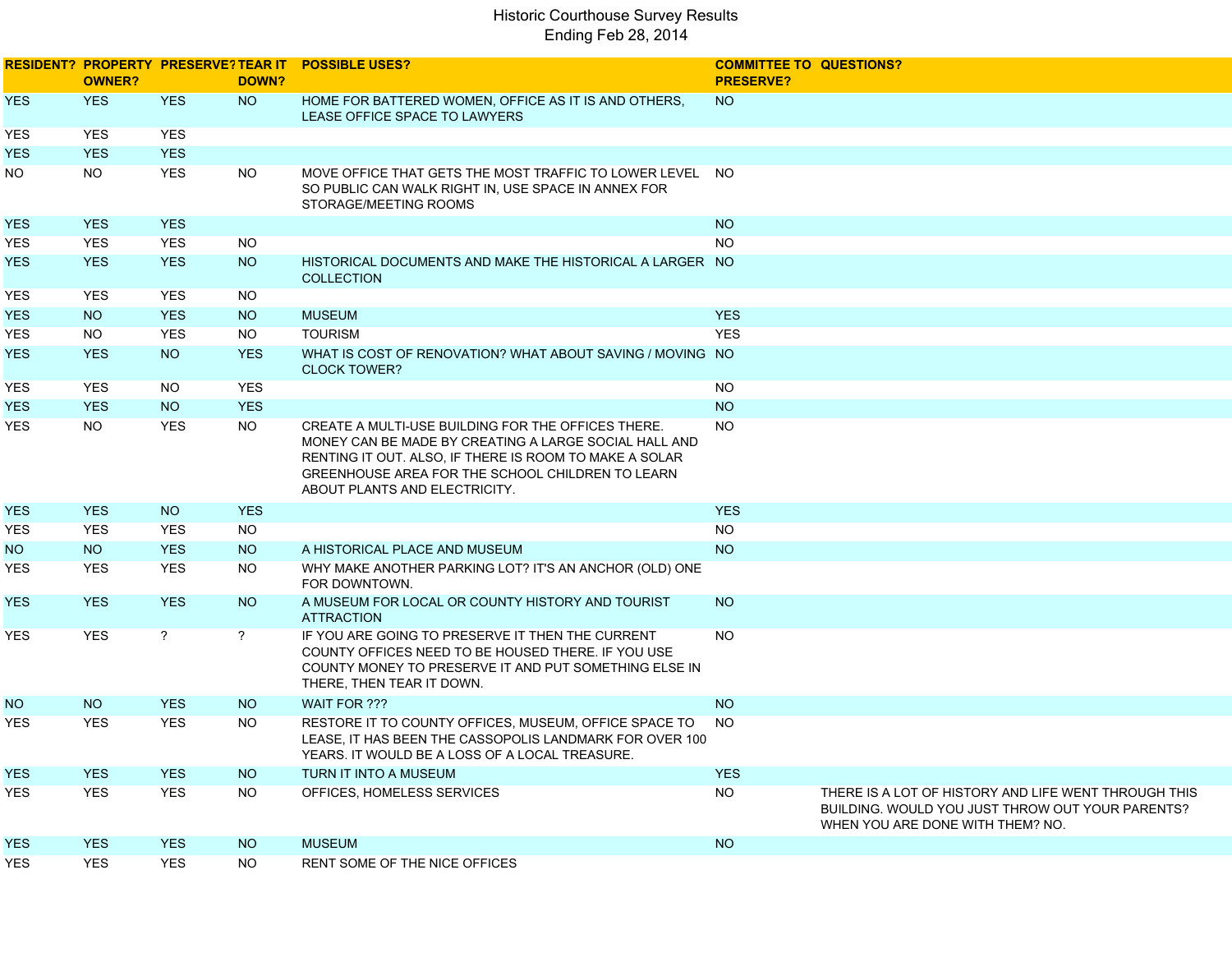|            | <b>OWNER?</b> | <b>RESIDENT? PROPERTY PRESERVE? TEAR IT</b> | DOWN?     | <b>POSSIBLE USES?</b>                                                                                                                                                                                                                                                                                                                                                                                                                                                                             | <b>COMMITTEE TO QUESTIONS?</b><br><b>PRESERVE?</b> |                                                                                                                                                                                                                                                                                                                                                                                                                                                  |
|------------|---------------|---------------------------------------------|-----------|---------------------------------------------------------------------------------------------------------------------------------------------------------------------------------------------------------------------------------------------------------------------------------------------------------------------------------------------------------------------------------------------------------------------------------------------------------------------------------------------------|----------------------------------------------------|--------------------------------------------------------------------------------------------------------------------------------------------------------------------------------------------------------------------------------------------------------------------------------------------------------------------------------------------------------------------------------------------------------------------------------------------------|
| <b>YES</b> | <b>YES</b>    | <b>YES</b>                                  | <b>NO</b> | I see no practical use with public money.                                                                                                                                                                                                                                                                                                                                                                                                                                                         | No                                                 | I do not want to see the building torn down but before any money is spent<br>a plan needs to come first. Putting \$275,000 into a building prior to a plan<br>would be very irresponsible.                                                                                                                                                                                                                                                       |
| NO.        | <b>NO</b>     | <b>YES</b>                                  | <b>NO</b> | Turn it into a senior/ disabled apartment building it is closer to town for<br>the ones than can walk or have the battery operated or in wheelchairs to<br>get to places like rite aide, hardings and places n town. the choices they<br>have now where the other ones are located is either have someone get<br>things for them, take the bus, or walk some people cannot do this. Plus<br>some people like older things and not newer. I would love to move into it<br>if it was made nto apts. | Yes                                                | I am wanting to move back to Cassopolis I have a cat that don't want<br>to give up I live on ssi have health issues plus I smoke a lot of places<br>I have checked nto does credit history mine is poor or they don't allow<br>smokers or and animals without paying large deposits I would make<br>the apts into more affordable ones for people because a lot of people<br>cannot afford expensive housing could keep going on and on but wont |
| YES        | <b>YES</b>    | <b>YES</b>                                  | <b>NO</b> | Volunteer center, history center/museum, wedding chapel, art gallery                                                                                                                                                                                                                                                                                                                                                                                                                              | No.                                                | Would support / volunteer assistance to committe on occasion.                                                                                                                                                                                                                                                                                                                                                                                    |
| YES        | <b>NO</b>     | <b>YES</b>                                  | <b>NO</b> | County Office Space, Non-profit space, County Resident Use. * Non-<br>profit organizations like Big Brothers Big Sisters may need space to work<br>in during travel in Cass County.                                                                                                                                                                                                                                                                                                               | No                                                 |                                                                                                                                                                                                                                                                                                                                                                                                                                                  |
| <b>YES</b> | <b>YES</b>    | <b>YES</b>                                  | <b>NO</b> |                                                                                                                                                                                                                                                                                                                                                                                                                                                                                                   | No                                                 |                                                                                                                                                                                                                                                                                                                                                                                                                                                  |
| YES        | <b>YES</b>    | <b>YES</b>                                  | <b>NO</b> | Something to draw visitors to Cass and ideally provide new revenue to<br>the village.                                                                                                                                                                                                                                                                                                                                                                                                             |                                                    |                                                                                                                                                                                                                                                                                                                                                                                                                                                  |
| <b>YES</b> | <b>YES</b>    | <b>YES</b>                                  | <b>NO</b> | museum, social gathering place, research area for people wishing to<br>learn more about our county/state                                                                                                                                                                                                                                                                                                                                                                                          | Yes                                                | We have already lost major historical structures like the Beckwith that I<br>hate to see further historical buildings lost. New buildings are very nice,<br>but we in the U.S.A. seem to not value old structures.                                                                                                                                                                                                                               |
| YES        | <b>NO</b>     | <b>YES</b>                                  | <b>NO</b> | A museum of Cass County, MI. We are rich in Native American, Black<br>History, as well as all the eary settlers and farmers. There could also be<br>a cafe installed inside with tables outside for people to enjoy their lunch.<br>We could even have gardens and benches for tourists who want to walk<br>around our beautiful town.                                                                                                                                                            | Yes                                                |                                                                                                                                                                                                                                                                                                                                                                                                                                                  |
| <b>YES</b> | <b>YES</b>    | <b>YES</b>                                  | <b>NO</b> | small business incubator                                                                                                                                                                                                                                                                                                                                                                                                                                                                          | No                                                 |                                                                                                                                                                                                                                                                                                                                                                                                                                                  |
| YES        | <b>YES</b>    | <b>YES</b>                                  | <b>NO</b> | Restore the Courthouse to its original historic beauty and relocate the<br>offices in the annex to that structure. Then tear down the annex and<br>create some parking and a park or some sort of green space. It could<br>also be rented as office space for attorneys or others.                                                                                                                                                                                                                | No                                                 |                                                                                                                                                                                                                                                                                                                                                                                                                                                  |
| YES.       | <b>YES</b>    | <b>YES</b>                                  | <b>NO</b> | community center, cass volunteer headquarters, student tutor center,<br>rent rooms out, possibly a banquet hall, cass county visitor center,<br>hostel,                                                                                                                                                                                                                                                                                                                                           | Yes                                                | yes i want to be a part of saving this building. count me in for help in any<br>way i can. this structure has so much beauty and potential, please give us<br>time to come up with a plan to make it a true asset to the community.                                                                                                                                                                                                              |
| YES        | <b>YES</b>    | <b>YES</b>                                  | <b>NO</b> | Meetings, receptions, shops                                                                                                                                                                                                                                                                                                                                                                                                                                                                       |                                                    |                                                                                                                                                                                                                                                                                                                                                                                                                                                  |
| <b>YES</b> | <b>YES</b>    | <b>YES</b>                                  | <b>NO</b> | class room spaces /other office spaces/ meeting room spaces                                                                                                                                                                                                                                                                                                                                                                                                                                       |                                                    | inquire what other counties have done with their older county buildings                                                                                                                                                                                                                                                                                                                                                                          |
| YES        | <b>YES</b>    | <b>YES</b>                                  | NO        | Wedding chapel or museum. Community meetings. Law students in high<br>schools. Cass County history. Gift shops or small independent stores.                                                                                                                                                                                                                                                                                                                                                       |                                                    |                                                                                                                                                                                                                                                                                                                                                                                                                                                  |
| <b>YES</b> | <b>YES</b>    | <b>YES</b>                                  | <b>NO</b> |                                                                                                                                                                                                                                                                                                                                                                                                                                                                                                   | No                                                 |                                                                                                                                                                                                                                                                                                                                                                                                                                                  |
| YES        | <b>YES</b>    | <b>YES</b>                                  | <b>NO</b> | Business Offices, Museum                                                                                                                                                                                                                                                                                                                                                                                                                                                                          | No                                                 |                                                                                                                                                                                                                                                                                                                                                                                                                                                  |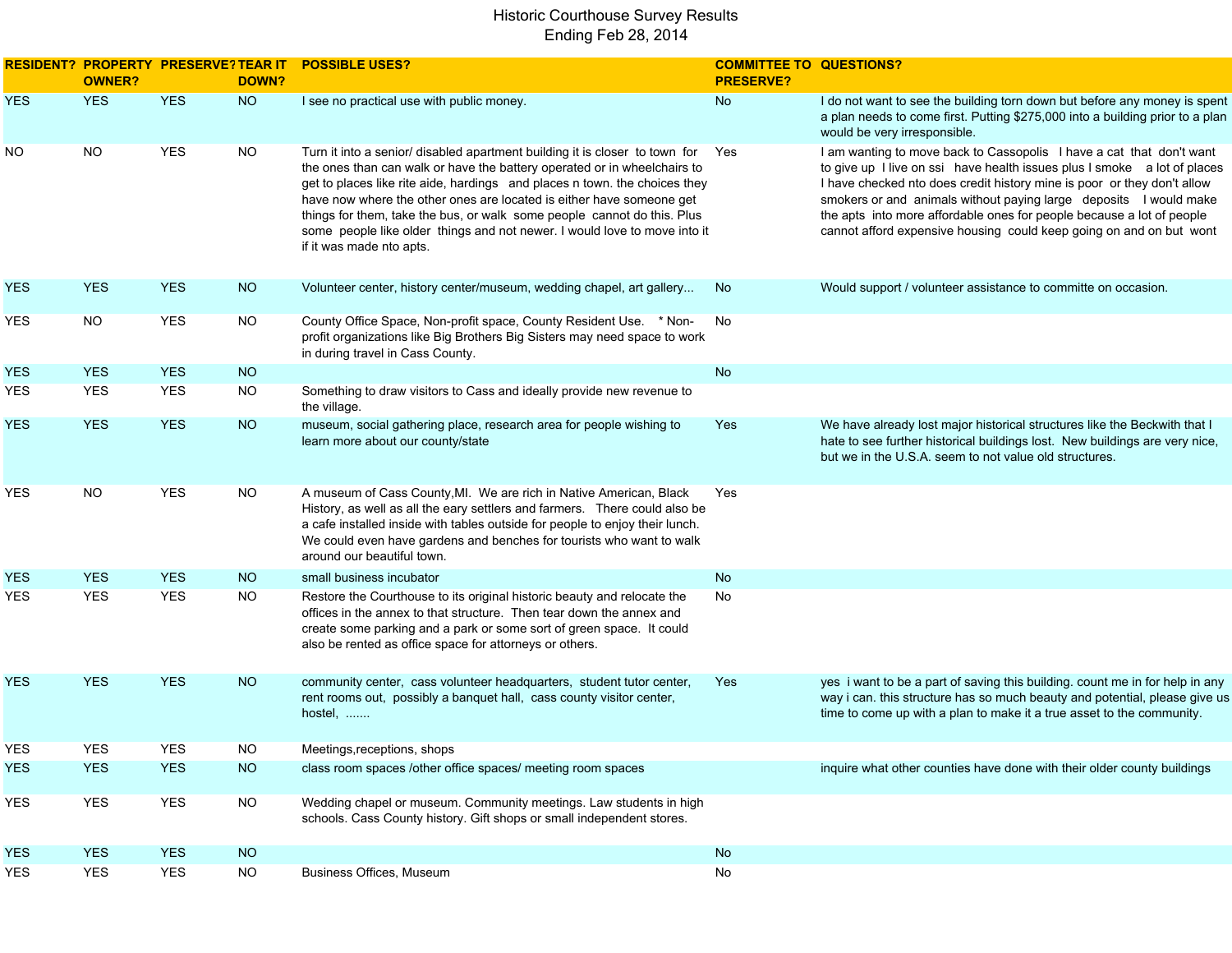|            | <b>OWNER?</b> |            | DOWN?      | RESIDENT? PROPERTY PRESERVE? TEAR IT POSSIBLE USES?                                                                                                                                                                                                                                                                                           | <b>COMMITTEE TO QUESTIONS?</b><br><b>PRESERVE?</b> |                                                                                                                                                                                                                                              |
|------------|---------------|------------|------------|-----------------------------------------------------------------------------------------------------------------------------------------------------------------------------------------------------------------------------------------------------------------------------------------------------------------------------------------------|----------------------------------------------------|----------------------------------------------------------------------------------------------------------------------------------------------------------------------------------------------------------------------------------------------|
| <b>YES</b> | <b>YES</b>    | <b>YES</b> | <b>NO</b>  |                                                                                                                                                                                                                                                                                                                                               | No                                                 | Not sure what it should be used for but it is a beautiful building - should<br>be utilized for something to perserve it.                                                                                                                     |
| YES        | <b>YES</b>    | <b>YES</b> | <b>NO</b>  | To house other county and/or twp services                                                                                                                                                                                                                                                                                                     | Yes                                                | Should never have been abandoned as the courthouse.                                                                                                                                                                                          |
| <b>YES</b> | <b>YES</b>    | <b>YES</b> | <b>NO</b>  | County use                                                                                                                                                                                                                                                                                                                                    | Yes                                                |                                                                                                                                                                                                                                              |
| YES        | <b>YES</b>    | <b>YES</b> | <b>NO</b>  | Use courthouse for public events                                                                                                                                                                                                                                                                                                              | No                                                 | Demolition of the old courthouse is sure to be very expensive. I'd rather<br>see my tax dollars be used to keep & used the existing structure.                                                                                               |
| <b>YES</b> | <b>YES</b>    | <b>YES</b> | <b>NO</b>  | Museum, local community center, event center                                                                                                                                                                                                                                                                                                  | Yes                                                | If the ultimate decision was to be made to demolish the building, I am<br>very much in favor of Mr Wurster's plan on preserving the tower, not only<br>for the preservation of local history but for the aesthetics of the downtown<br>area. |
| YES        | <b>YES</b>    | <b>YES</b> | <b>NO</b>  | public/commission meeting rooms; reception area; small "chapel" for<br>clerk-officiated weddings; offices with windows for manager, treasurer,<br>clerk, etc IF funding permits; rental offices, county museum                                                                                                                                | Yes                                                |                                                                                                                                                                                                                                              |
| <b>YES</b> | <b>YES</b>    | <b>YES</b> | <b>YES</b> | 83 COUNTIES IN MICHIGAN, 83 COUNTY COURHOUSES. SOME<br>OLD. SOME NEW. MAYBE WE COULD FIND OUT WHAT OTHER<br>COUNTIES ARE USING THEIR VINTAGE COURTHOUSES FOR!                                                                                                                                                                                 | <b>YES</b>                                         | REMEMBER THE AWESOME BECKWITH THEATER IN DOWAGIAC?<br>SHORT-SIGHTED IDIOTS TORE IT DOWN!                                                                                                                                                     |
| YES        | <b>YES</b>    | <b>YES</b> | <b>NO</b>  |                                                                                                                                                                                                                                                                                                                                               | MAYBE                                              | DID NOT NEED A NEW BUILDING TO START WITH.                                                                                                                                                                                                   |
| YES.       | <b>YES</b>    | <b>YES</b> | <b>NO</b>  | TEACHING/LEARNING CENTER, RE-ENACTMENT OF TRIALS OF<br><b>HISTORIC MEANING</b>                                                                                                                                                                                                                                                                | <b>YES</b>                                         | IF THIS HISTORIC BUILDING IS TORN DOWN AND LOST FOREVER.<br>WHAT WOULD REPLACE IT? A PARKING LOT?                                                                                                                                            |
| NO.        | YES           | <b>YES</b> | <b>NO</b>  | COUNTY COURTHOUSE, COMPANY HEADQUARTERS, MULTI-<br>TENANT OFFICE BUILDING, NOT-FOR-PROFIT ORGANIZATIONS,<br>RELIGIOUS ORGANIZATIONS/PLACES OF WORSHIP, HIGHER<br>EDUCATION/SATELLITE SCHOOLS, CONDOS, SMALL BUSINESS<br>INCUBATOR, ARTIST/CRAFTSMAN STUDIOS, RESTAURANT,<br>CONFERENCE CENTER, RENTAL EVENT/COMMUNITY MEETING<br><b>SPACE</b> | YES                                                |                                                                                                                                                                                                                                              |
| <b>YES</b> | <b>YES</b>    | <b>YES</b> | <b>NO</b>  | DOCTOR'S OFFICES, HEALTHCARE FOR EVERYONE, ANYTHING<br>TO HELP THE PEOPLE IN THE COMMUNITY.                                                                                                                                                                                                                                                   | <b>NO</b>                                          |                                                                                                                                                                                                                                              |
| YES        | <b>YES</b>    | <b>YES</b> | <b>NO</b>  | HEALTHCARE, DOCTOR/DENTIST, SOMETHING FOR YUNGER<br>CHILDREN, CANCER MEETINGS                                                                                                                                                                                                                                                                 |                                                    |                                                                                                                                                                                                                                              |
| <b>YES</b> | <b>YES</b>    | <b>YES</b> | <b>NO</b>  | ANYTHING HISTORICAL AND/OR TO PROMOTE THE ARTS OR<br>AGRICULTURAL MAKE-UP OF CASS CO.                                                                                                                                                                                                                                                         | $\overline{?}$                                     | I WORKED IN THE OLD COUNTY CLER'S OFFICE FOR KENNY POE<br>FOR ABOUT 4 - 5 YEARS. HATE TO SEE IT TORN DOWN! 1ST DEP.<br>CO. CLERK POSITION. * I HAVE SOME OF KENNY'S PAINTINGS<br>AND/OR WOULD WORK FINE AS PRESENTS/WOULD DONATE.            |
| YES        | <b>YES</b>    | <b>YES</b> | NO.        | <b>MUSEUM</b>                                                                                                                                                                                                                                                                                                                                 | <b>YES</b>                                         |                                                                                                                                                                                                                                              |
| <b>YES</b> | <b>NO</b>     | <b>YES</b> | $NO^*$     | ADDITIONAL BUILDING FOR HISTORICAL DOCUMENT LIBRARY,<br>VISITOR CENTER, MULTI-MEDIA CENTER, ETC FOR<br>UNDERGROUND RAILROAD MUSEUM, BONINE HOUSE IN<br>VANDALIA MEETING FACILITY, BANQUET CENTER, LOCAL<br>HISTORY MUSEM, LIBRARY (GENERAL), COMMUNITY ENRICHMENT<br>COURSE CENTER/ED FACILITY.                                               | <b>YES</b>                                         |                                                                                                                                                                                                                                              |
| YES        | YES           | <b>YES</b> | <b>NO</b>  | MUSEUM - SIMILAR TO THE ONE ON RAILROAD STREET IN<br>DOWAGIAC, BUT WITH MATERIALS FROM ENTIRE COUNTY                                                                                                                                                                                                                                          | MAYBE                                              |                                                                                                                                                                                                                                              |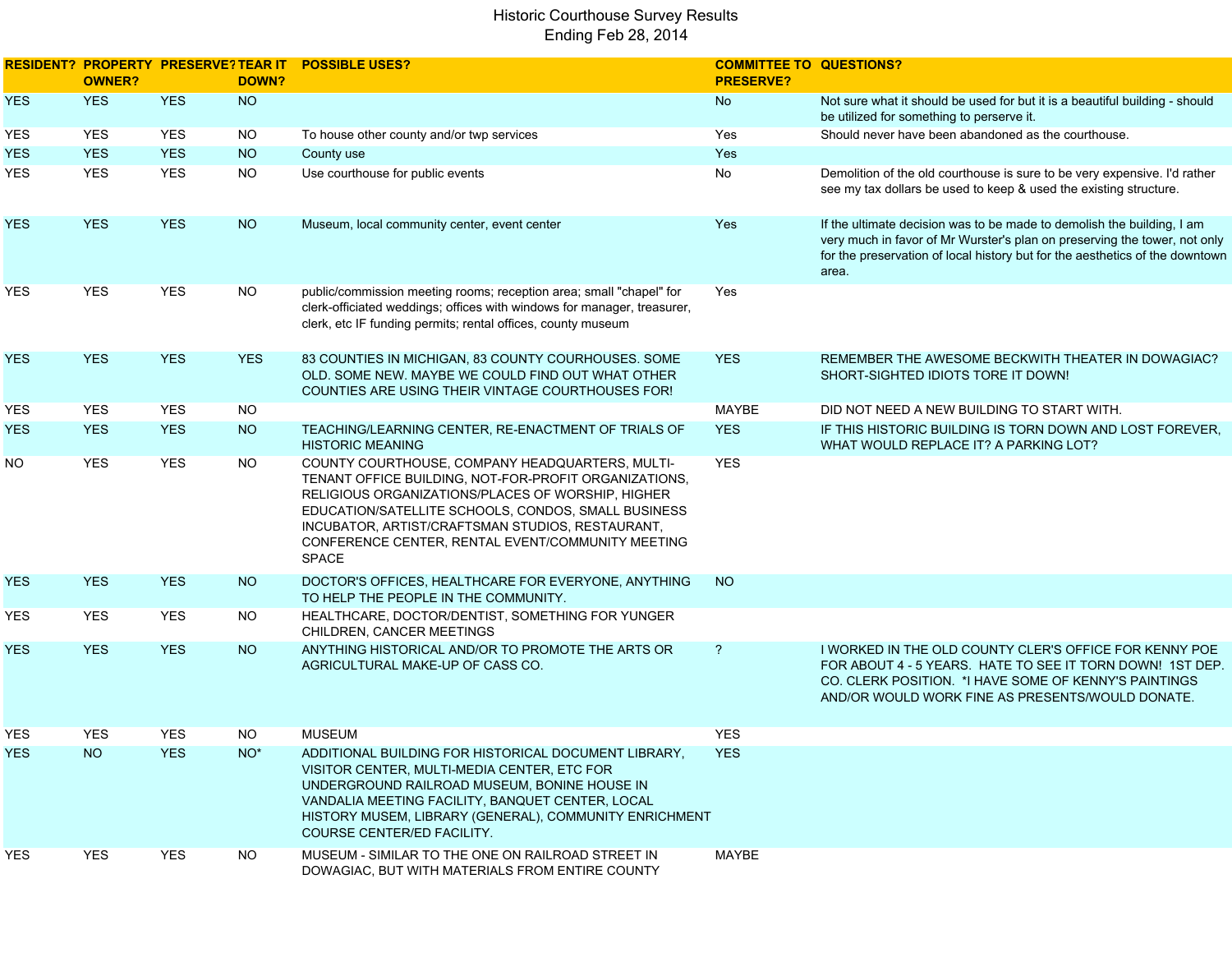|            | <b>OWNER?</b> |            | DOWN?     | RESIDENT? PROPERTY PRESERVE? TEAR IT POSSIBLE USES?                                                                                                                                                                                                       | <b>COMMITTEE TO QUESTIONS?</b><br><b>PRESERVE?</b> |                                                                                                                                                                                                                                 |
|------------|---------------|------------|-----------|-----------------------------------------------------------------------------------------------------------------------------------------------------------------------------------------------------------------------------------------------------------|----------------------------------------------------|---------------------------------------------------------------------------------------------------------------------------------------------------------------------------------------------------------------------------------|
| <b>YES</b> | <b>YES</b>    | <b>YES</b> | <b>NO</b> | 1ST FLOOR - DISPLAY CASES OF HISTORIC ARTIFACTS, COULD<br>LEASE SOME OF THE EMPTY OFFICES. COULD HAVE SMALL<br>TOURS TO THE CLOCK TOWER (FOR SMALL FEE)                                                                                                   |                                                    | SAVE OUR COURTHOUSE! THE MOST RECOGNIZED BUILDING IN<br>CASS COUNTY. IT WOULD COST MORE TO RAZE THE BUILDING<br>THAN TO USE PARTS OF IT FOR A PROFIT.                                                                           |
| YES        | <b>YES</b>    | <b>YES</b> | <b>NO</b> | MEETING ROOMS, MUSEUM                                                                                                                                                                                                                                     | <b>NO</b>                                          | THE LARGE STAIRWAY HAS BEEN LOST - DON'T LET THE REST BE<br>WASTED.                                                                                                                                                             |
| YES.       | <b>YES</b>    | <b>YES</b> | <b>NO</b> | RENT OUT TO SOCIAL - DOING WEDDINGS AND OTHER SOCIAL<br>THINGS AS PARTY AND REUNIONS AND WHAT HAVE YOU.                                                                                                                                                   |                                                    |                                                                                                                                                                                                                                 |
| YES        | <b>YES</b>    | <b>YES</b> | <b>NO</b> | TEAR DOWN NEWER ADDITION ON NORTH END. PUT THOSE<br>OFFICES IN BASEMENT OF COURTHOUSE. USE THE UPPER PART<br>FOR RENTING OUT TO PARTIES. IT'S A SHAME THE BEAUTIFUL<br>STAIRS WERE TORN OUT!                                                              | <b>NO</b>                                          |                                                                                                                                                                                                                                 |
| <b>YES</b> | <b>YES</b>    | <b>YES</b> | <b>NO</b> | COULD BE USED FOR CLASSES IN INTERNET, LIBRARY OFFICE,<br>ETC., STATE OF MICHIGAN MUSEUM, OPEN UP TO VENDORS AND<br>ANTIQUE DEALERS TO SELL THEIR WARES. USE FOR WEDDINGS,<br>PROMS, SPECIAL OCCASIONS, SHOULD BE ON NATIONAL<br><b>HISTORIC REGISTER</b> | <b>NO</b>                                          | THIS BUILDING SHOULD DEFINITELY BE PRESERVED                                                                                                                                                                                    |
| YES        | <b>YES</b>    | <b>YES</b> | <b>NO</b> | PUBLIC TRANSIT NEW LOCATION, OFFICE SPACES (RENTALS),<br>WAREHOUSE SPACE RENTAL, SR. CITIZEN OR DAYCARE FACILITY                                                                                                                                          |                                                    | <b>RESTORE ORIGINAL GRAND ENTRANCE</b>                                                                                                                                                                                          |
| <b>YES</b> | <b>YES</b>    | <b>YES</b> | <b>NO</b> | MAYBE PUT SOME SMALL SHOPPES AND OFFICE SPACES OR FOR YES<br>YOUTH ACTIVITIES.                                                                                                                                                                            |                                                    | CASS COUNTY SHOULD PRESERVE ITS HISTORY, IT'S AN OLD<br><b>BEAUTIFUL STRUCTURE.</b>                                                                                                                                             |
| YES.       | <b>YES</b>    | <b>YES</b> | <b>NO</b> | VETERAN'S HOSPITAL, WOMAN'S SHELTER, SHOPS,<br>UNEMPLOYMENT OFFICE, BMV/DMV, OFFICE SPACE, CLINIC,<br>HOMELESS SHELTER, MUSEUM                                                                                                                            | <b>NO</b>                                          | OVER THE YEARS WE AS A SOCIETY HAVE BEEN WASTEFUL<br>WITH OUR HERITAGE. REMEMBERANCE OF PEOPLE AND<br>SOCIETY IS BEST REMEMBERED THROUGH THEIR<br>ARCHITECTURE AND HARD WORK INVOLVED IN CONSTRUCTING A<br><b>BETTER WORLD.</b> |
| <b>YES</b> | <b>YES</b>    | <b>YES</b> | <b>NO</b> | ATTACHMENT*                                                                                                                                                                                                                                               | <b>NO</b>                                          | ATTACHMENT** - RE-USE OF THE 1899 COURTHOUSE SHOULD BE<br>BASED ON NEEDS OF GOVT. / MUSEUM (IN COOPERATION WITH<br>URR/LOG CABIN/NEWTON HOUSE/EDW./DOIW/MUSEUM/HEDDON<br>MUSEUM DIRECTORS. AND USE TO REVITALIZE DOWNTOWN.      |
| YES        | <b>YES</b>    | <b>YES</b> | <b>NO</b> | MUSEUM, LITTLE SHOPS, RESTAURANT/COFFEE HOUSE,<br>ARCHIVAL STORAGE & ROOM                                                                                                                                                                                 | <b>YES</b>                                         |                                                                                                                                                                                                                                 |
| <b>YES</b> | <b>YES</b>    | <b>YES</b> | <b>NO</b> | USE IT FOR OFFICES FOR THE COUNTY ADMINISTRATOR AND<br>CLERK AND TREASURER AND ALL OTHERS THAT YOULD FIT. USE<br><b>CURRENT OFFICE ARE FOR STORAGE.</b>                                                                                                   | <b>YES</b>                                         |                                                                                                                                                                                                                                 |
| YES        | <b>YES</b>    | <b>YES</b> | <b>NO</b> |                                                                                                                                                                                                                                                           | <b>YES</b>                                         |                                                                                                                                                                                                                                 |
| YES.       | <b>YES</b>    | <b>YES</b> | <b>NO</b> |                                                                                                                                                                                                                                                           | <b>NO</b>                                          |                                                                                                                                                                                                                                 |
| <b>YES</b> | <b>YES</b>    | <b>YES</b> | <b>NO</b> | MEETING ROOMS, LITTLE SHOPS, PLACE FOR CHURES COMING IN NO<br>AND THAT DON'T HAVE A PLACE.                                                                                                                                                                |                                                    |                                                                                                                                                                                                                                 |
| <b>YES</b> | <b>NO</b>     | <b>YES</b> | <b>NO</b> | DAYCARE, GIFT SHOPS, H&R BLOCK, SMALL BUSINESSES -<br><b>BEAUTY SHOP, ETC.</b>                                                                                                                                                                            | <b>YES</b>                                         | WE DO NOT WANT THIS BUILDING TORN DOWN. WHAT IS THE<br>PURPOSE OF TAKING IT DOWN?                                                                                                                                               |
| <b>YES</b> | <b>YES</b>    | <b>YES</b> | <b>NO</b> | PLACE FOR MEETINGS, FOR BOY SCOUTS, GIRL SCOUTS, ETC.,<br>COUPLE OF SPOTS TO SET UP A MUSEUM ON CASS COUNTY,<br>SMALL VENDORS, SMALL SHOPS                                                                                                                | <b>YES</b>                                         | I WOULD HATE TO SEE IT COME DOWN. IT'S SO "CASS COUNTY", I<br>KNOW IT COULD BE RESTORED AND PUT TO GOOD USE.                                                                                                                    |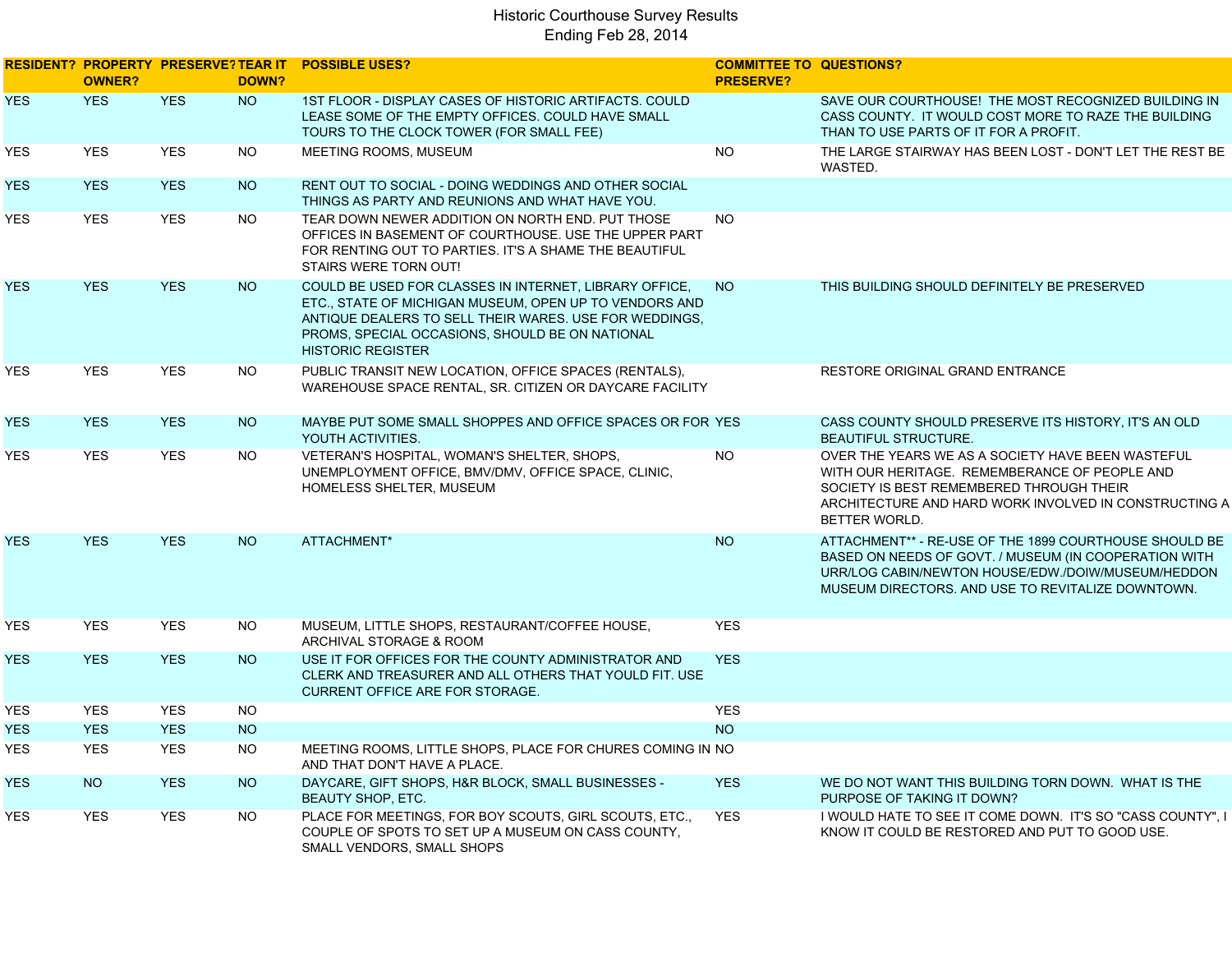|            | <b>OWNER?</b> |            | DOWN?     | RESIDENT? PROPERTY PRESERVE? TEAR IT POSSIBLE USES?                                                                                                                                                                                                                                                                                                                                                         | <b>COMMITTEE TO QUESTIONS?</b><br><b>PRESERVE?</b> |                                                                                                                                                                                                                                                                                                        |
|------------|---------------|------------|-----------|-------------------------------------------------------------------------------------------------------------------------------------------------------------------------------------------------------------------------------------------------------------------------------------------------------------------------------------------------------------------------------------------------------------|----------------------------------------------------|--------------------------------------------------------------------------------------------------------------------------------------------------------------------------------------------------------------------------------------------------------------------------------------------------------|
| <b>YES</b> | <b>YES</b>    | <b>YES</b> | <b>NO</b> | WHY WOULD YOU CONSIDER TEARING DOWN THE MOST<br>BEAUTIFUL BUILDING IN TOWN? TURN SEVERAL ROOMS INTO<br>MEETING AREAS FOR LOCAL CLUBS. HAVE ACTIVITIES FOR CITY-<br>WIDE FUNCTIONS. CRAFT/GIFT SHOPS FOR CHRISTMAS.<br>TRAINING ROOMS FOR CITY AND COUNTY EMPLOYEES.                                                                                                                                         | <b>NO</b>                                          |                                                                                                                                                                                                                                                                                                        |
| <b>YES</b> | <b>YES</b>    | <b>YES</b> | <b>NO</b> | I LIKE THE IDEA OF EXHIBITS OF HISTORICAL EVENTS THAT HAVE<br>SHAPED CASS COUNTY ESPECIALLY. RENT OFFICE SPACE3.<br>RENOVATE AND MAKE A FEW APARTMENTS TO RENT. HAVE A<br>REALLY NICE RESTAURANT. USE FOR TRAINING YOUNG PEOPLE<br>FOR BABY-SITTING, WOOD WORKING, REPAIR WORK ON<br>HOUSES, ETC. (4-H NEEDS A PLACE FOR THIS SORT OF THING).<br>PLEASE DON'T LET OUR HISTORIC COURTHOUSE BE<br>DEMOLISHED! |                                                    |                                                                                                                                                                                                                                                                                                        |
| <b>YES</b> | <b>YES</b>    | <b>YES</b> | <b>NO</b> | REMINDER OF WHERE WE CAME FROM, WHO WE ARE AND THE<br>PEOPLE PAST THAT WE OWE TO THEIR VISION - ROOTS -<br>FOUNDATIONS.                                                                                                                                                                                                                                                                                     | NO                                                 | WE ARE TOO-MUCH A THROW-AWAY INSTANT GRATIFICATION<br>SOCIETY AND THE RESULTS HAVE NOT BEEN GOOD. WE NEED<br>VISUAL REMINDERS OF OUR ROOTS. MARSHALL MICHIGAN HAS<br>MADE A TOURIST INDUSTRY THROUGH HISTORICAL<br>PRESERVATION OF THEIR TOWN. PEOPLE TRAVEL TO EUROPE<br>TO SEE HISTORICAL MONUMENTS. |
| <b>YES</b> | <b>YES</b>    | <b>YES</b> | <b>NO</b> | RECEPTIONS, WEDDINGS, ETC. CHARGE A FAIR PRICE TO RENT YES<br>IT OUT FOR SPECIAL OCCASIONS.                                                                                                                                                                                                                                                                                                                 |                                                    |                                                                                                                                                                                                                                                                                                        |
| <b>YES</b> | <b>YES</b>    | <b>YES</b> | <b>NO</b> |                                                                                                                                                                                                                                                                                                                                                                                                             | <b>YES</b>                                         |                                                                                                                                                                                                                                                                                                        |
| <b>YES</b> | <b>NO</b>     | <b>YES</b> | <b>NO</b> | <b>ARTS</b>                                                                                                                                                                                                                                                                                                                                                                                                 | <b>YES</b>                                         |                                                                                                                                                                                                                                                                                                        |
| NO         | <b>NO</b>     | <b>YES</b> | <b>NO</b> | RESTORATION, MUSEUM/SPECIAL EVENTS, COMMUNITY<br>EDUCATION, COMMUNITY EVENTS                                                                                                                                                                                                                                                                                                                                | <b>NO</b>                                          | IT IS IMPORTANT TO PRESERVE OUR HISTORY. THE BUILDING IS<br>A PILLAR IN THIS COMMUNITY. I HOPE IT IS PRESERVED.                                                                                                                                                                                        |
| <b>YES</b> | <b>NO</b>     | <b>YES</b> | NO.       | MUSEUM, SHELTER, COMMUNITY CENTER                                                                                                                                                                                                                                                                                                                                                                           |                                                    |                                                                                                                                                                                                                                                                                                        |
| <b>YES</b> | <b>NO</b>     | <b>YES</b> | <b>NO</b> | WE COULD USE IT FOR A FOOD PANTRY, OR PEOPLE WHO NEED YES<br>CHILDCARE OR A MUSEUM. SO MANY POSSIBILITIES. IT IS A PART<br>OF OUR CITY. IT IS A PART OF US. IT'S IMPORTANT TO THE<br><b>COUNTY AS A WHOLE.</b>                                                                                                                                                                                              |                                                    |                                                                                                                                                                                                                                                                                                        |
| <b>YES</b> | <b>NO</b>     | <b>YES</b> | <b>NO</b> | HISTORICAL SOCIETY, F-H MEETINGS, PLACE TO EXHIBIT<br>HISTORY AND PICTURES OF DOWNTOWN CASSOPOLIS AND<br>SURROUNDING AREA. UNDERGROUND RAILROAD, ONE-ROOM<br>SCHOOL HOUSES, WATER-OWERED SAWMILL. EARLY PIONEER<br>SETTLERS BACKGROUND.                                                                                                                                                                     |                                                    | JUST ABOUT ANY CITY YOU DRIVE THROUGH IN MICHIGAN AND<br>INDIANA STILL HAS THEIR COURTHOUSE BUILDINGS STANDING.<br>IT'S PART OF TOWN HISTORY, ALSO AN HISTORICAL SITE, IT'S<br>ONE OF THE LAST HISTORICAL BUILDINGS STILL STANDING.                                                                    |
| <b>YES</b> | <b>YES</b>    | <b>YES</b> | <b>NO</b> | YOUTH PROGRAM, HANGOUT, CLUB ACTIVITIES, COA EXTENSION YES<br>FOR TEENS, ART OR CULTURAL CENTER WITH COFFEE<br>HOUSE/EXHIBITION SPACE, APARTMENTS                                                                                                                                                                                                                                                           |                                                    | THE PROPOSAL TO REMOVE THE COURTHOUSE SEEMS TO ME A<br>RUSE TO GET THE NECESSARY REPAIRS DONE.                                                                                                                                                                                                         |
| <b>YES</b> | <b>YES</b>    | <b>YES</b> | NO.       | EMPHASIS SHOULD BE ON FINDING USES FROM PRIVATE SECTOR NO<br><b>FIRST</b>                                                                                                                                                                                                                                                                                                                                   |                                                    |                                                                                                                                                                                                                                                                                                        |
| <b>YES</b> | <b>YES</b>    | <b>YES</b> | <b>NO</b> | YOU CAN RENT OUT TO DIFFERENT BUSINESS, ATTORNEYS. IT IS YES<br>A BEAUTIFUL BUILDING AND I WOULD HATE TO SEE IT TORN<br>DOWN.                                                                                                                                                                                                                                                                               |                                                    |                                                                                                                                                                                                                                                                                                        |